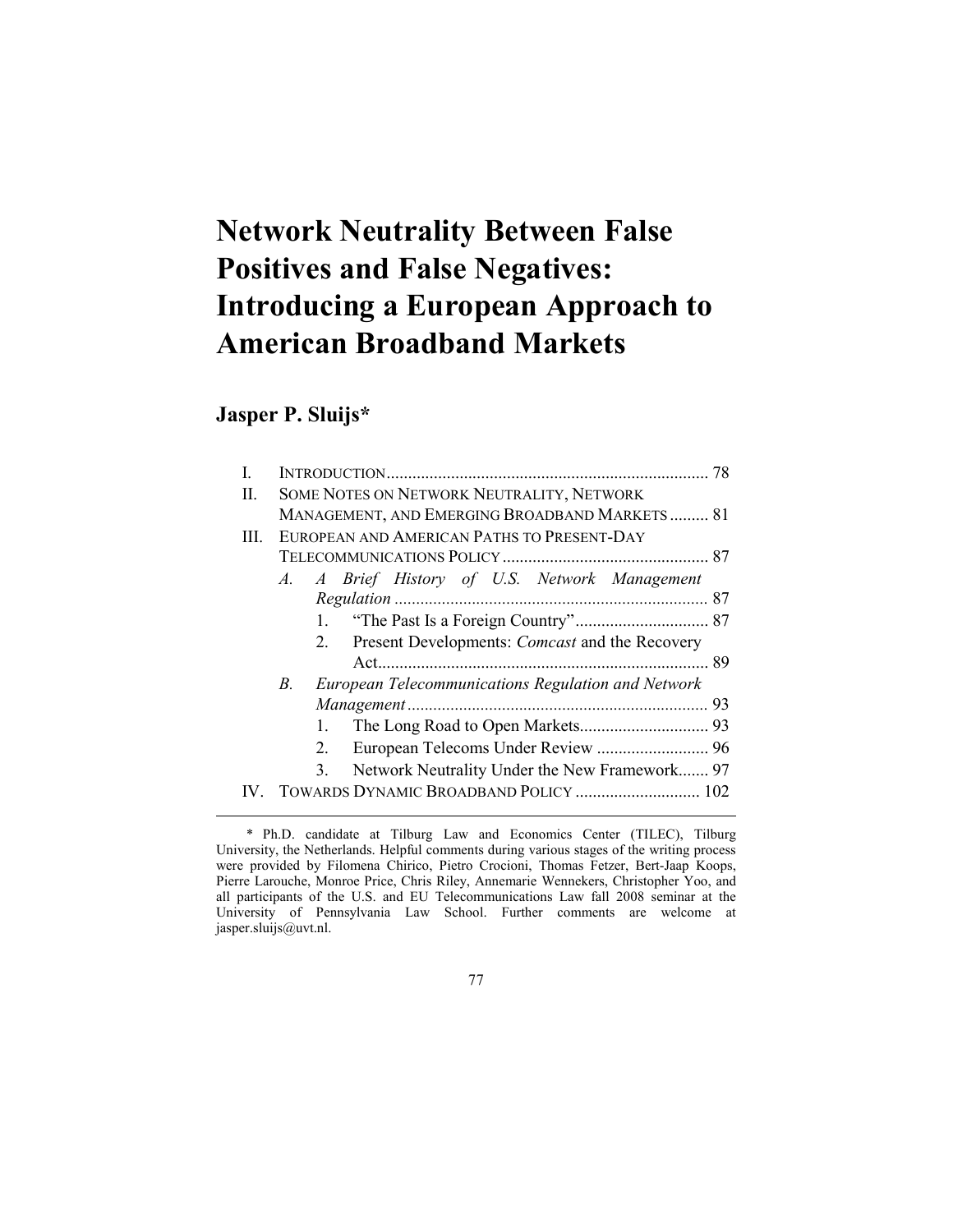#### 78 *FEDERAL COMMUNICATIONS LAW JOURNAL* [Vol. 62

| $A_{-}$ | Antitrust Under False Positives and False Negatives 103 |  |
|---------|---------------------------------------------------------|--|
|         | Network Management Under False Positives and False      |  |
|         |                                                         |  |
|         |                                                         |  |

#### I. INTRODUCTION

Since the early twenty-first century, the network neutrality debate has been a heated discussion concerning the amount of control (network management) that network operators and service providers have over the traffic of content on their network. This debate is particularly pressing in light of the development of next-generation broadband infrastructures. The academic network neutrality discourse has taken place mainly in the United States. Recently, however, the debate on network neutrality has gained traction among European academics and regulators as well.

There are clear differences between the U.S. and European telecom markets and the regulation thereof. Most clearly, Europe comes from a tradition of state monopolies; whereas, U.S. telecommunications operators have almost always been private enterprises. Late 2008 and early 2009 have witnessed development in telecommunications policy and the network neutrality dispute on both sides of the Atlantic. The FCC made its landmark decision in the *Comcast* case.<sup>1</sup> The Obama Administration is currently formulating its telecommunications policies. The American Recovery and Reinvestment Act's (Recovery Act) Broadband Technology Opportunities Program (BTOP) underscores the Administration's dedication to incentivizing development of "neutral" broadband networks throughout the United States.<sup>2</sup> At the same time, European regulators are reviewing their regulatory framework for telecommunications, which consists of an elaborate set of laws applicable to all EU member states. European lawmakers are also in the process of developing a strategy of fostering broadband deployment under a comprehensible network-management regime.<sup>3</sup> In fact, the *New York Times* reports that European telecommunications reform has drawn considerable interest from U.S.

 <sup>1.</sup> Formal Complaint of Free Press & Pub. Knowledge Against Comcast Corp. for Secretly Degrading Peer-to-Peer Applications, *Memorandum Opinion and Order*, 23 F.C.C.R. 13028 (2008).

 <sup>2.</sup> *See* 47 U.S.C. § 1305(j) (2009) (requiring adherence to 20 F.C.C.R. 14986 (2005) for grants under the Act).

 <sup>3.</sup> *See* PARL*.* EUR*.* DOC*.* (SEC 2007) 1472, at 90-102 [hereinafter "Impact Assesment"].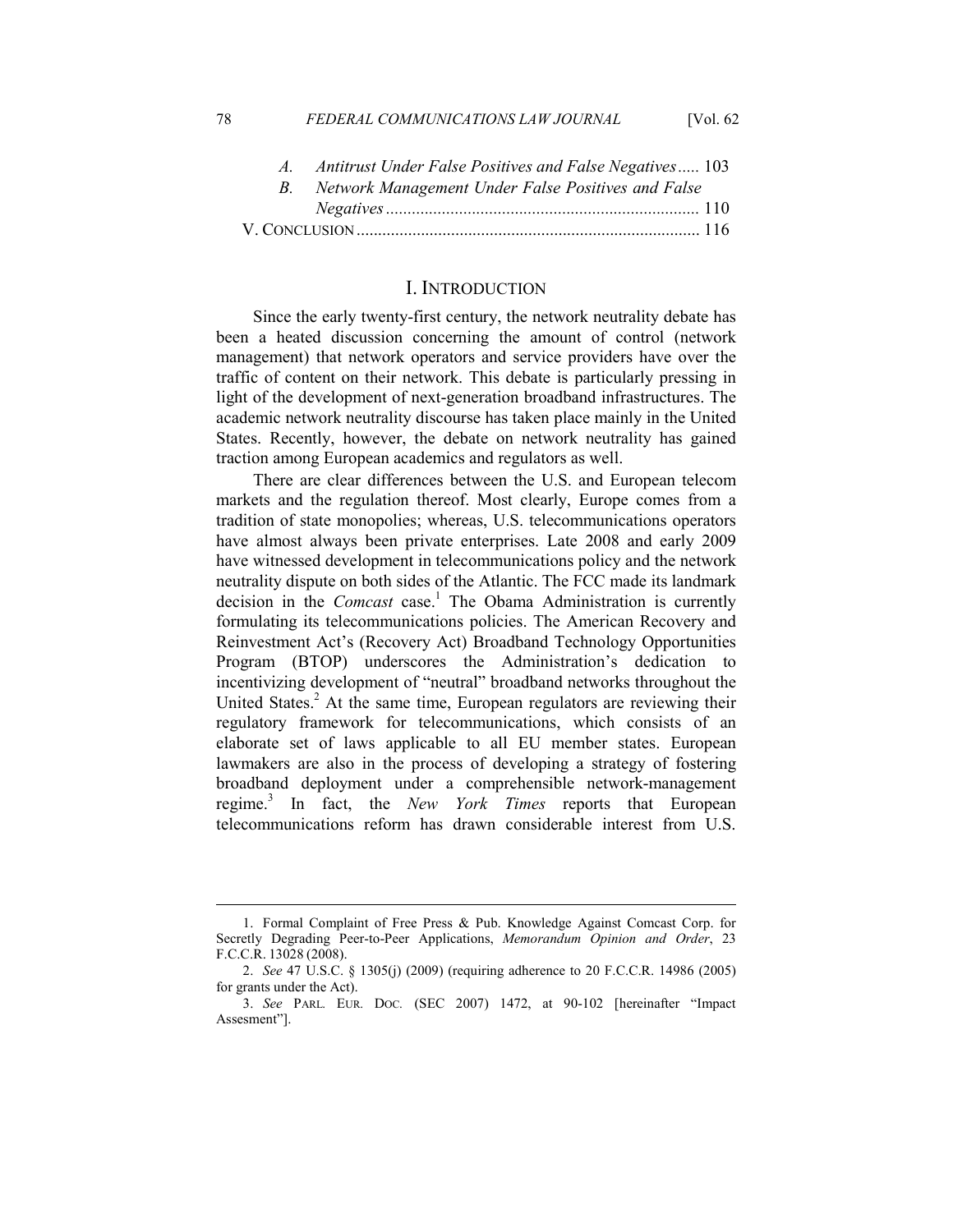lobbyists for the telecommunications industry. $4$  It would thus be a worthwhile endeavor to critically compare the regulatory actions of both the European Institutions and the U.S. Congress and FCC concerning network management and broadband deployment.<sup>5</sup>

The present Article offers a critical review of U.S. and European telecommunications policy in relation to network neutrality and network management and investigates which aspects of European broadband policy may be worth emulating in the United States. In an attempt to minimize regulatory errors, European regulators in telecommunications have developed an analytical legal mechanism in which antitrust and sectorspecific regulation interact.<sup>6</sup> This mechanism allows for close monitoring of markets under antitrust law and permits regulation in case of demonstrated market failure. This regulatory mechanism is slated to be lifted when the regulated market becomes competitive again.

However well developed this European system may be, there are many relevant points for criticism. European lawmakers struggle with network neutrality, and weak compromises have arisen out of conflicts between European regulatory bodies. These compromises led to a waitand-see stance toward network neutrality. This Article will argue that such a wait-and-see policy is not the optimal approach when considering that broadband is a complex emerging market. Rather, a more dynamic policy that balances investment incentives and externalities in next-generation broadband is recommended.<sup>7</sup> The European willingness to compromise provides an opportunity for U.S. regulators to develop a policy that broadly follows the European legal framework, but is better developed in terms of network neutrality issues. As the FCC is required to produce a national

<sup>4.</sup> Kevin J. O'Brien, *U.S. Lobbyists Angle for Influence in Europe's Net Neutrality Debate*, N.Y. TIMES, March 8, 2009, *available at* http://www.nytimes.com/2009/03/08/ technology/08iht-neutral.1.20669185.html.

<sup>5.</sup> See David Lazer & Viktor Mayer-Schönberger, Governing Networks: *Telecommunication Deregulation in Europe and the United States*, 27 BROOK. J. INT'L L. 819 (2002) (providing comparative studies on European and American telecommunications policy); Amit M. Schejter, '*From All My Teachers I Have Grown Wise, and from My Students More than Anyone Else': What Lessons Can the US Learn from Broadband Policies in Europe?* 71 INT'L COMM. GAZETTE 429 (2009). *See also* Rebecca Wong & Daniel B. Garrie, *Network Neutrality: Laissez-Faire Approach or Not?*, 34 RUTGERS COMPUTER & TECH. L.J. 315 (2008) (offering a specific and comparative study on network neutrality in the EU and United States).

 <sup>6.</sup> *See generally* Damien Geradin & Michel Kerf, Controlling Market Power in Telecommunications: Antitrust vs Sector-specific Regulation (2008).

 <sup>7.</sup> See Pietro Crocioni, Leveraging of Market Power in Emerging Markets: A Review of Cases, Literature, and a Suggested Framework, 4 J. OF COMPETITION L. & ECON. 449, 512 (2008).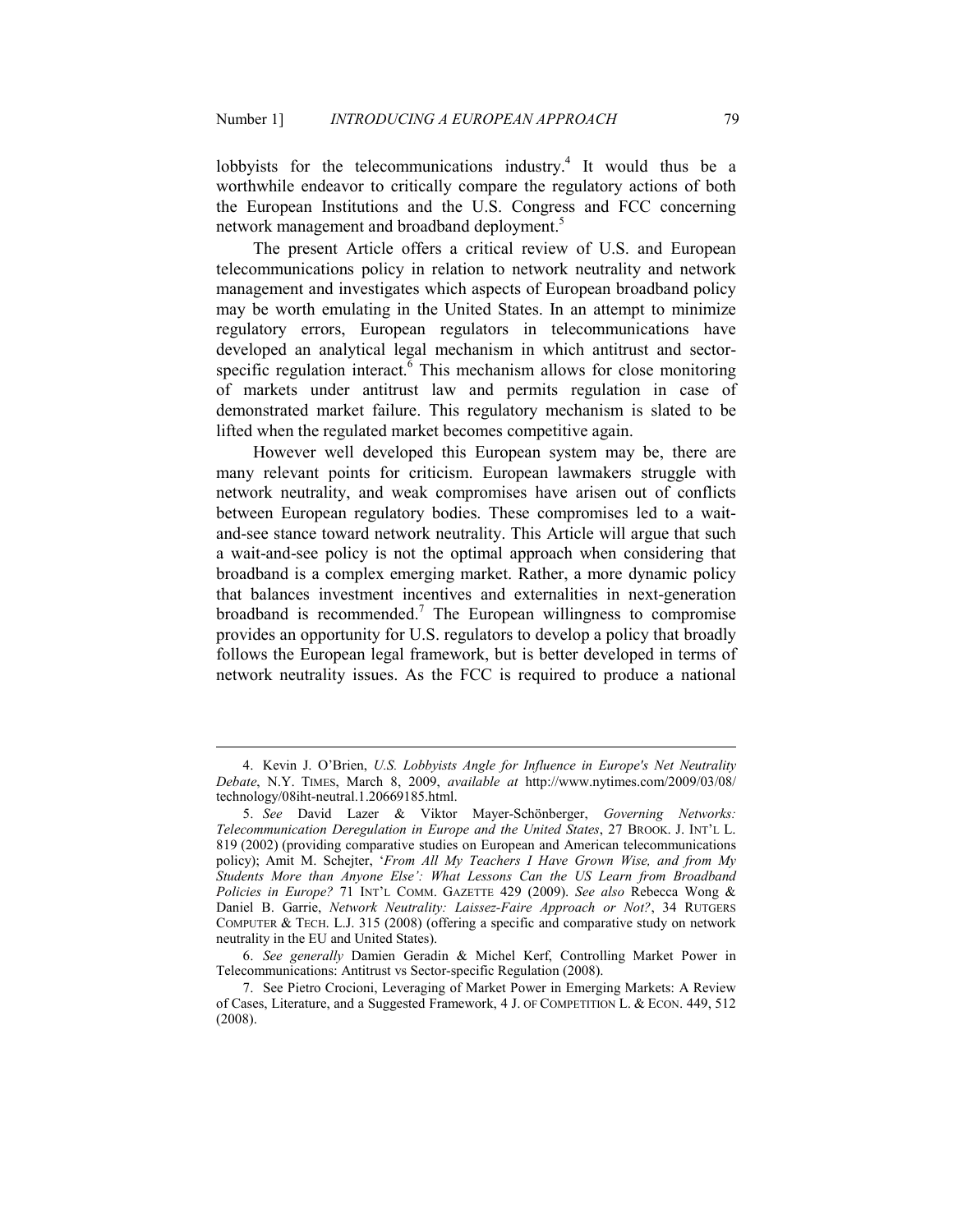broadband plan under the Recovery Act, $8$  it has ample opportunity to develop such a dynamic strategy to further broadband deployment throughout the United States.

The structure of this Article is as follows: Section I will provide a short background on the network neutrality debate by examining its technical, legal, and economic context. To further demonstrate the complexity of developing a comprehensive network neutrality policy, this Article defines particulars of the emerging broadband market. Section II will examine U.S. and European telecommunications policies. This Article's analysis of U.S. telecommunications policy will focus on the most recent events in network neutrality and network management—the *Comcast* case, the Recovery Act, and the FCC's Notice of Proposed Rulemaking. This Article will then discuss how Congress and the FCC have progressively deregulated the telecommunications sector and how recent developments may signal a reversal of those deregulatory tendencies.

The background of European telecommunications policy will be discussed in order to show how the interaction between sector-specific regulation and antitrust has developed in the EU. Pan-European policy was implemented to allow for an internal, competitive European telecommunications market, which would fuel innovation, increase diversity and quality, and lower prices. This policy has largely been successful. The current review process of the European regulatory framework has attempted to address network neutrality concerns. Closer analysis demonstrates this preliminary European network neutrality policy to be too cautious, and practical problems may arise.

However, Section III argues that, notwithstanding these practical problems, the European framework potentially offers an optimal approach for dealing with network neutrality issues and fosters development of nextgeneration broadband networks. This argument finds support in U.S. and European telecommunications policies that relate to regulatory error costs. Analysis shows that, in an emerging market, such as next-generation broadband, not only are errors more likely to occur, but they also carry larger costs than in "regular" markets.<sup>9</sup>

Through an analytical model, this Article will demonstrate that the European interaction of antitrust and regulation in telecommunications evades two common errors: false negatives and false positives.<sup>10</sup> In the

 <sup>8.</sup> American Recovery and Reinvestment Act of 2009, Pub. L. No. 111-5, 123 Stat. 115 (2009).

 <sup>9.</sup> Crocioni, *supra* note 7, at 451.

 <sup>10.</sup> For an explanation of false positives and false negatives in law, see R.S. Radford, *Statistical Error and Legal Error: Type One and Type Two Errors and the Law*, 21 LOY.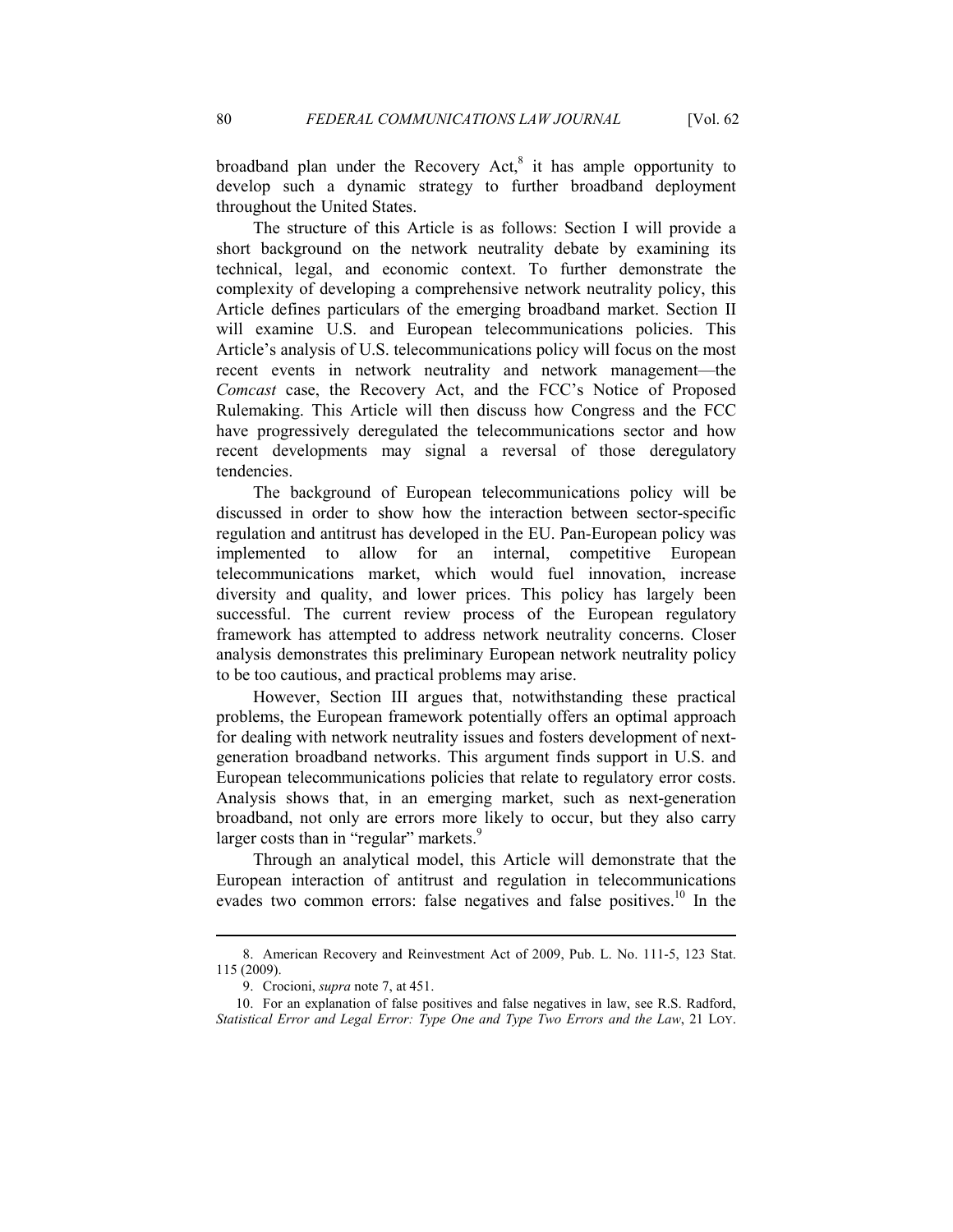former, no regulation is imposed if antitrust law falls short; while in the latter, unnecessary regulation is implemented on an otherwise competitive market. Academics have debated whether false positives or false negatives bear the largest cost to society and on which of these errors regulatory intervention should focus. By building on existing models, this Article demonstrates that costs of both errors are not as easily offset as often assumed. This invalidates elemental trade offs between the two errors, which are especially pertinent in emerging markets. Emerging markets, such as broadband, do not fare well with categorical intervention against false-negative or false-positive errors. In order to maximize responsible broadband deployment, this Article argues for a flexible and dynamic network neutrality policy that pivots between fighting false positives and false negatives when necessary. The contours of such a flexible regulatory mechanism are present in the European framework for telecommunications, and a similar mechanism could be used in dealing with network neutrality issues in the United States.

This Article thus recommends that U.S. lawmakers emulate the European dynamic interaction between antitrust and sector-specific regulation, while omitting dubious European policy decisions concerning network management. Practical scenarios for reform are suggested, such as allowing the FCC to monitor competition in broadband networks more closely. With a National Broadband Plan due in February 2010, the FCC should put effort into advancing these reform scenarios and take the opportunity to monitor competition more closely in broadband markets. This Article is intended to offer critical insight into the European telecommunications policy to benefit U.S. policymakers and academics.

# II. SOME NOTES ON NETWORK NEUTRALITY, NETWORK MANAGEMENT, AND EMERGING BROADBAND MARKETS

Since the term was coined by Tim Wu in  $2003$ ,<sup>11</sup>, a heated interdisciplinary debate has evolved on network neutrality.<sup>12</sup> At the core of

L.A. L. REV. 843 (1988); Fred S. McChesney, *Talking 'Bout My Antitrust Generation: Competition for and in the Field of Competition Law*, 52 EMORY L.J. 1401 (2003).

<sup>11.</sup> Tim Wu, *Network Neutrality, Broadband Discrimination*, 2 J. ON TELECOMM. & HIGH TECH. L. 141 (2003).

<sup>12.</sup> *See* Tim Wu & Christopher S. Yoo, *Keeping the Internet Neutral?: Tim Wu and Christopher Yoo Debate*, 59 FED. COMM. L.J. 575 (2006) (providing an overview of the U.S. legal debate); *see generally* Robert D. Atkinson & Philip J. Weiser, *A 'Third Way' on etwork eutrality* (Working Paper), *available at* http://ssrn.com/abstract=1004522; David D. Clark, *Network Neutrality: Words of Power and 800-pound Gorillas*, 1 INT'L J. COMM. 701 (2007); Susan P. Crawford, *Transporting Communications*, 89 B.U. L. REV. 871 (2009); Jon Crowcroft, *Net Neutrality: The Technical Side of the Debate*  $\sim A$  White Paper, 1 INT'L J. COMM. 567 (2007); Rob Frieden, *Network Neutrality or Bias?—Handicapping the Odds for a Tiered and Branded Internet*, 29 HASTINGS COMM. & ENT. L.J. 171 (2006); Brett M.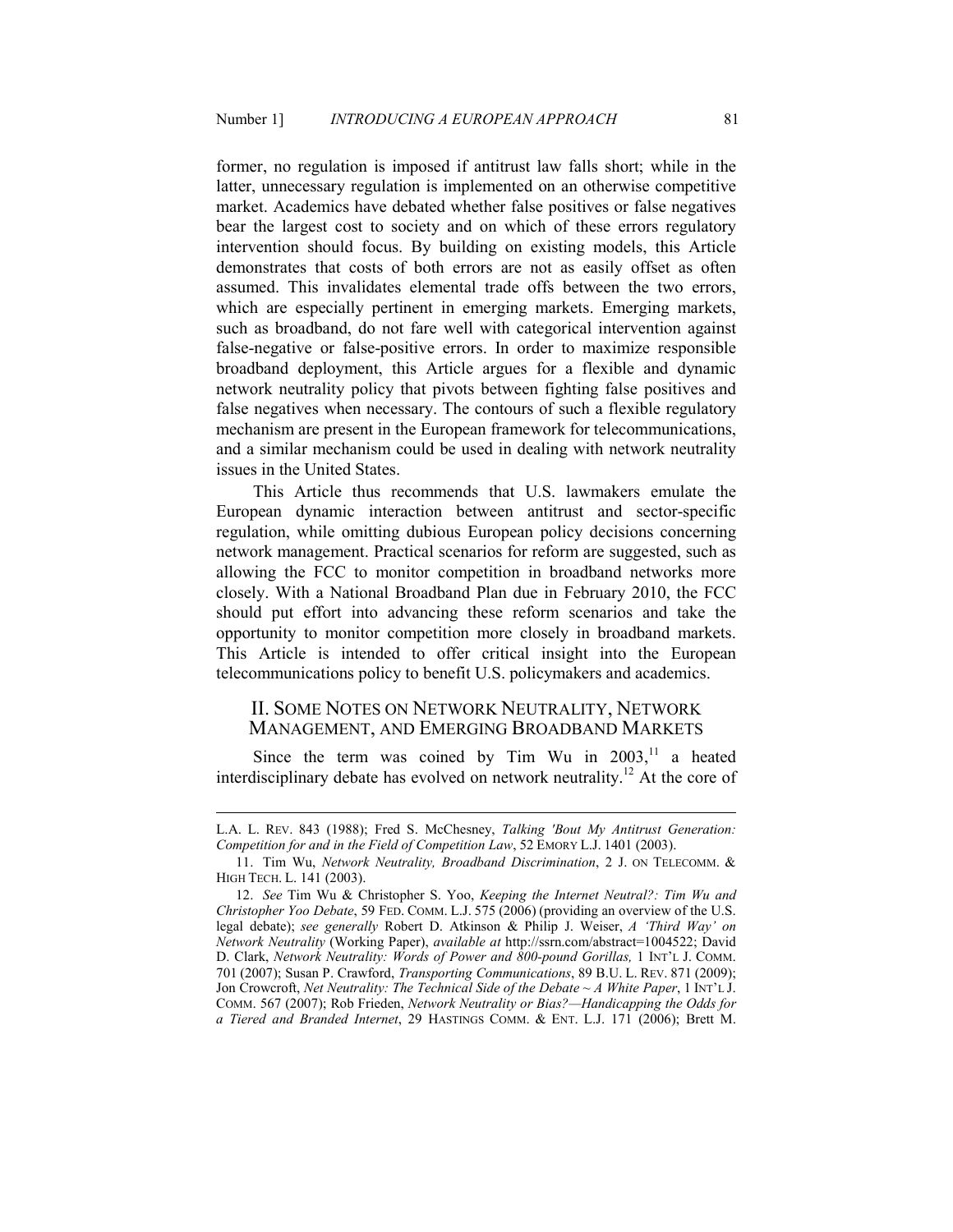the debate lies the question whether or not all content and service providers on the Internet should be treated equally by the network operators on whose networks they operate. This, in essence, is a principle of network architecture: the Internet was designed to treat all data packets sent between nodes on the network equally without discriminating between packets. In times of network congestion—too many packets going through a router at once—packets simply would "wait in line." As a consequence, most control of Internet traffic is located at the network's ends—its users. Users initiate packet traffic, and the network itself is a passive conduit.<sup>13</sup> While this so-called end-to-end principle is the result of technological

Frischmann & Barbara van Schewick, Network Neutrality and the Economics of an *Information Superhighway: A Reply to Professor Yoo*, 47 JURIMETRICS 383 (2007); C. Scott Hemphill, *Network Neutrality and the False Promise of Zero-Price Regulation*, 25 YALE J. ON REG. 135 (2008); Benjamin E. Hermalin & Michael L. Katz, *The Economics of Product-*Line Restrictions with an Application to the Network Neutrality Debate, 19 INFO. ECON. & POL'Y 215 (2007); Mark A. Lemley & Lawrence Lessig, *The End of End-to-End: Preserving the Architecture of the Internet in the Broadband Era*, 48 UCLA L. REV. 925 (2001); Robert E. Litan & Hal J. Singer, *Unintended Consequences of Net Neutrality Regulation*, 5 J. ON TELECOMM. & HIGH TECH. L. 533 (2006); Moran Yemini, *Mandated Network Neutrality and the First Amendment: Lessons from Turner and a New Approach,* 13 VA. J.L. TECH. 1 (2008); Amit M. Schejter & Moran Yemini, *"Justice and Only Justice, You Shall Pursue": Network Neutrality, the First Amendment, and John Rawls's Theory of Justice*, 14 MICH. TELECOMMM. TECH. L. REV. 137 (2007); J. Gregory Sidak, *A Consumer-Welfare Approach to Network Neutrality Regulation of the Internet*, 2 J. COMPETITION L. & ECON. 349 (2006) (providing an overview of economic studies on network neutrality); Barbara van Schewick, Towards an Economic Framework for Network Neutrality *Regulation*, 5 J. ON TELECOMM. & HIGH TECH L. 329 (2007) [hereinafter "Towards an Economic Framework"]; Philip J. Weiser, *The Next Frontier for Network Neutrality*, 60 ADMIN. L. REV. 273 (2008); Christopher S. Yoo, *Beyond Network Neutrality*, 19 HARV. J.L. & TECH. 1 (2005); Christopher S. Yoo, *etwork eutrality and the Economics of Congestion*, 94 GEO. L.J. 1847 (2006) [hereinafter "Economics of Congestion"]; Jay Pil Choi & Byung-Cheol Kim, *Net Neutrality and Investment Incentives* (CESifo Working Paper No. 2390, 2008), *available at* http://ssrn.com/abstract=1264934; Nicholas Economides & Joacim Tåg, *Net Neutrality on the Internet: A Two-Sided Market Analysis* (N.Y. Univ. Sch. of Law, Working Paper No. 07-40, 2007), *available at* http://ssrn.com/abstract=1019121; Christopher S. Yoo, *Network Neutrality, Consumers, and Innovation* (U. of Pa., Inst. for Law & Econ., Working Paper No. 08-23, 2008), *available at* http://ssrn.com/abstract=1262845 [hereinafter "Network Neutrality, Consumers, and Innovation"]; Hsing Kenneth Cheng, Subhajyoti Bandyopadhyay & Hong Guo, *The Debate on Net Neutrality: A Policy Perspective* (forthcoming), *available at* http://ssrn.com/abstract=959944; Edward W. Felten, *Nuts and Bolts of Network Neutrality*, *available at* http://itpolicy.princeton.edu/pub/neutrality.pdf (giving an overview of the network neutrality debate in network engineering); Mark A. Jamison & Janice A. Hauge, *Getting What You Pay for: Analyzing the Net Neutrality Debate* (Working Paper, 2008), *available at* http://ssrn.com/paper=1081690.

 <sup>13.</sup> David Isenberg, then at AT&T, in 1997 famously referred to the Internet as "dumb" in this matter. David Isenberg, Rise of the Stupid Network, COMPUTER TELEPHONY 16 (Aug. 1997): *see also* Rise of the Stupid Network, http://isen.com/stupid.html (Author provides links to article published on various Web sites.) (last visited Dec. 10, 2009).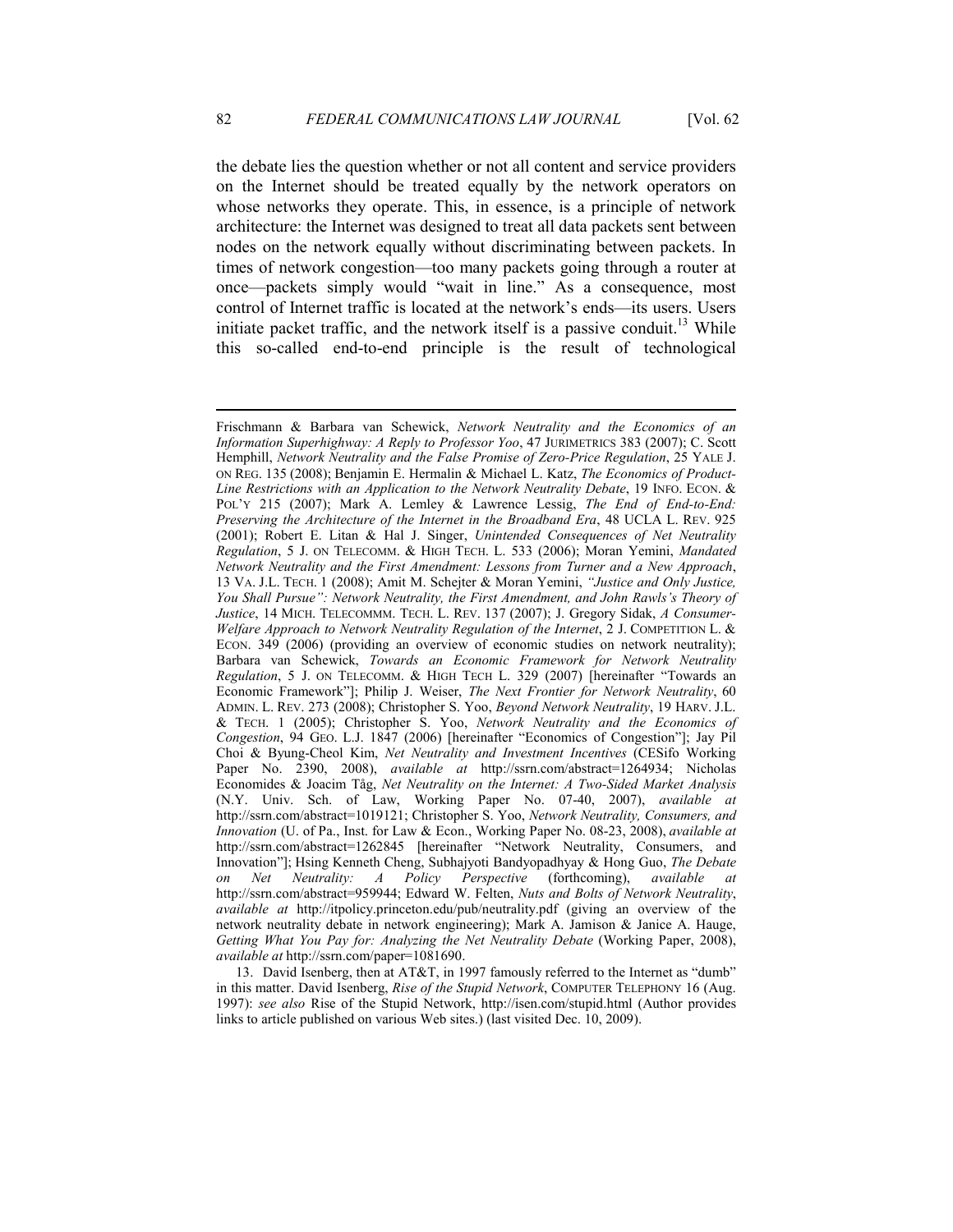developments in the initial stages of the Internet, $<sup>14</sup>$  it arguably also stems, to</sup> some extent, from early policy decisions by the FCC.<sup>15</sup> Only the edges of the Internet were determined to be truly free from regulation by the FCC; hence, it was logical for innovation to take place there. In any case, the end-to-end principle has been defining the architecture of the Internet, and arguably constitutes the innovative character of the emergent Internet economy. The Organization for Economic Co-Operation and Development (OECD) reports that

Ebay, Yahoo, Google and Amazon were able to enter their respective markets on a scale that was not possible before the Internet. The Internet has reduced barriers to large-scale market entry in many consumer markets and this has increased competition and consumer welfare across sectors. Now, some commentators are worried that a multi-tiered structure would introduce a new barrier to entry and stifle innovation at the edges. 16

Indeed, the end-to-end principle found its origins in the age of narrowband Internet, where most data packets are of approximately the same "weight" and timely delivery is not a necessity.<sup>17</sup> The growth of broadband deployment, however, led to an increase in demand for highbandwidth applications and services like streaming video, which is sensitive to delay.<sup>18</sup> It is argued, therefore, that absolute end-to-end connectivity may no longer be the most ideal principle for network architecture in the era of broadband, since unconditional end-to-end routing does not allow for distinguished handling of packets that require specific treatment.<sup>19</sup> This would urge for a closer inspection of data traffic, which would create a more active network. Reasonable network management may be required to facilitate functional Internet usage on congested broadband

 16. Org. for Econ. Co-Operation and Dev., Working Party on Telecomm. and Info. Servs. Policies, Internet Traffic Prioritisation: An Overview 17 (Apr. 6, 2007).

<sup>14.</sup> See Sascha D. Meinrath & Victor W. Pickard, *The New Network Neutrality: Criteria for Internet Freedom*, 12 INT'L J. COMM. L. & POL'Y 225, 236 (2008); *see generally* J. H. Saltzer, D. P. Reed & D. D. Clark, *End-to-End Arguments in System Design*, 2 ACM TRANSACTIONS ON COMPUTER SYS. 277 (1984) (the seminal technical paper on end-to-end).

 <sup>15.</sup> Particularly of interest here is the FCC's distinction between "basic" and "enhanced" services as specified in *Computer Inquiry II*, which left the "enhanced" services unregulated. Amendment of Section 64.702 of the Comm'n's Rules and Regs. (Second Computer Inquiry), *Final Decision*, 77 F.C.C.2d 384, 417-29 (May 2, 1980). This eventually resulted in the separation of "telecommunications" and "information" services in the 1996 Telecommunications Act. *See generally* Joshua L. Mindel & Marvin A. Sirbu, *Regulatory Treatment of IP Transport and Services*, *in* COMMUNICATIONS POLICY IN TRANSITION: THE INTERNET AND BEYOND 59-64 (Benjamin M. Compaine & Shane Greenstein ed., 2001).

 <sup>17.</sup> See Christopher Yoo, Would Mandating Broadband Network Neutrality Help or Hurt Competition? A Comment on the End-to-End Debate, 3 J. ON TELECOMM. & HIGH TECH. L. 23, 30-34 (2004).

 <sup>18.</sup> *See, e.g*., Crowcroft, *supra* note 12, at 574.

 <sup>19.</sup> *Id.*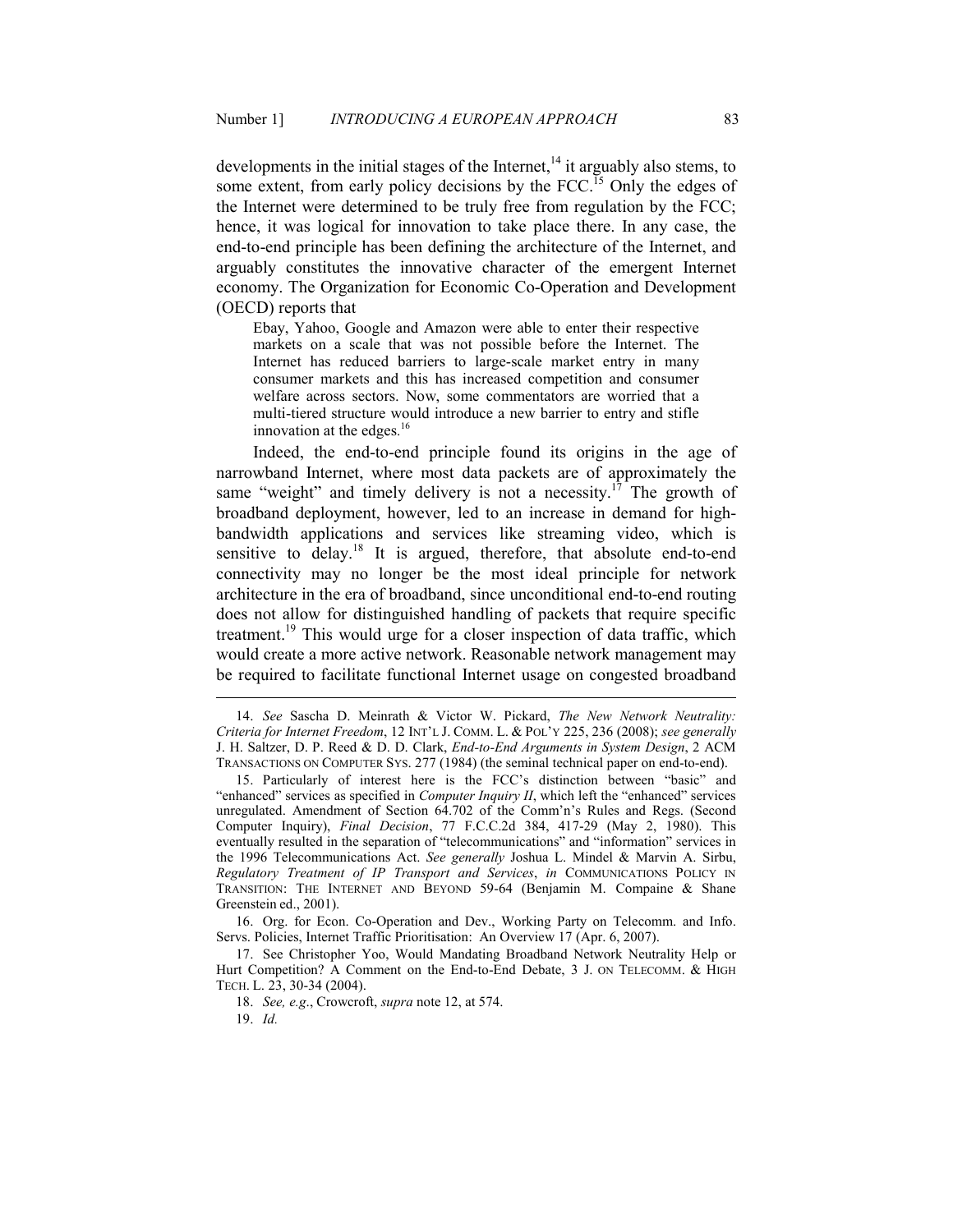networks. In order to offer streamlined high-performance applications and services, it may be necessary to distinguish between packets of high and low priority,<sup>20</sup> and allocate bandwidth more actively in case of congestion. However, allowing (deep) packet inspection and treatment based on that inspection can be much more far reaching than simple network management. Packet inspection for network-management purposes can be easily expanded to increase control over Internet traffic for economic or moral reasons, and violate competition on markets and civil liberties.<sup>21</sup> Indeed, the recent past has demonstrated that network operators have practiced unreasonable and disproportionate network management.<sup>22</sup> Thus, a policy is needed to determine which forms of management are allowed on networks and which are not. A balance should be struck that allows the Internet to remain open while allowing network-management measures that ensure maximum quality of service  $(QoS)$ .<sup>23</sup> This Article does not draw a binary opposition between network neutrality and network management, but places network neutrality on a continuum between reasonable and unreasonable network management.

A supposed optimal ratio between reasonable and unreasonable network management becomes more pertinent in relation to deployment of next-generation broadband infrastructures. Confronted with "digital divides" in knowledge economies, governments wish to push broadband deployment<sup>24</sup> in a largely deregulated telecommunications landscape. Governments want to incentivize network operators to roll out nextgeneration broadband infrastructures in previously underserved areas, preferably to develop these areas into a competitive broadband market.<sup>25</sup>

 <sup>20.</sup> *See* Felten, *supra* note 12, at 2-3; Jon M. Peha, *The Benefits and Risks of Mandating Network Neutrality, and the Quest for a Balanced Policy*, 1 INT'L J. COMM. 644, 644-659 (2007).

 <sup>21.</sup> *See generally* Paul Ohm, *The Rise and Fall of Invasive ISP Surveillance*, 2009 U. ILL. L. REV. 1417, 1490 (2009) (discussing the relation between deep packet inspection and network neutrality); *see also* Rob Frieden, *Internet Packet Sniffing and its Impact on the Network Neutrality Debate and the Balance of Power between Intellectual Property Creators and Consumers (Working Paper, 2007), available at Creators and Consumers* (Working Paper, 2007), *available at* http://ssrn.com/abstract=995273.

 <sup>22.</sup> *See* Peter Svensson, *Comcast Blocks Some Internet Traffic*, ASSOCIATED PRESS, October 19, 2007.

 <sup>23.</sup> For a more precise explanation of this balance, see JONATHAN ZITTRAIN, THE FUTURE OF THE INTERNET: AND HOW TO STOP IT (2008).

 <sup>24.</sup> *Compare* Lennard G. Kruger & Angele A. Gilroy, Broadband Internet Access and the Digital Divide: Federal Assistance Programs, CRS Report for Congress (Mar. 19, 2009) (discussing the U.S. digital divide), *with* European Commission Communication on Bridging the Broadband Gap, at 7-8, COM (2006) 129 final (discussing the European digital divide).

 <sup>25.</sup> *See, e.g*, Eur. Comm'n on Competition, Public consultations: Broadband Guidelines on the application EU state aid rules to public funding of broadband networks, (May 19, 2009), *available at* http://ec.europa.eu/competition/consultations/2009 2009), *available at* http://ec.europa.eu/competition/consultations/2009\_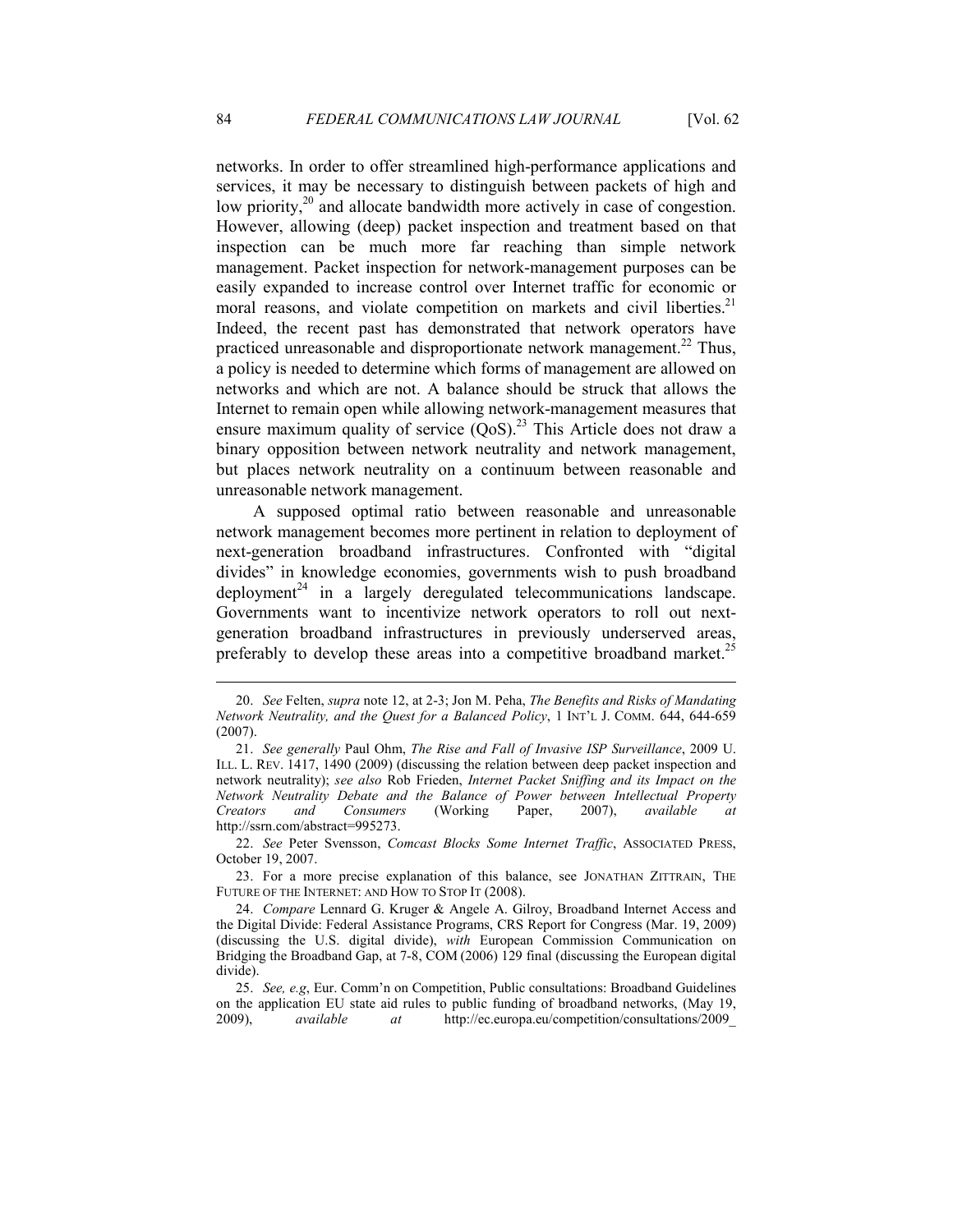These next-generation network operators, however, wish to recoup the tremendous fixed costs that come with infrastructure deployment through increased dominance over their own networks. As in any network industry, next-generation broadband networks are prone to network effects and falling into natural monopoly.<sup>26</sup> Telecommunications regulators are thus confronted with possibly conflicting policy goals of increasing broadband deployment and desiring competitive and nondiscriminatory usage of those networks.<sup>27</sup>

At the same time, next-generation broadband is an emerging market, in which any regulatory intervention (or lack thereof), necessary or otherwise, can have a tremendous impact on the state of the market. $^{28}$ Emerging markets in general can be defined as having "a significant (above-average) degree of uncertainty about the evolution of future demand."<sup>29</sup> More specifically, there are additional features that possibly can characterize emerging markets: first, emerging markets may be highly dependent on investment for dynamic efficiency; and, second, such markets may be more prone to the competitive harm of externalities such as network effects and switching costs.<sup>30</sup> These possible, additional characteristics of emerging markets do not necessarily apply to the same extent: some emerging markets may be generally uncertain, but more dependant on investment than vulnerable to externalities and vice versa.<sup>31</sup>

Intuitively, it seems plausible to assume that all aforementioned possible characteristics of emerging markets apply for the market of nextgeneration broadband infrastructures; naturally, there is great uncertainty about future (bandwidth) demand in broadband, which is subject to intense

broadband\_guidelines/ (advising European member states on incentivizing broadband deployment without breaking European state-aid laws). For an English translation, see also Community Guidelines for the Application of State Aid Rules in Relation to Rapid Deployment of Broadband Networks, available at http://ec.europa.eu/competition/ consultations/2009\_broadband\_guidelines/guidelines\_en.pdf.

 <sup>26.</sup> For an overview of the basic economic principles of network industries and broadband, see generally JONATHAN NUECHTERLEIN & PHILIP WEISER, DIGITAL CROSSROADS: AMERICAN TELECOMMUNICATIONS POLICY IN THE INTERNET AGE 3-22, 134- 148 (2005). *See also* DANIEL F. SPULBER & CHRISTOPHER S. YOO, NETWORKS IN TELECOMMUNICATIONS: ECONOMICS AND LAW 348-355 (2009) (analyzing the role of network effects in broadband networks).

<sup>27.</sup> *See, e.g.*, Ernst-Olav Ruhle & Wolfgang Reichl, *Incentives for Investments in Next Generation Access and Customer Choice: a Dichotomy?*, 44 INTERECONOMICS 30, 30-40 (2009) (providing a detailed description of the trade-off between fostering broadband deployment and a competitive broadband market).

 <sup>28.</sup> Crocioni, *supra* note 7, at 502.

 <sup>29.</sup> *Id.* at 497.

 <sup>30.</sup> *Id.* at 498.

 <sup>31.</sup> *Id.*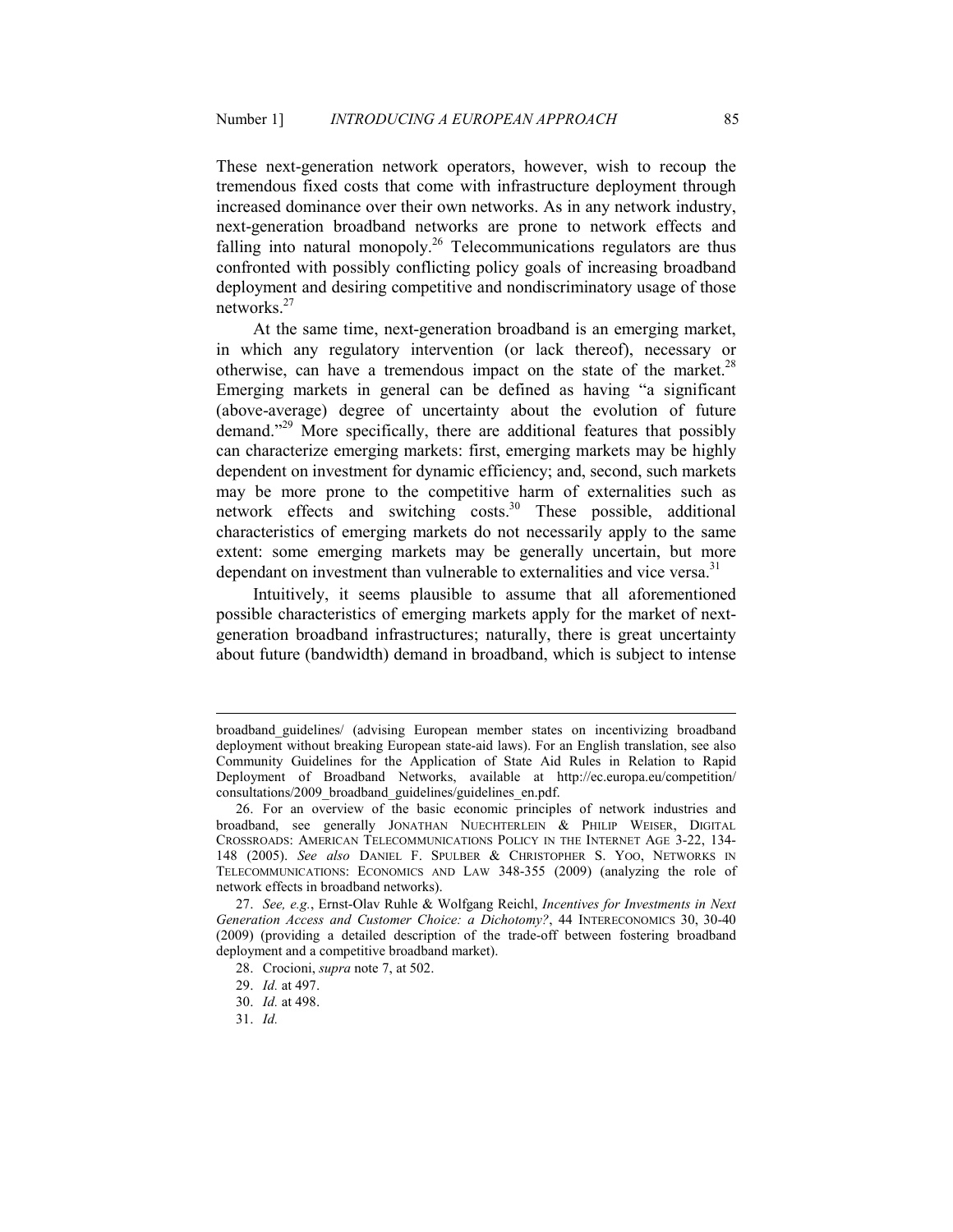debate.<sup>32</sup> Proponents of strict network neutrality regulation often stress the strong network effects in broadband markets, $33$  while skeptics emphasize the need to allow incumbents to recoup their investments to safeguard innovation. $34$  The assumption that all parameters of emerging markets apply to broadband, moreover, is echoed by a more or less neutral source the OECD.<sup>35</sup>

The desired balance between reasonable and unreasonable network management thus is troubled by potentially incompatible policy goals and a market of above-average uncertainty. Policy and regulation in network management is, therefore, not to be taken lightly, and seems to require a dynamic approach that pivots between the various difficulties of the broadband marketplace.

The debate on the appropriateness and feasibility of network management has taken place in the United States since the early twentyfirst century, but has only recently emerged in Europe. In what follows, network neutrality shall be related to telecommunications policy in the United States and Europe.

Broadband operators face uncertainty as to how to recoup their large investments in the absence of new revenue-generating broadband services and content. Content providers are waiting for improved connectivity and content protection. These mutual uncertainties have the potential to slow down investment in higherspeed broadband networks and the generation of new broadband services.

*Id.* at 96. The report later also announced, "OECD countries emphasise research and innovation in the fields of broadband infrastructure (*e.g.* networks, connecting technologies, system support products and testing), related applications (especially in the wireless area), broadband-enabled public services, digital broadband content and even R&D focusing on new broadband business models." *Id.* at 131. The OECD report also went into detail on the importance of competitive markets:

Maintaining a level-playing field and reducing anti-competitive practices in the face of high network effects and to promote consumer choice is crucial, i.e. in particular considering the increased use of walled garden approaches, as well as cross-industry mergers and acquisitions. With problems such as vertical integration, lock-in of consumers in certain standards, and poor access to certain content, an environment of contestable markets should be created where small and innovative players can compete.

-

*Id.* at 15.

 <sup>32.</sup> For a detailed description of relevant issues in assessing future broadband demand, see *Economics of Congestion*, *supra* note 12, at 189-93. For the most conclusive research on the topic, see MINTS- Minnesota Internet Traffic Studies http://www.dtc.umn.edu/mints/home.php (last visited Dec. 10, 2009).

 <sup>33.</sup> *See, e.g.*, *Towards an Economic Framework, supra* note 12, at 329, 332.

<sup>34.</sup> *See, e.g., Network Neutrality, Consumers, and Innovation, supra* note 12.

 <sup>35.</sup> *See* Org. for Econ. Co-Operation and Dev., *Broadband Growth and Policies in OECD Countries: Ministerial Background Report* (June 2008). The report stated the following: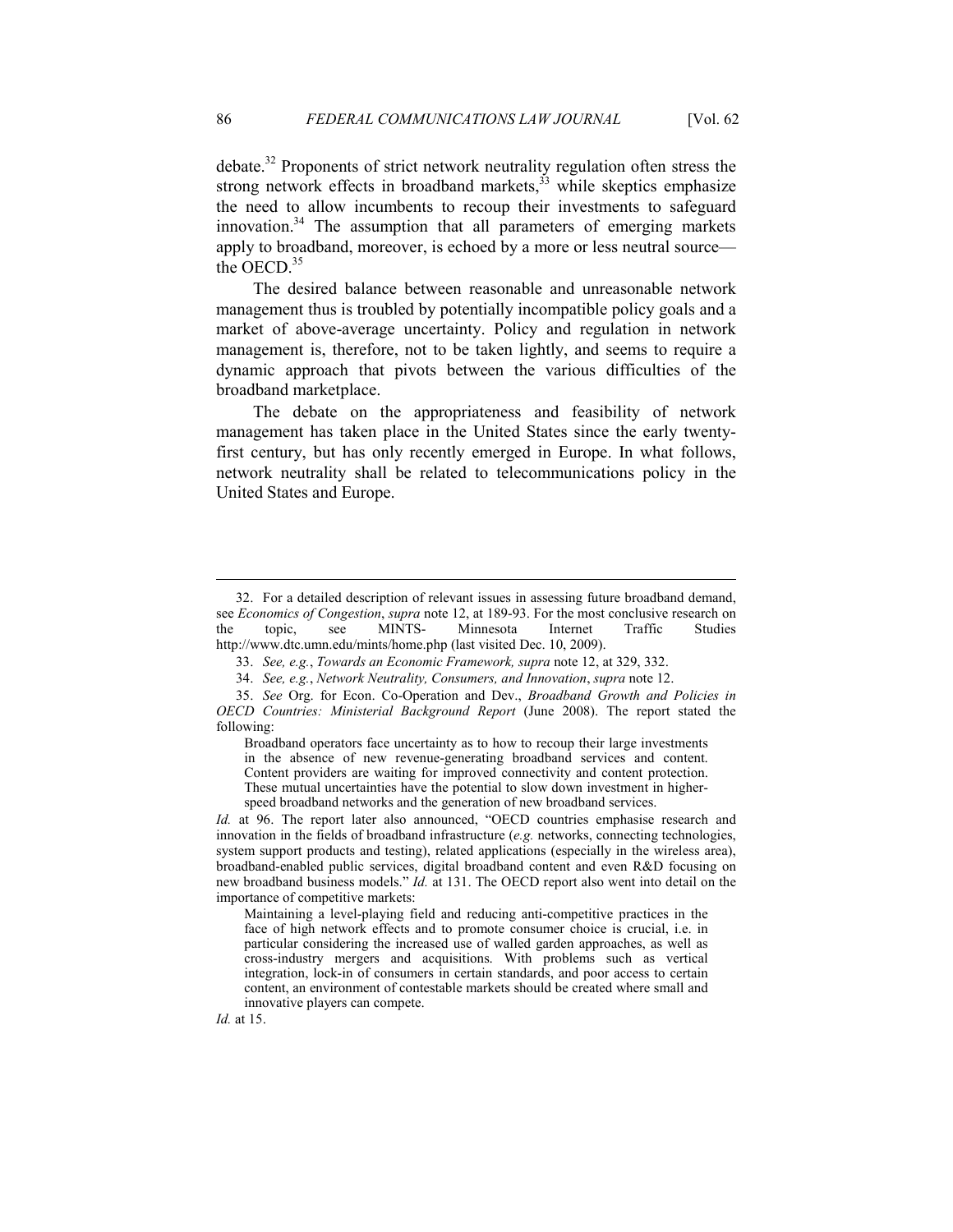# III. EUROPEAN AND AMERICAN PATHS TO PRESENT-DAY TELECOMMUNICATIONS POLICY

# A. A Brief History of U.S. Network Management Regulation

# 1. "The Past Is a Foreign Country"<sup>36</sup>

In the course of the U.S. academic debate on network management and network neutrality, the history of U.S. telecommunications law has been described at such length that it can almost be deemed common knowledge.<sup>37</sup> However, since the fall of 2008, there has been an increase in development that has, so far, only sparsely been documented.<sup>38</sup> The Obama Administration has signaled a clear break with previous policy, and is currently in the process of revising regulatory oversight in telecommunications. Therefore, this Section will mainly focus on the most recent events in network-management policy, with special emphasis on the *Comcast* case,<sup>39</sup> the Recovery Act and the FCC's Notice of Proposed Rulemaking on Preserving the Open Internet.<sup>40</sup>

 Many have remarked that telecommunications networks in the United States have traditionally been regulated under common carrier requirements.<sup>41</sup> All services falling under Title II of the 1934 Communications Act were required, ex ante, to offer their services for a reasonable rate, at reasonable request, and without unreasonable price discrimination.<sup>42</sup> These principles were more firmly established in the consent decree between the Department of Justice, Western Electric, and

 <sup>36.</sup> L.P. HARTLEY, THE GO-BETWEEN 9 (1953).

 <sup>37.</sup> *See, e.g.*, Crawford, *supra* note 12, at 886-923.

<sup>38.</sup> *Compare* David L. Sieradzki & Winston J. Maxwell, *The FCC's Network Neutrality Ruling in the Comcast Case: Towards a Consensus with Europe?*, COMM. & STRATEGIES, 4th Quarter 2008, at 73-88, *available at* http://papers.ssrn.com/sol3/papers. cfm?abstract\_id=1374314 (discussing analogies between the FCC's decision in *Comcast* and European policy), *with* Philip J. Weiser, *The Future of Internet Regulation* (Univ. of Colo. Law Legal Studies Research Paper Series, Working Paper No. 09-02, 2009)*, available at* http://papers.ssrn.com/sol3/papers.cfm?abstract\_id=1344757 (discussing the state of U.S. telecommunications policy after the *Comcast* decision).

 <sup>39.</sup> *See* Formal Complaint of Free Press & Pub. Knowledge Against Comcast Corp. for Secretly Degrading Peer-to-Peer Applications, *Memorandum Opinion and Order*, *supra* note 1.

 <sup>40.</sup> Preserving the Open Internet and Broadband Industry Practices, 74 Fed. Reg. 63.638 ( Oct. 22 2009) (to be codified at 47 C.F.R. pt. 8).

<sup>41.</sup> See, e.g., Barbara Cherry, Misusing Network Neutrality to Eliminate Common *Carriage Threatens Free Speech and the Postal System*, 33 N. KY. L. REV. 483 (2006); Crawford, *supra* note 12, at 878-84.

 <sup>42. 47</sup> U.S.C. § 201(a)-(b) (2006).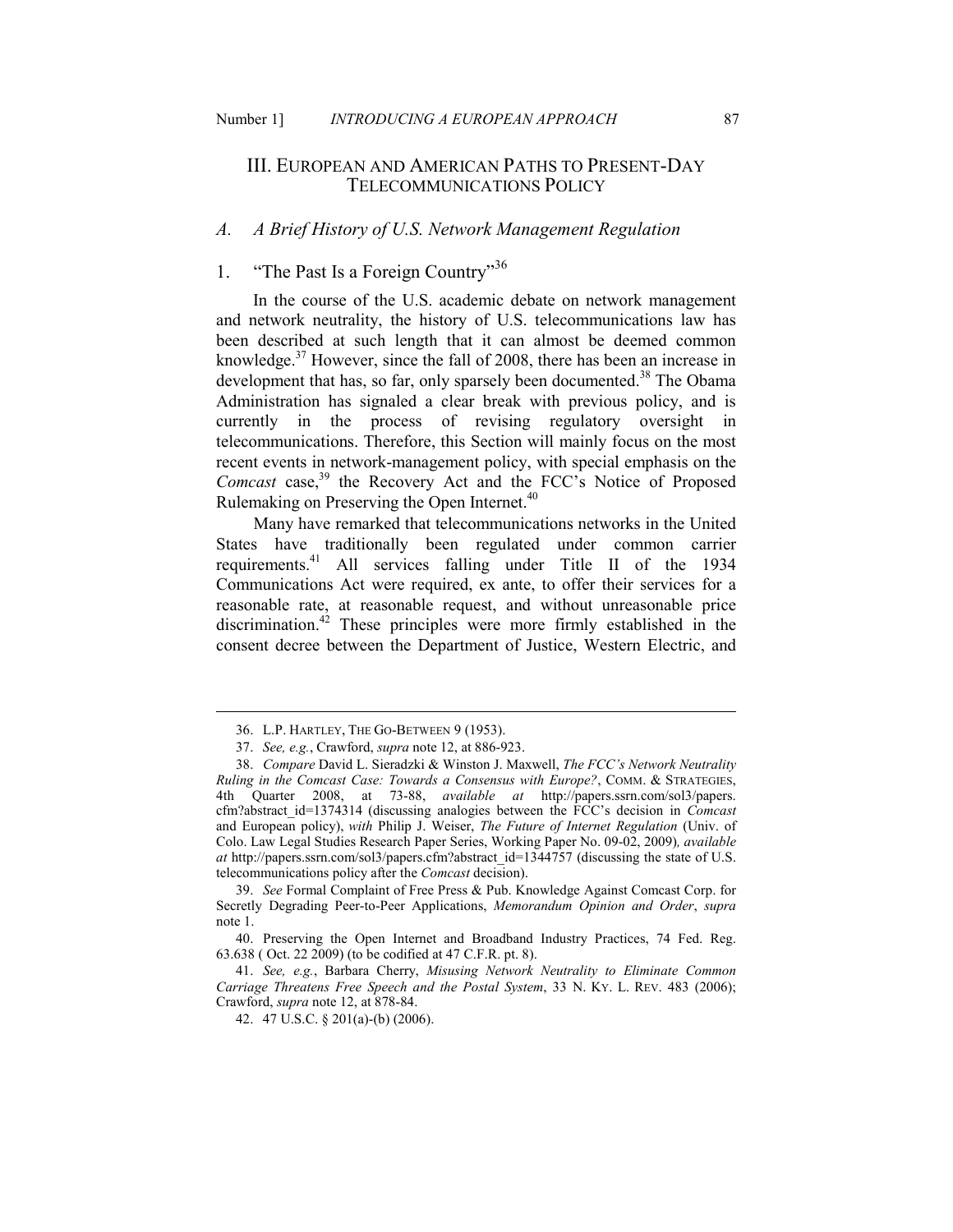AT&T,<sup>43</sup> the three consecutive *Computer Inquiries*,<sup>44</sup> and eventually the Telecommunications Act of 1996, which distinguished "information services" (Title I) from "telecommunications services" (Title II). $45$  The crucial difference between Titles I and II was that the latter covered mere transmission of signals (without modifying content) and was subject to common carriage requirements.<sup>46</sup>

The Supreme Court's decision in *Brand*  $X<sub>1</sub><sup>47</sup>$  and the subsequent *Wireline Broadband Order* by the FCC,<sup>48</sup> determined that both cable and DSL Internet services were subject to regulation as Title I (information services) under the Telecommunications Act, instead of under Title II. This Title I authority exempts cable and DSL operators from common carrier requirements under Title II; thus, network operators are not forbidden from implementing network-management practices that would constitute unreasonable discrimination under Title II.<sup>49</sup> These actions marked a departure from sector-specific regulation into broad, ex post enforcement, which falls outside of the FCC's hands. Aware of this situation, the FCC drafted a loosely formulated set of ex ante policy principles urging reasonable and nondiscriminatory behavior by network operators.<sup>50</sup>

 47. Nat'l Cable & Telecomm. Ass'n v. Brand X Internet Servs., 545 U.S. 967, 996 (2005).

 48. Appropriate Framework for Broadband Access to the Internet over Wireline Facilities, *Report and Order and Notice of Proposed Rulemaking*, 20 F.C.C.R. 14853 (2005) [Hereinafter "Wireline Broadband Order"].

50. The policy principles are as follows:

Appropriate Framework for Broadband Access to the Internet over Wireline Facilities, *Policy Statement*, 20 F.C.C.R. 14986, para. 4 (2005) (emphasis omitted).

 <sup>43.</sup> United States v. Western Elec. Co*.*, 1956 Trade Cas. (CCH) ¶ 68, 246 (D.N.J. Jan. 24, 1956).

 <sup>44.</sup> *See* Regulatory and Policy Problems Presented by the Interdependence of Computer and Commc'n Servs. & Facilities, *Tentative Decision*, 28 F.C.C.2d 291, para. 16-17 (1970); *modified by Final Decision and Order*, 28 F.C.C.2d 267, 21 Rad. Reg. 2d (P&F) 1591 (1971); Amendment of Section 64.702 of the Comm'n's Rules and Regulations (Second Computer Inquiry), *supra* note 15, at para. 1; Amendment of Sections 64.702 of the Comm'n's Rules and Regulations (*Third Computer Inquiry*), *Report and Order*, 104 F.C.C.2d 958 (June 16, 1986), 60 Rad. Reg. 2d (P&F) 603 (1986), *modified by* Amendment of Sections 64.702 of the Comm'n's Rules and Regulations (Third Computer Inquiry), *Memorandum Opinion and Order on Reconsideration*, 2 F.C.C.R. 3035 (1987).

 <sup>45. 47</sup> U.S.C § 153 (2007).

 <sup>46.</sup> *See* Crawford, *supra* note 12, at 896-98.

 <sup>49.</sup> *Cf.* Crawford, *supra* note 12, at 907.

To encourage broadband deployment and preserve and promote the open and interconnected nature of the public Internet, [1] consumers are entitled to access the lawful Internet content of their choice. . . . [2] consumers are entitled to run applications and use services of their choice, subject to the needs of law enforcement. . . . [3] consumers are entitled to connect their choice of legal devices that do not harm the network. . . . [4] consumers are entitled to competition among network providers, application and service providers, and content providers.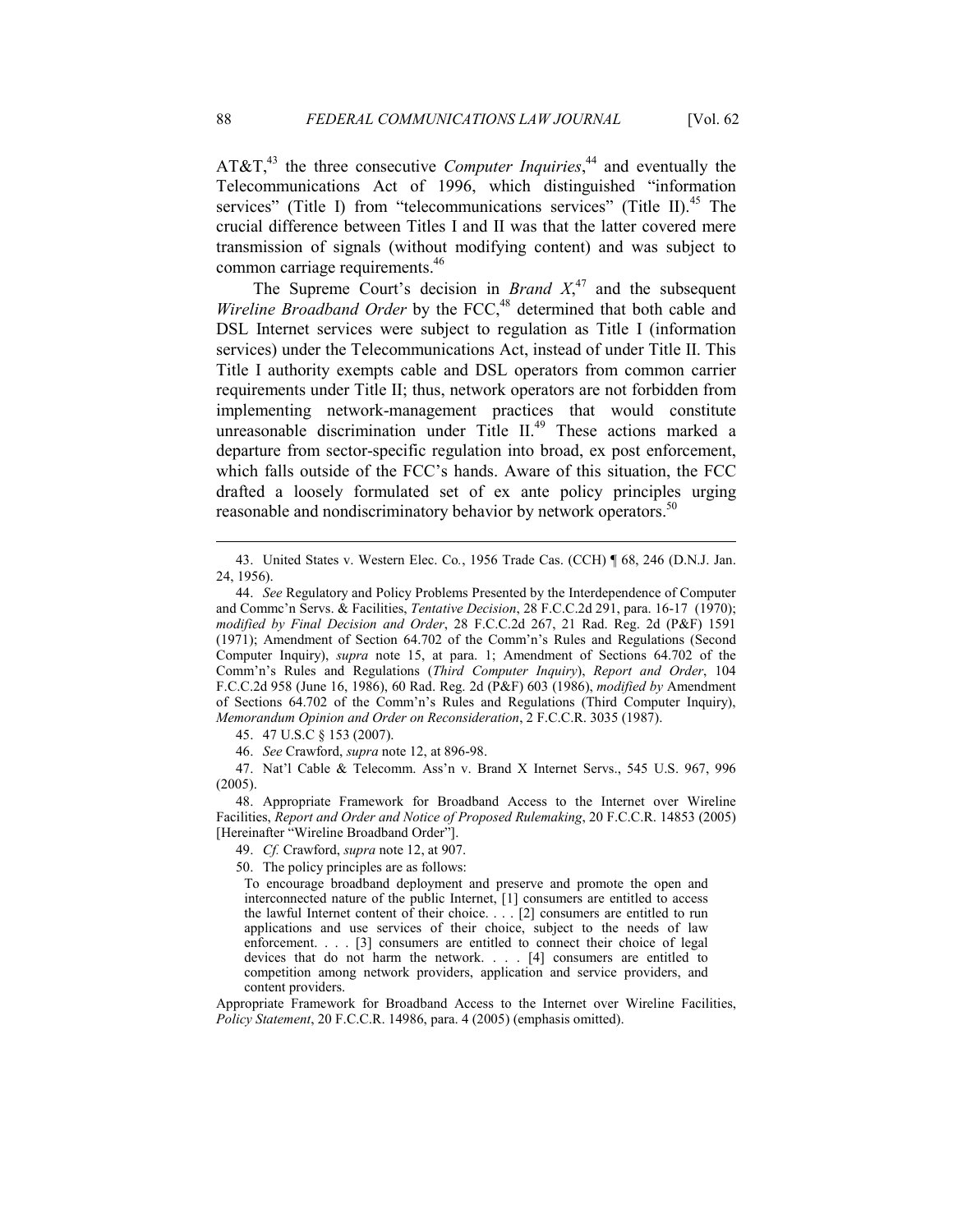#### 2. Present Developments: *Comcast* and the Recovery Act

A fierce debate subsequently erupted as to whether or not the policy principles were actually enforceable.<sup>51</sup> This debate was triggered by the infamous *Comcast* case, in which cable operator Comcast allegedly blocked peer-to-peer (P2P) protocol traffic on its network, regardless of the lawful or unlawful status of that P2P traffic.<sup>52</sup> The FCC eventually determined that it had the jurisdictional authority under Title I of the Communications Act to disapprove of Comcast's discriminatory practices.<sup>53</sup> Comcast decided to bring a lawsuit contesting the FCC's reasoning, which at the moment of writing is still pending in the D.C. Circuit.<sup>54</sup>

The *Comcast* case is remarkable in that the very same FCC administration that was the force behind *Brand X*—which effectively deregulated pressing ex ante provisions on broadband networks<sup>55</sup>—seemed to have had a change of heart and determined that an arguably rhetorical set of policy principles that would undercut *Brand X* was enforceable on an ex ante basis after all. In the end, the FCC's deregulatory approach, which was forcefully endorsed with *Brand X*, is under debate again,<sup>56</sup> and might well tilt back towards sector-specific, ex ante regulation of broadband networks. This has become more likely with a new administration in office.

<sup>51</sup>. *Compare* Broadband Industry Practices, WC Docket No. 07-52, *Petition to*  **Establish Rules Governing Network Management Practices by Broadband Network** *Operators of Vuze, Inc.* (2007) (urging the FCC to codify more strongly and subsequently enforce the Policy Principles against alleged unreasonable network management), *and* Comment Sought on Petition for Rulemaking to Establish Rules Governing Network Management Practices by Broadband Network Operators., *Public Notice*, 23 F.C.C.R 343 (January 14, 2008) (FCC opens formal comment process on the enforceability of the Policy Principles), *with* Comments of Hands Off the Internet, FCC WC Docket No. 07-52 (received Feb. 13, 2008).

 <sup>52.</sup> *See* Peter Svensson, *Comcast Blocks Some Internet Traffic*, ASSOCIATED PRESS (Oct. 19, 2007) (discussing the Formal Compl. of Free Press & Pub. Knowledge Against Comcast Corp. for Secretly Degrading Peer-to-Peer App'ns, Nov. 1, 2007).

 <sup>53.</sup> *See* Formal Complaint of Free Press & Pub. Knowledge Against Comcast Corp. for Secretly Degrading Peer-to-Peer Applications, *Memorandum Opinion and Order*, *supra* note 1.

 <sup>54.</sup> Comcast Corp. v. FCC, No. 08-1291 (D.C. Cir. Sept. 4, 2008).

 <sup>55.</sup> For an apt observation of the FCC's deregulatory agenda, see Justice Scalia's dissenting opinion in *at'l Cable & Telecomm. Assoc. v. Brand X Internet Servs.*: "Actually, in these cases, it might be more accurate to say the Commission has attempted to establish a whole new regime of *non*-regulation, which will make for more or less free-market competition, depending upon whose experts are believed." 545 U.S. 967, 1005 (Scalia, J., dissenting) (emphasis in original).

 <sup>56.</sup> *See, e.g.* Formal Complaint of Free Press & Pub. Knowledge Against Comcast Corp. for Secretly Degrading Peer-to-Peer Applications, *Memorandum Opinion and Order*, *supra* note 1, FCC Notice of Proposed Rulemaking on Preserving the Open Internet, *supra* note 40.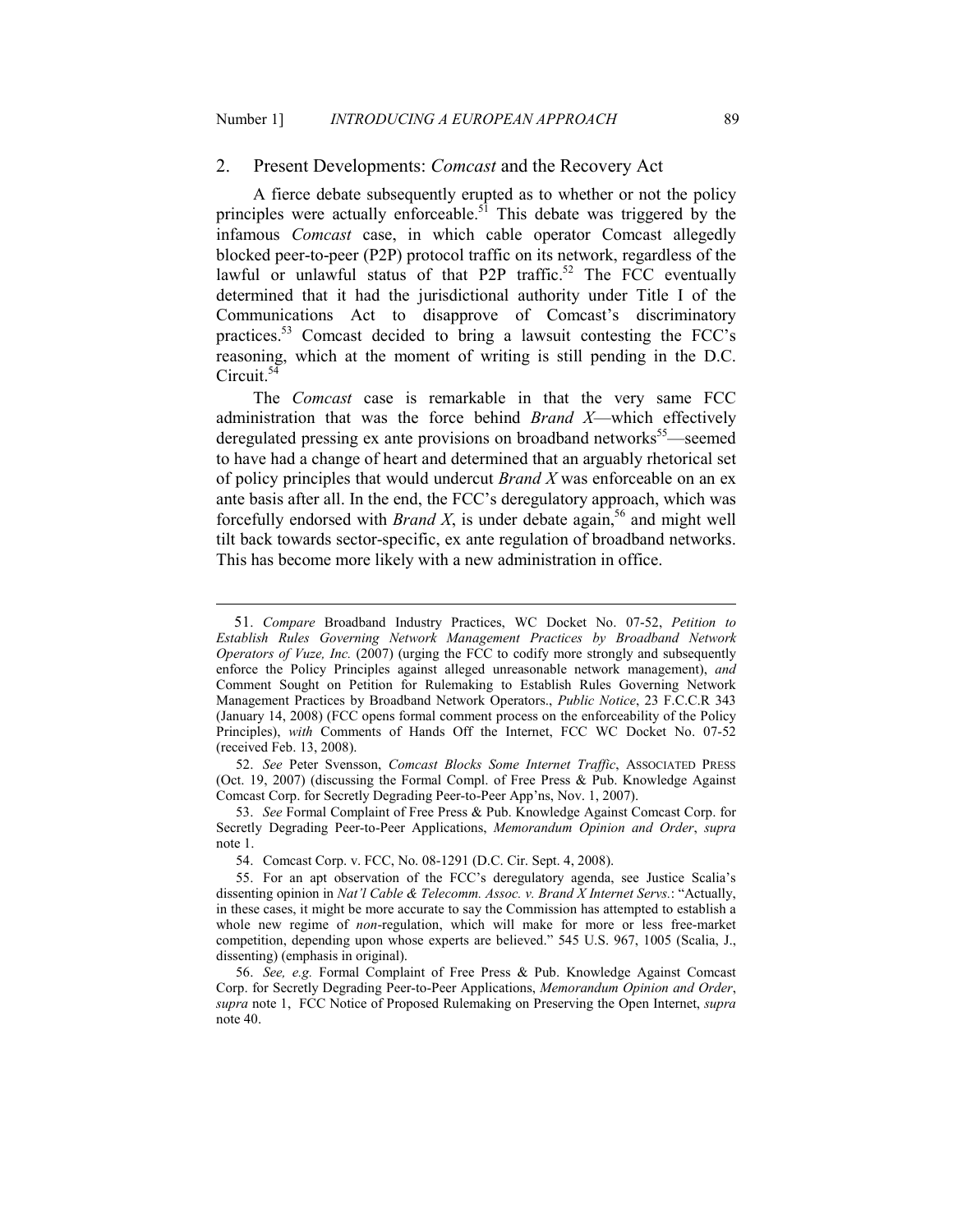On the campaign trail, then-Democratic presidential candidate Barack Obama stated that he would take "a back seat to no one in [his] commitment to network neutrality."<sup>57</sup> As president, Obama has underscored his commitment to network neutrality and broadband deployment in the Recovery Act.<sup>58</sup> The much-contested American Recovery and Reinvestment Act<sup>59</sup> was drafted in response to the financial crisis of fall 2008 as an attempt to jump start the U.S. economy by boosting federal spending. The Recovery Act provides funding opportunities for a plethora of infrastructure projects, including deployment of broadband infrastructure in rural and underserved areas. $60$  Part of the broadband stimulus money attempts to strengthen the existing Rural Utilities Service,  $61$  which is of little interest to this Article. More interesting is the BTOP Program.<sup>62</sup>

The aims of the BTOP include providing and improving broadband access in underserved areas; providing broadband education and training to educational institutions, libraries, community support organizations, and outreach organizations that assist low-income, aged, unemployed, or otherwise "vulnerable populations"; improving use of broadband service by public-safety agencies; and stimulating economic growth. $^{63}$  The BTOP is to be administered jointly by the FCC and the National Telecommunications and Information Administration (NTIA).<sup>64</sup> Applicants can apply for a grant to pursue the above-mentioned goals and, in doing so, will be subject to contractual conditions of nondiscrimination as well as interconnection requirements.<sup>65</sup> These requirements, crucially, will *at least* consist of the four principles of the FCC's Policy Statement.<sup>66</sup> Therefore, for all new broadband infrastructure developed under the BTOP, the Policy Statement will apply as a bottom line on an ex ante basis. This seems to imply that

- 62. Recovery Act, Title VI § 6001.
- 63. *Id.* at § 6001(b).
- 64. *Id.* at § 6001.
- 65. *Id*.

 <sup>57.</sup> Barack Obama: On Net Neutrality (Nov. 14, 2007), *available at* http://www.youtube.com/watch?v=g-mW1qccn8k (replaying a speech before Google employees in Mountain View, Calif., Nov. 2007).

 <sup>58.</sup> Recovery Act, Pub. L. No. 111-5, 123 Stat. 115 (2009). Congress has followed suit by reintroducing a network neutrality bill. *See* Internet Freedom Preservation Act of 2009, H.R. 3458, 111th Cong. (2009).

 <sup>59.</sup> Recovery Act, Pub. L. No. 111-5, 123 Stat. 115.

 <sup>60.</sup> For a helpful guide through the broadband related parts of the American Recovery and Reinvestment Act, see S. Derek Turner, *Putting the Angels in the Details: A Roadmap for Broadband Stimulus Success* (2009), *available at* http://www.freepress.net/files/ Angels in the Details.pdf.

 <sup>61. 7</sup> C.F.R. § 1738.1-1739 (2007).

 <sup>66.</sup> *Id.* at § 6001(j); Appropriate Framework for Broadband Access to the Internet over Wireline Facilities, *Policy Statement*, *supra* note 50, at para. 4.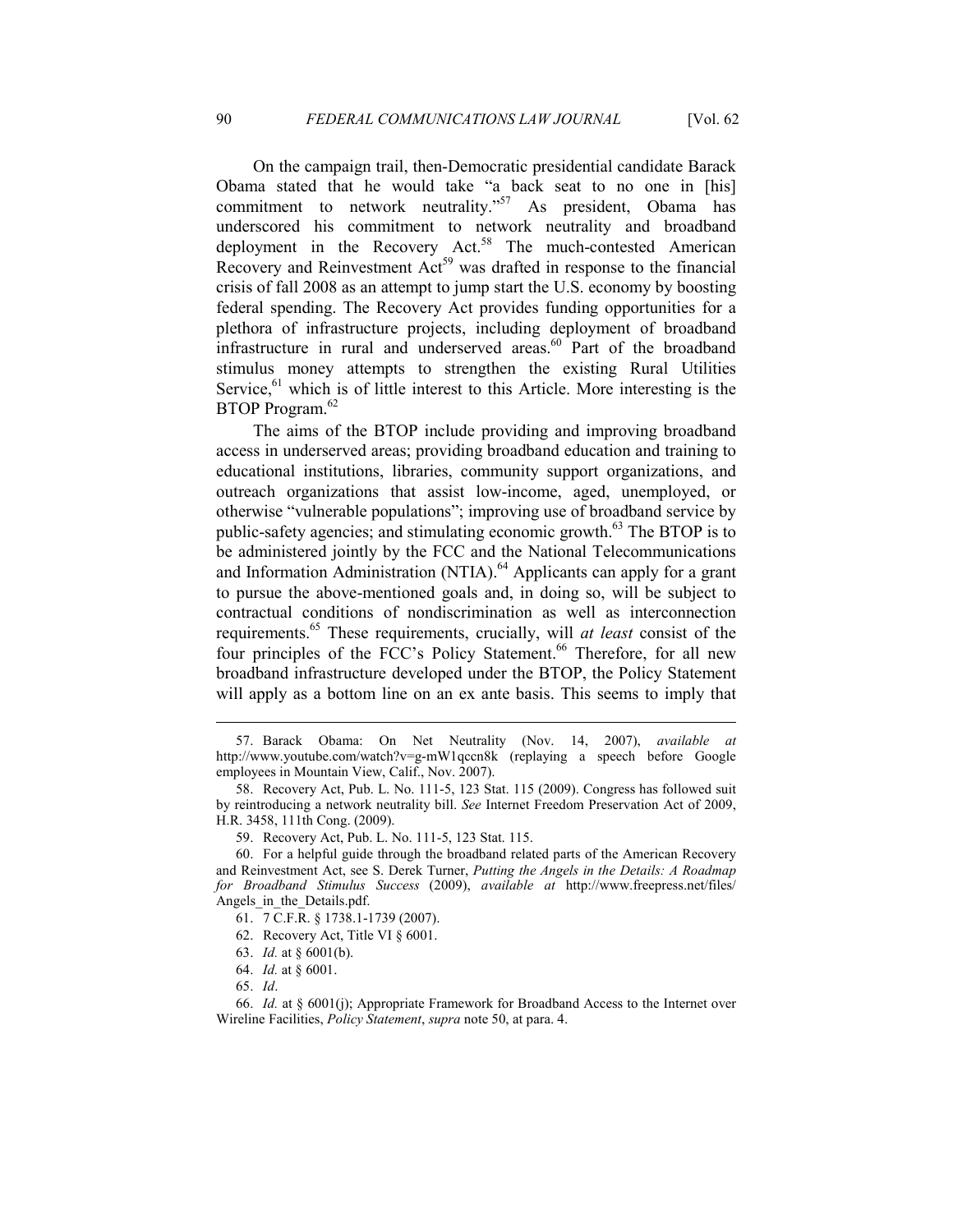network operators will have to give equal access to all content and service providers operating on their network, so that end users have access to "the lawful Internet content of their choice."<sup>67</sup>

Besides these obligations for applicants, the BTOP also requires the FCC to submit a "national broadband plan" to the appropriate House and Senate committees within a year of enactment of the Recovery Act.<sup>68</sup> The ambitious goal of this plan is to "seek to ensure that all people of the United States have access to broadband capability and shall establish benchmarks for meeting that goal."<sup>69</sup> Moreover, the Act prescribes that the FCC analyze the most effective and efficient way to achieve this goal, strive for affordability of the offered broadband services, and continue to monitor actual broadband deployment under the BTOP. $70$ 

Moreover, the FCC instantiated by the Obama Administration has initiated a formal rulemaking process with the intent to formally codify a rewritten version of the *Policy Statement*. <sup>71</sup> The proposed rules add two additional principles of non-discrimination<sup>72</sup> and transparency,<sup>73</sup> while explicitly making the by-now six policy principles subject to "reasonable network management."<sup>74</sup> While the rulemaking process is still in its early

<u>.</u>

 72. *See* FCC Notice of Proposed Rulemaking, Draft Proposed Rules for Public Input, §8.13, *supra* note 40: "[A] provider of broadband Internet access service must treat lawful content, applications, and services in a nondiscriminatory manner."*Id.* 

 73. *Id.* at §8.14: "[A] provider of broadband Internet access service must disclose such information concerning network management and other practices as is reasonably required for users and content, application, and service providers to enjoy the protections specified in this part."*Id.* 

74. *Id.* at §8.3:

Reasonable network management consists of:

(a) reasonable practices employed by a provider of broadband Internet access service to:

(i) reduce or mitigate the effects of congestion on its network or to address quality-of-service concerns;

(ii) address traffic that is unwanted by users or harmful;

- (iii) prevent the transfer of unlawful content; or
- (iv) prevent the unlawful transfer of content; and

(b) other reasonable network management practices.

The FCC motivates the catch-all category under (b) as follows:

First, we do not presume to know now everything that providers may need to do to provide robust, safe, and secure Internet access to their subscribers, much less everything they may need to do as technologies and usage patterns change in the future. Second, we believe that additional flexibility to engage in reasonable network management provides network operators with an important tool to experiment and innovate as user needs change.

 <sup>67.</sup> *Id.* at para. 4.

 <sup>68.</sup> Recovery Act § 6001(k)(1).

 <sup>69.</sup> *Id.* at § 6001(k)(2).

 <sup>70.</sup> *Id.* at § 6001(k)(2)(A)-(C).

 <sup>71.</sup> *See* FCC Notice of Proposed Rulemaking on Preserving the Open Internet, *supra* note 40. For *Policy Statement*, see *supra* note 50.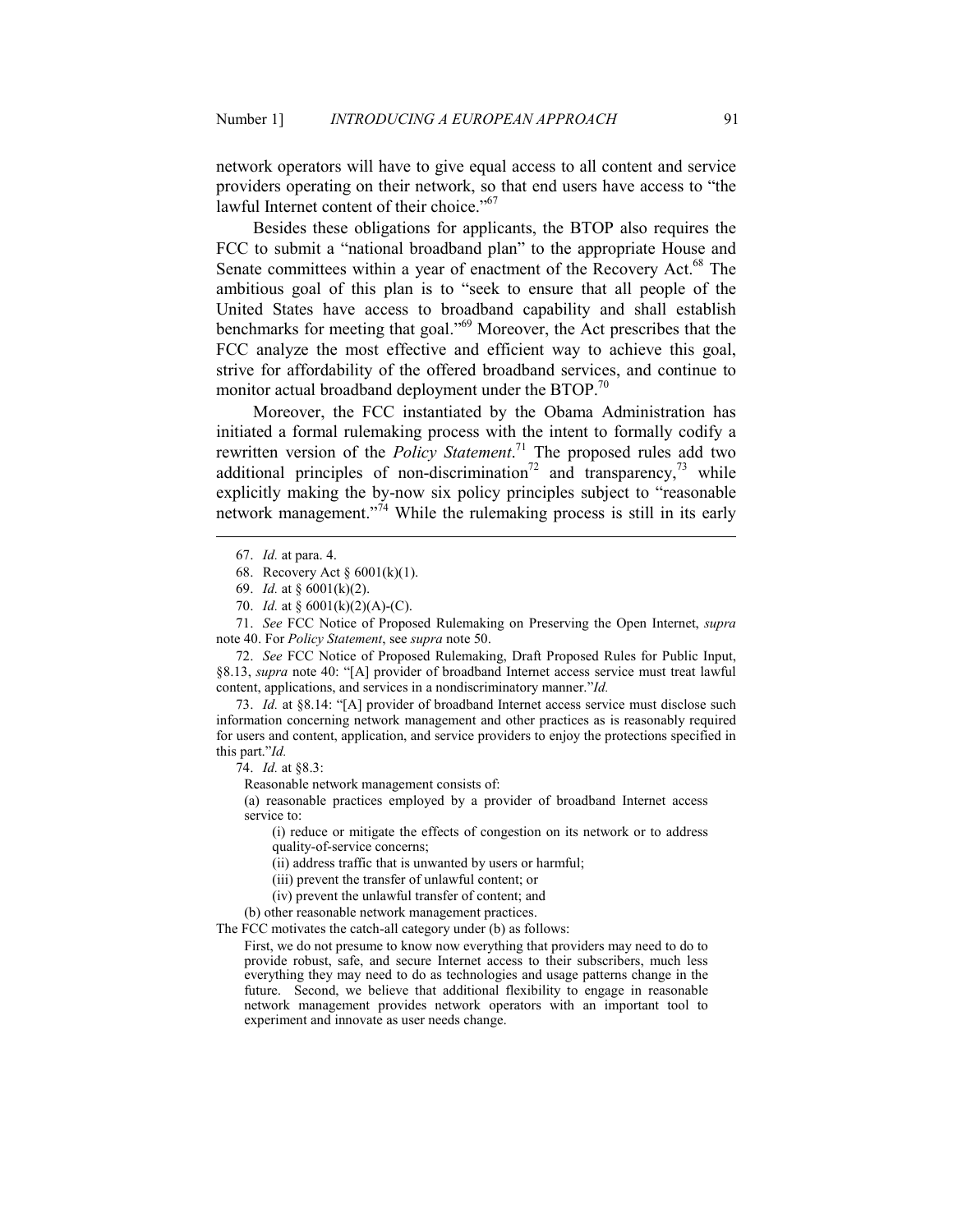stages, it seems that much of the effectiveness of the proposed rules and the FCC's clout in enforcing these will depend on how "reasonable network management" will be further defined as the drafting process develops. In any event, the FCC's proposal to formally codify the extended Policy Principles suggests that the FCC is intent to preempt the outcome of *Comcast v. FCC*<sup>75</sup> on the enforceability of the original *Policy Statement*, and increase regulatory oversight on the broadband market.

The policy shifts in broadband during and in between the present and past administrations suggest a trial-and-error policy between categorical approaches, subject to a high degree of institutional learning.<sup>76</sup> After a tradition of common carriage in telecommunications, broadband was heavily deregulated—supposedly to stimulate incumbents' investment into broadband infrastructure deployment.<sup>77</sup> With U.S. broadband deployment lagging behind other developed countries<sup>78</sup> and a new administration in office, emphasis has shifted again to increased regulation, as evidenced by the BTOP and the FCC's Proposed Rulemaking. Without speaking out in favor of either of these policies, it seems reasonable to state that *any* categorical approach refutes the status of broadband as a complex and uncertain market. As will be described in Section III of this Article, an optimal broadband policy allows regulation to pivot between spurring investment and dealing with externalities in a systematic and flexible mechanism.

Even though the BTOP is administered by the NTIA and FCC, drafting the broadband plan offers the FCC unprecedented authority to outline policy for broadband deployment, including a detailed policy on network neutrality. Network-management policy in broadband markets is a daunting endeavor because of the potentially conflicting policy goals of incentivizing infrastructure investment and developing a competitive market—all of which happens in an environment of above-average uncertainty. The FCC has a rare opportunity to pursue such a daunting

 78. For a detailed report on decreasing growth in U.S. broadband deployment, see, for example, S. Derek Turner, *America's Broadband Reality Check II: The Truth Behind America's Digital Decline* (2006), *available at* http://www.freepress.net/files/bbrc2 final.pdf.

See FCC Notice of Proposed Rulemaking on Preserving the Open Internet, *supra* note 40, at §140

 <sup>75.</sup> Comcast Corp. v. FCC, No. 08-1291 (D.C. Cir. Sept. 4, 2008).

 <sup>76.</sup> See Johannes M. Bauer & Erik Bohlin, From Static to Dynamic Regulation: Recent Developments in US Telecommunications Policy, 43 INTERECONOMICS 38, 50 (2008).

 <sup>77.</sup> *See* FCC *Wireline Broadband Order*, *supra* note 48, at §3:

We are confident that the regulatory regime we adopt in this Order will promote the availability of competitive broadband Internet access services to consumers, via multiple platforms, while ensuring adequate incentives are in place to encourage the deployment and innovation of broadband platforms consistent with our obligations and mandates under the [Telecommunications] Act. *Id.*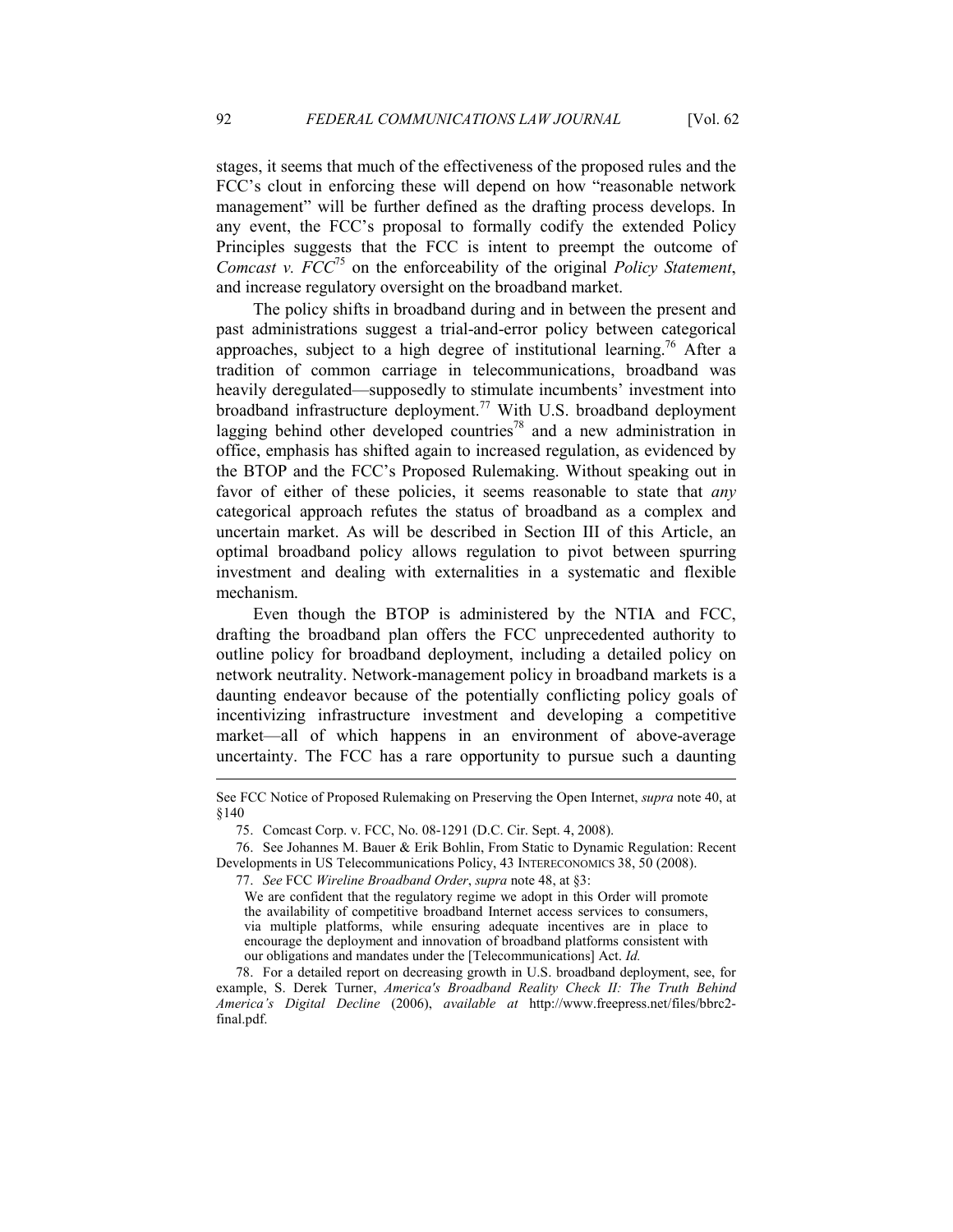strategy and develop a comprehensive network-management policy in the United States. With this opportunity comes a great responsibility, which requires the FCC to be systematic yet flexible and, above all, transparent in drafting and implementing its national broadband plan.<sup>79</sup>

Section III of this Article will offer recommendations on how to develop a comprehensive network-management policy based on analytical research and European precedent. European telecommunications regulation will be dealt with at length, since little research has been conducted on EU telecommunications policy from a U.S. perspective, and only scarce literature is available on how EU telecommunications regulation relates to issues in network neutrality and next-generation broadband deployment.

# *B. European Telecommunications Regulation and Network Management*

#### 1. The Long Road to Open Markets

The European telecommunications market traditionally consisted of a series of national monopolies held by incumbent state-owned operators.<sup>80</sup> By the late 1980s, the European Commission proposed a two-way strategy, which included (1) liberalizing and privatizing the telecommunication markets of individual member states and (2) creating a harmonized European internal marketplace for telecommunications.<sup>81</sup> What followed was a deregulation of the sector, which allowed for further convergence of media and telecommunications and effective competition.<sup>82</sup>

Thus, the European Commission drafted a completely new regulatory framework that was designed according to five main principles.<sup>83</sup> The

 <sup>79.</sup> Initial reports indicate that the FCC is taking this role very seriously, as evidenced by the new Web portal, which includes a countdown timer. Welcome to Broadband.gov, http://www.broadband.gov.

 <sup>80.</sup> *See, e.g.* Christian Koenig, Andreas Bartosch, Jens-Daniel Braun, EC Competition and Telecommunications Law 51 (Kluwer Law International 2002).

 <sup>81.</sup> A 1988 directive introducing competition in national telecom markets was the first directive pursuant of this dual strategy and, with that, the very first European Economic Community telecommunications law. *See* 1988 O.J. (L 131) 73-77.

 <sup>82.</sup> *See* Commission Green Paper on the Convergence of the Telecommunications, Media and Information Technology Sectors, and the Implications for Regulation, COM (1997) 623 (Dec. 3, 1997).

 <sup>83.</sup> *Id.* These five principles are the following:

<sup>(1)</sup> Regulation should be limited to what is strictly necessary to achieve clearly identified objectives. . . . (2) Future regulatory approaches should respond to the needs of users. . . . (3) Regulatory decisions should be guided by a need for a clear and predictable framework. . . . (4) Ensuring full participation in a converged environment. . . . (5) Independent and effective regulators will be central to a converging environment.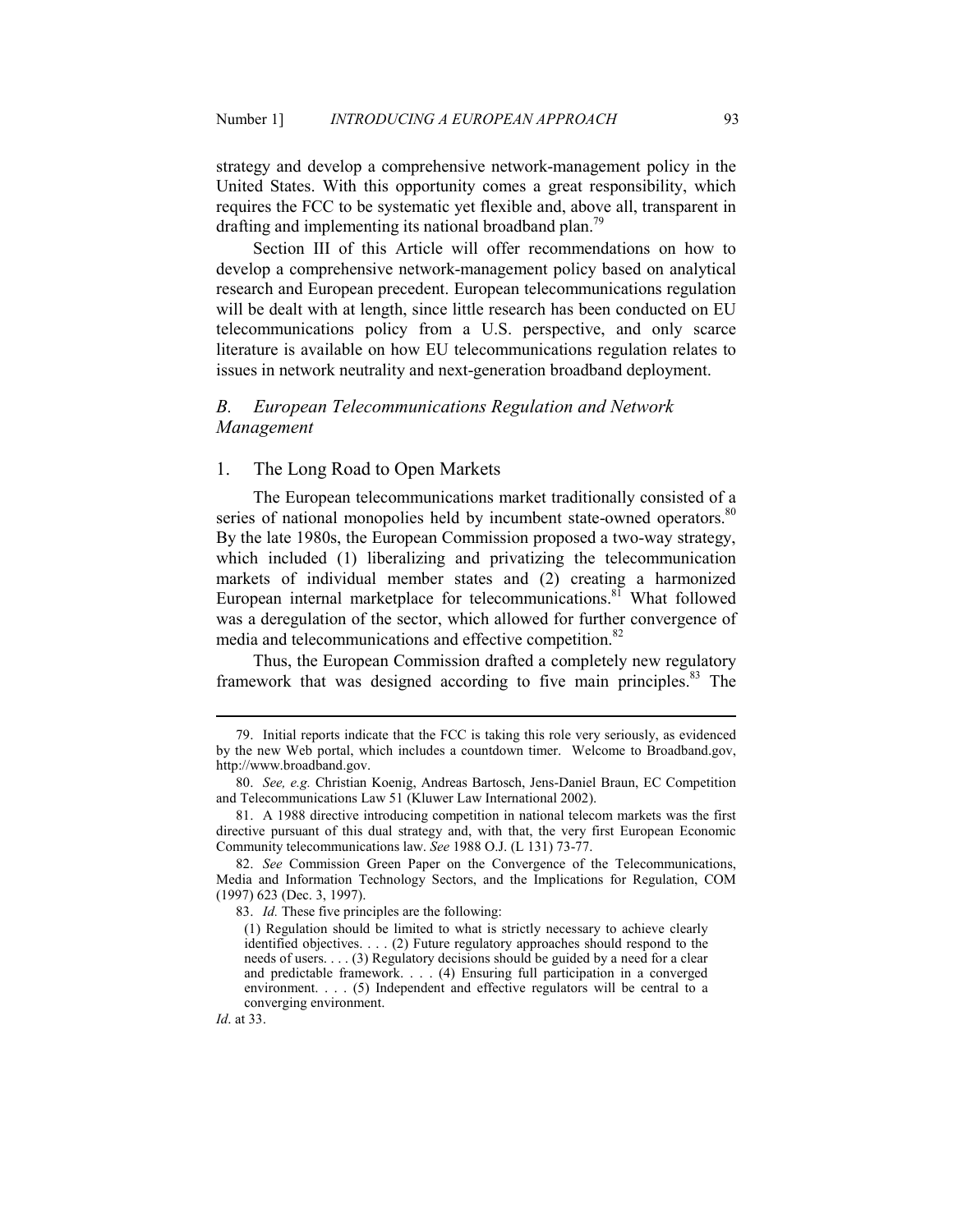framework contained three legal instruments—antitrust law, binding sector-specific regulation, and additional nonbinding sector-specific measures, $84$  which were implemented in six directives. $85$  This regulatory framework eventually was enacted in 2002, and has been under review since 2007.<sup>86</sup>

The 2002 framework, in its broadest terms, can be characterized by three foundational strategies, of which the first two are closely related: (1) deregulation through decreasing ex ante regulation, (2) new regulation premised on the existence of significant market power (SMP), and (3) the principle of technological neutrality. $87$  The strategies of decreased ex ante regulation and SMP identification, especially, testify to the general marketbased approach that the European Commission has adopted for telecommunications policy.<sup>88</sup> This market-oriented strategy has proven generally to be successful in many EU countries, where competition

 <sup>84.</sup> Antitrust law, naturally, was already in force outside of telecommunication-specific regulation, and it is not by coincidence that the framework has been built on top of forty years of jurisdiction in European antitrust law; this would underscore the general deregulatory and market-based approach in the new framework. *See* Alexandre de Streel, *The Integration of Competition Law Principles in the New European Regulatory Framework for Electronic Communications*, 26 WORLD COMPETITION 489, 489-514 (2003); *see also* PIERRE LAROUCHE, COMPETITION LAW AND REGULATION IN EUROPEAN TELECOMMUNICATIONS (2000) (providing a detailed explanation of European Union antitrust law in relation to telecommunications).

 <sup>85.</sup> For a helpful scheme illustrating how directives coalesce, see Communication from the Commission Towards a New Framework for Electronic Communications Infrastructure and Associated Services, at 18 COM (1999) 539 final. The overarching Framework Directive outlines the relationship between the whole framework and National Regulatory Authorities (NRAs) and balances the four underlying directives. *See* Council Framework Directive 2002/21/EC, art. 251, 2002 O.J. (L 108) 33 [hereinafter "Framework Directive"]; see Council Access Directive 2002/19/EC, art. 95, 2002 O.J. (L 108) 7 [hereinafter "Access Directive"] (concerning interconnection and accessibility of communication networks); see Council Authorisation Directive 2002/20/EC, art. 251, 2002 O.J. (L 108) 21 [hereinafter "Authorisation Directive"] (codifying licensing and resource management); see Council Directive 2002/22/EC, art. 251, 2002 O.J. (L 108) 51 [hereinafter "Universal Service Directive"] (ensuring universal access and consumer rights); see Council Directive 2002/58/EC, art. 251, 2002 O.J. (L 201) 37 [hereinafter "ePrivacy Directive"] (protecting privacy rights).

 <sup>86.</sup> *See* Press Release, European Commission, Commission proposes a single European Telecoms Market for 500 million consumers (Nov. 13. 2007) *available at http://europa.eu/rapid/pressReleasesAction.do?reference=IP/07/1677&format=PDF&aged =1&language=E&guiLanguage=en.*

 <sup>87.</sup> See Joshua Mindel & Douglas Sicker, Leveraging the EU Regulatory Framework to Improve a Layered Policy Model for US Telecommunications Markets, 30 TELECOMM. P'CY 136, 137 (2006).

 <sup>88.</sup> This latter parameter of technological neutrality will not be discussed at length in the present Article. For a detailed study on the matter, see ILSE MARTHE VAN DER HAAR, THE PRINCIPLE OF TECHNOLOGICAL NEUTRALITY: CONNECTING EC NETWORK AND CONTENT REGULATION (2008).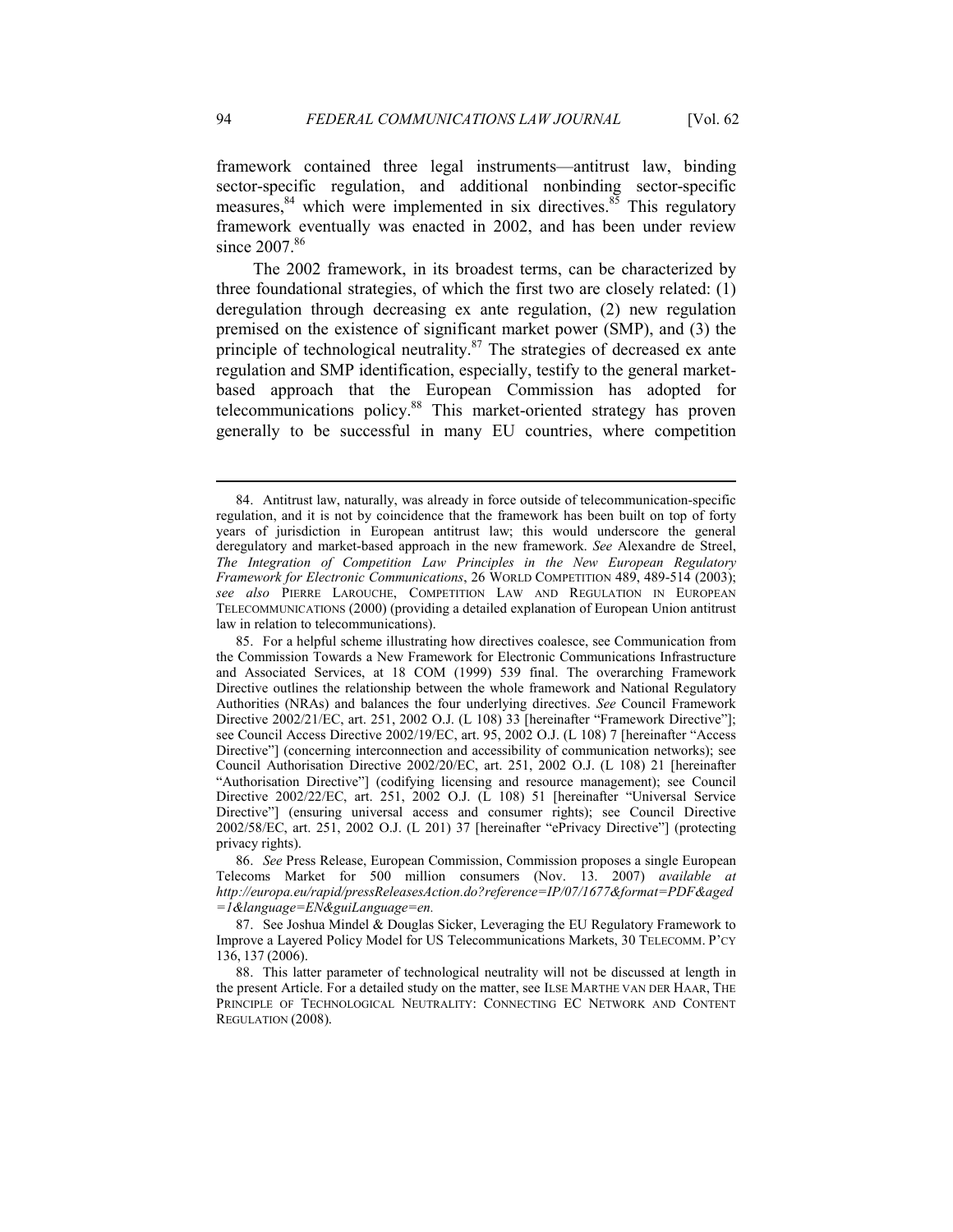between numerous operators has lead to lower prices and an increase in both the number and speed of broadband connections.<sup>89</sup>

The general premise behind the 2002 framework was that, in order to build and sustain a competitive telecom market in the EU, as much regulation as possible should be replaced by ex post application of antitrust law.<sup>90</sup> Only when markets are considered insufficiently competitive is sector-specific regulation justified—and only until these markets become sufficiently competitive.<sup>91</sup> The Framework Directive requires the European Commission to draft a recommendation with and for Member States' independent NRAs.<sup>92</sup> This recommendation is supposed to support a process of market analysis by NRAs to determine whether or not, in eligible markets,  $93$  firms enjoy SMP.<sup>94</sup> If market power is detected, NRAs are directed to Article 8.2 of the Access Directive, which enables the NRA to impose measures as diverse as obligatory transparency,<sup>95</sup>

91. *See, e.g.*, Comm'n Recommendation 2003 O.J. (L 114) 45, 45-47.

 92. The independence of NRA's from governments is established in the Framework Directive. *Framework Directive*, *supra* note 85, at para. 11.

 93. The European Commission generally favors the regulation of wholesale markets over retail markets because the latter's level of competition is deemed to be mainly dependent on the competitiveness of the former market. *See Framework Directive*, *supra* note 85, at para. 26.

 <sup>89.</sup> See, for instance, the OECD historical broadband penetration rates in countries like Finland and the Netherlands. OECD Broadband Portal, http://oecd.org/sti/ict/broadband; *see also* OECD, BROADBAND GROWTH AND POLICIES IN OECD COUNTRIES 24 (2008).

 <sup>90.</sup> *Cf. Framework Directive*, *supra* note 85, at para. 27 ("It is essential that *ex ante* regulatory obligations should only be imposed where there is not effective competition, i.e. in markets where there are one or more undertakings with significant market power, and where national and Community competition law remedies are not sufficient to address the problem.").

 <sup>94.</sup> *See Framework Directive*, *supra* note 85, at arts. 15.1, 16.4. *See also* 2003 O.J. (L 114) 45, *supra* note 91, at para. 16. This explanatory memorandum accompanying the recommendation offers a three-fold, cumulative scale to be used when assessing supposed SMP in telecom markets. First, it is to be identified whether a particular market is subject to "high and non-transitory entry barriers" for market entrants. *Id.* at para. 9. These barriers occur when incumbent operators impose asymmetrical conditions amongst market entrants on their network, or when required interconnection to complete a service is being hindered. The second—much less clearly defined—criterion is whether the market under suspicion is dynamic in such a way that it independently will tend toward effective competition over time. *Id.* This condition would apply in cases of fluctuating market shares and a high level of innovation—both characteristics of developing markets. The final criterion questions whether antitrust is sufficient to deal with the first two criteria. *Id.* After all, ex-ante regulation is only supposed to complement existing antitrust law.

 <sup>95.</sup> *See Access Directive*, *supra* note 85, art. 9.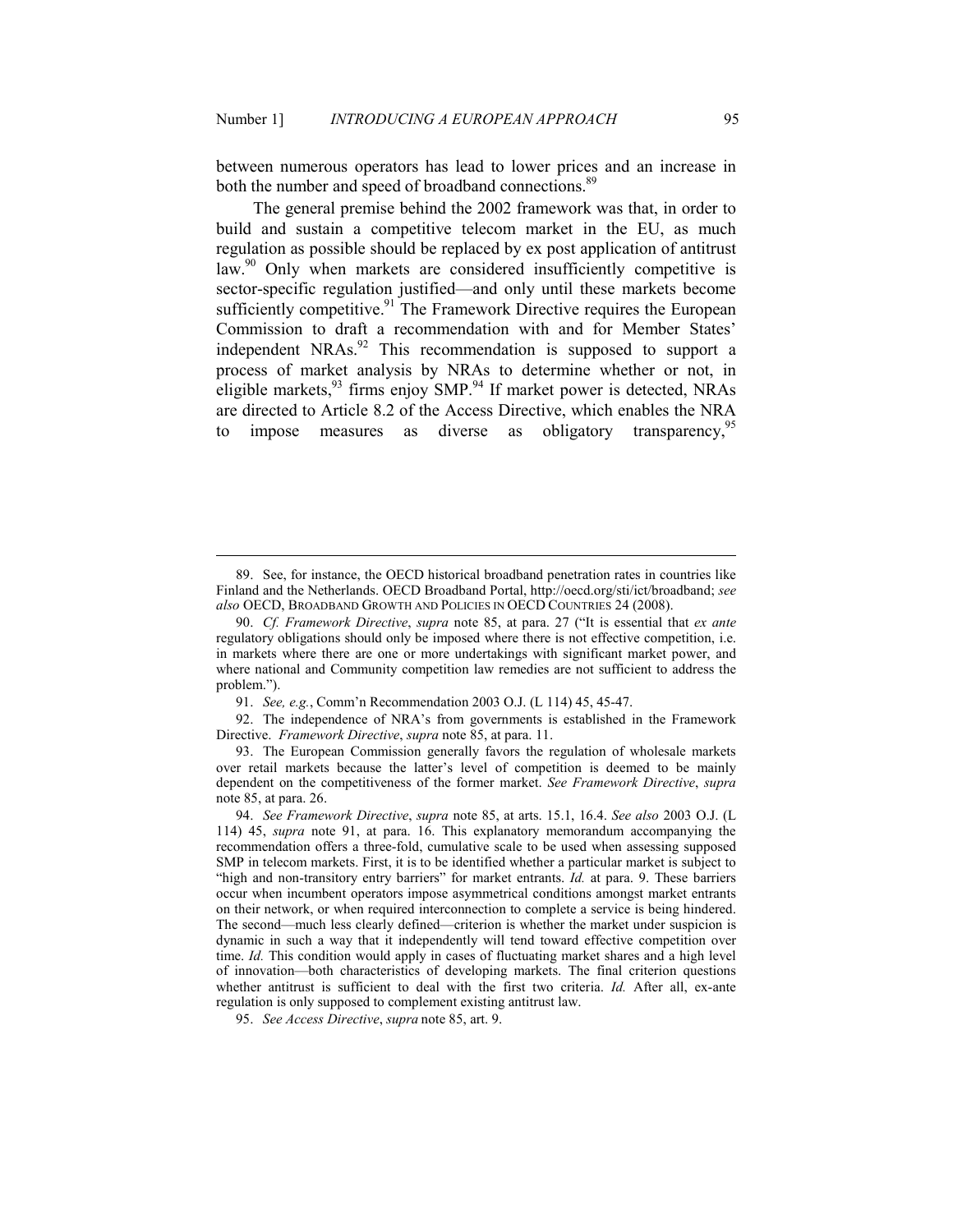nondiscrimination,  $96$  accounting separation,  $97$  open access,  $98$  and price control. $99$ 

Thus, the 2002 framework operates through an elaborate mechanism of SMP identification to determine whether a specific market should be subject to sector-specific regulation. Only then are the framework's strongest tools for regulatory intervention enforceable, and only until the market in question becomes competitive again. One of the provisions of the framework requires that the functioning of individual Directives be reviewed periodically, ensuring that regulation keeps up with technological development.<sup>100</sup>

#### 2. European Telecoms Under Review

As technological progress and convergence have proceeded, the European Commission has signaled the need to update the regulatory framework in its entirety,<sup>101</sup> stating that the European telecom market is still too fragmented to represent an internal, open marketplace.<sup>102</sup> The proposed new framework is a significant revision of the 2002 original. Its direction could be interpreted as somewhat double sided because it grants more independent regulatory power to NRAs while, at the same time, attempting to strengthen the European Commission's authority.<sup>103</sup>

What followed by the end of 2008 was back-and-forth<sup>104</sup> legislative drafting between the European Parliament,<sup>105</sup> the European Commission,<sup>106</sup>

-

 101. *See* Proposal for a Directive of the European Parliament and of the Council Amending Directives 2002/21/EC on a Common Regulatory Framework for Electronic Comm. Networks and Services, COM (2007) 697 final; Proposal for a Directive of the European Parliament and of the Council Amending Directive 2002/22/EC on Universal Serv. and Users' Rights Relating to Electronic Comm. Networks, COM (2007) 698 final.

 102. *See* European Commission Information Society, *Reforming the Current Telecom Rules*, *available at* http://ec.europa.eu/information\_society/policy/ecomm/tomorrow/ index\_en.htm.

 103. While the European Commission intends to grant NRAs more authority to enforce structural separation of telecommunications operators, it has also proposed to let the European Commission have veto power in NRA's market definition. Further, the European Commission wants to introduce a pan-European telecommunications regulator. *See* Impact Assessment, Commission Staff Working Document, PARL. EUR. DOC. (SEC 2007) 1472.

 104. There are a great variety of legislative procedures in the EU, drawing on different power relations between Commission, Council, and Parliament. Drafting a new

 <sup>96.</sup> *Id.* at art. 10.

 <sup>97.</sup> *Id.* at art. 13.

 <sup>98.</sup> *Id.* at art. 12.

 <sup>99.</sup> *Id.* at art. 13.

 <sup>100.</sup> *See Framework Directive*, *supra* note 85, art. 25. For the European Commission's latest review of the Framework Directive, based on public consultation, see *Commission Communication on the Review of EU Regulatory Framework for Electronic Comm. etworks and Servs.*, at 3, COM (2006) 334 final [hereinafter "Review of EU Regulatory Framework"].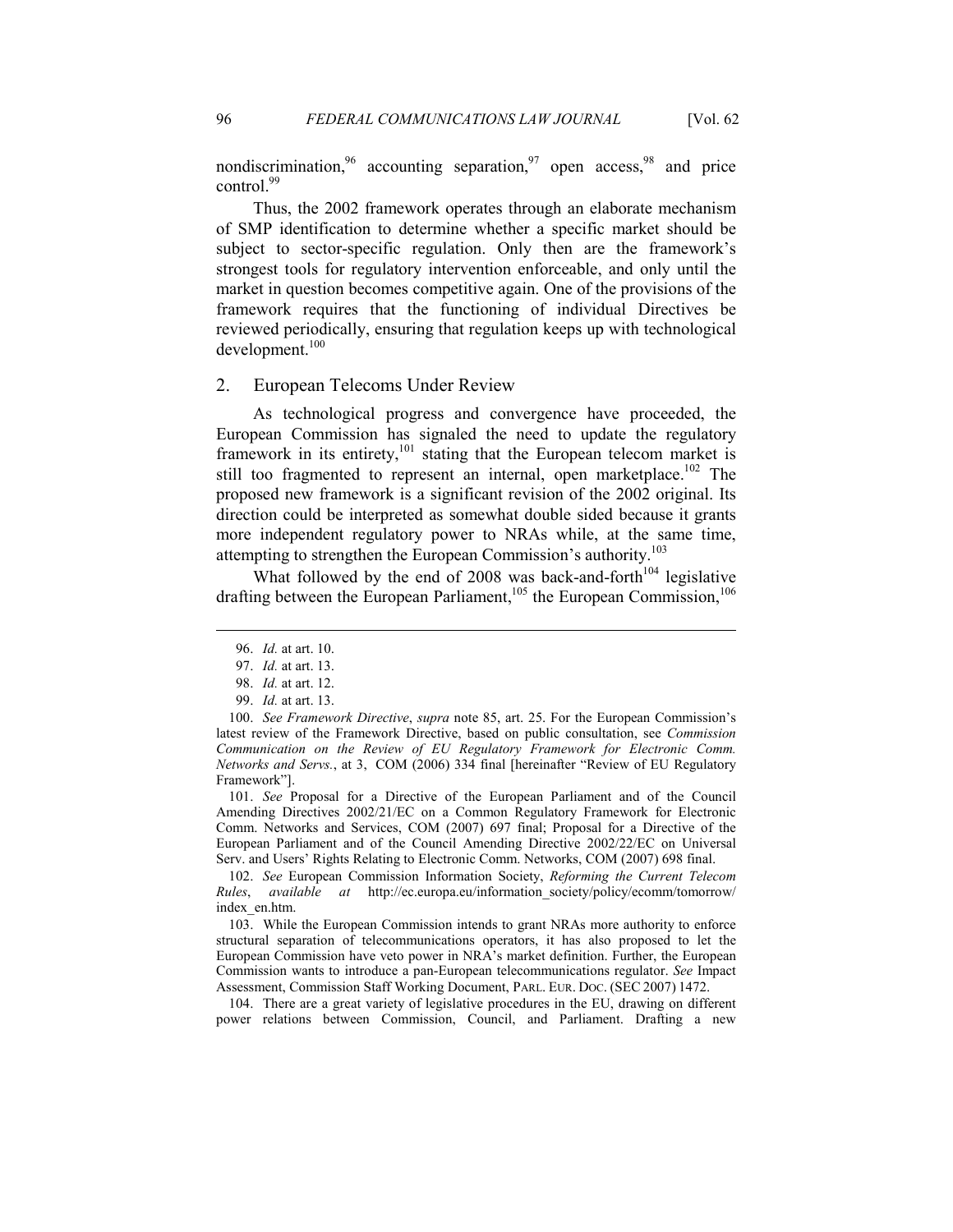the European Council,<sup>107</sup> and again the European Parliament.<sup>108</sup> Disagreement among the three legislative branches concentrated on the possible codification of veto power for the European Commission, the enforcement of functional separation as a regulatory tool, and the legitimacy of the pan–European telecommunications regulator. However, a discussion on network neutrality led to unusual bickering between the European Parliament and Council. A row between the two institutions brought the negotiations process to conciliation committee, postponing adoption of the new telecommunications package until late  $2009$ <sup>109</sup>. The next Section shall address how the new European regulatory framework relates to network neutrality, and how network neutrality became a divisive issue in the drafting process of the new framework.

#### 3. Network Neutrality Under the New Framework

<u>.</u>

The European Commission has followed the discussion on network neutrality in the United States closely and has attempted to develop a policy that translates network neutrality issues to the European market.<sup>110</sup>

 106. *See* Amended Proposal for a Directive of the European Parliament Amending Directives 2002/21/EC on a Common Regulatory Framework for Electronic Comm. Networks and Servs., COM (2008) 724 final (Nov. 6, 2008); Amended Proposal for a Directive of the European Parliament and of the Council Amending Directive 2002/22/EC on Universal Serv. and Users' Rights Relating to Electronic Comm. Networks, COM (2008) 723 final (Nov. 6, 2008).

 107. *See* Council Common Position (EC) No. 16496/2008 of 9 Feb. 2009, art. 251; Council Common Position (EC) No. 16497/2008 of 9 Feb. 2009. art. 251.

 108. *See* Recommendation for Second Reading on the Council Common Position for Adopting a Directive of the European Parliament and of the Council Amending Directives 2002/21/EC on a Common Regulatory Framework for Electronic Comm. Networks and Servs., PARL. EUR. DOC. A6-0272 (SEC 2009) [hereinafter "PARL. EUR. DOC. A6-0272"]; Recommendation for Second Reading on the Council Common Position for Adopting a Directive of the European Parliament and of the Council Amending Directives 2002/22/EC on Universal Serv. and Users' Rights Relating to Electronic Comm. Networks, PARL. EUR. DOC. A6-0257 (SEC 2009).

 109. As of November 5, 2009 there appears to be agreement between the European Institutions about the new regulatory framework, although no definitive draft has been released yet. *See* EurActiv.com, *EU telecoms reform package agreed*, *available at* http://www.euractiv.com/en/infosociety/eu-telecoms-reform-package-agreed/article-187064?Ref=RSS.

 110. In the European Commission's wake, European academics have focused their studies on network neutrality. *See generally* Martin Cave & Pietro Crocioni, *Does Europe* 

telecommunications framework goes according to the so-called "co-decision procedure," which is arguably the most transparent and democratic procedure available. *See* PAUL CRAIG & GRÁINNE DE BÚRCA, EU LAW: TEXT, CASES AND MATERIALS, 109-118 (4th ed. 2008).

 <sup>105.</sup> *See* Proposal for a Directive of the European Parliament on a Common Regulatory Framework for Electronic Comm. Networks and Servs., COM (2007) 697 (Nov. 13, 2007); Proposal for a Directive of the European Parliament Amending Directive 2002/22/EC on Universal Serv. and Users' Rights Relating to Electronic Comm. Networks, COM (2007) 698 final (Nov. 13, 2007).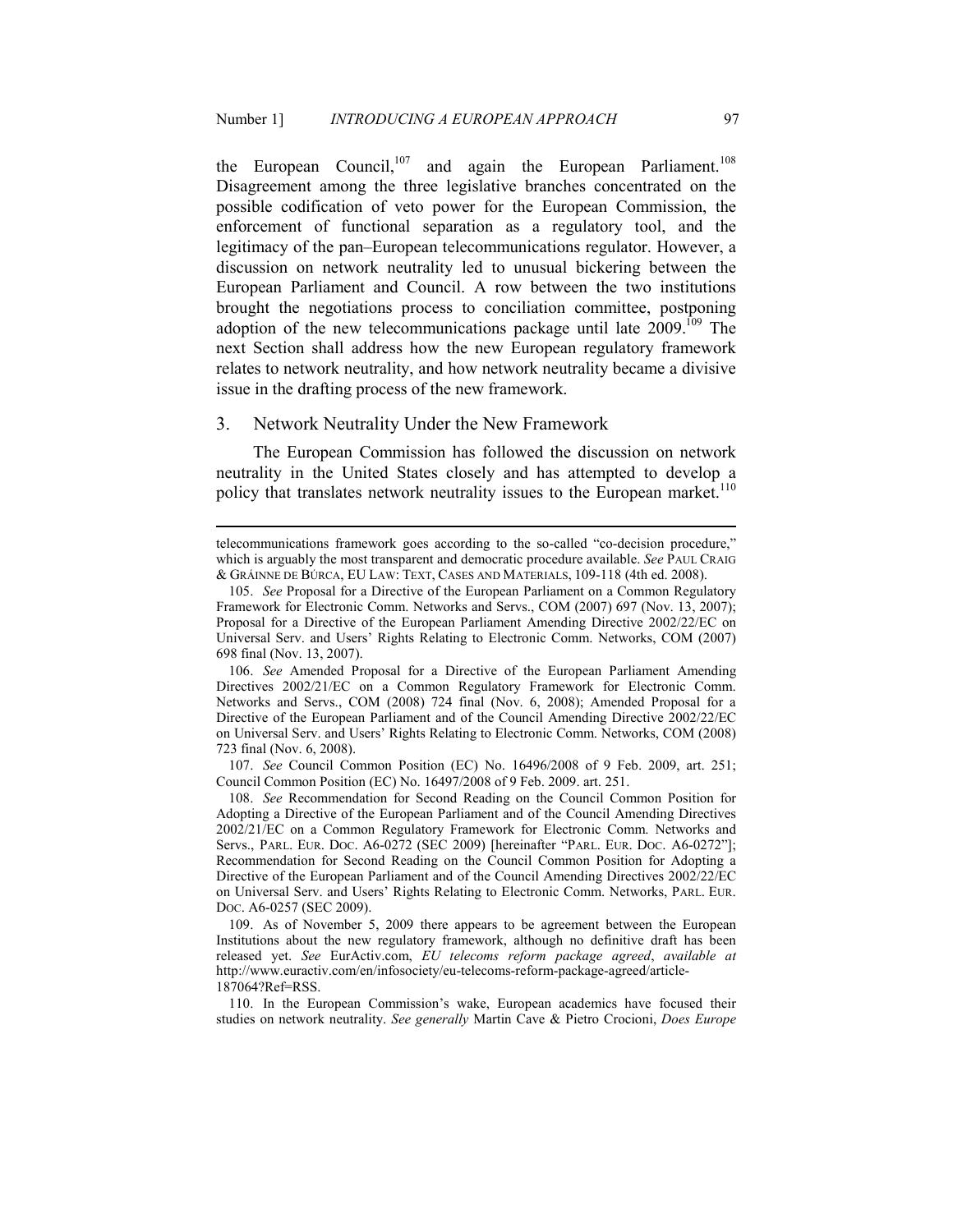The European Commission has framed network neutrality explicitly in relation to the development of next-generation broadband infrastructure.<sup>111</sup> This is very much in line with the overall market-based approach that the European Commission has advocated in its past telecommunications policies.<sup>112</sup> At the outset, the European Commission acknowledged the delicacy of regulating next-generation infrastructures, specifically, the complexity of balancing—under conditions of above-average uncertainty the potential conflict between incentivizing investment in broadband and fostering competition.<sup>113</sup> Under these circumstances, a middle ground for future policy is proposed by the European Commission that opts for neither complete open access to next-generation networks, nor grants operators socalled regulatory holidays on next-generation infrastructures.<sup>114</sup> Rather, the European Commission intends to maintain and further develop the SMP mechanism of the existing regulatory framework: antitrust law triggers regulatory intervention in cases of demonstrated market failure, and all intervention is lifted once markets become competitive again.<sup>115</sup> However, given the strong network effects of next-generation infrastructures, NRAs

111. See Impact Assessment, supra note 3, at 18-47.

112. *Id.* at 39-42.

113. *Id*. at 27.

In policy terms, the issue is to strike a regulatory balance between, on the one hand, allowing incentives for investors in new core and access networks – in the face of considerable uncertainty over the evolution of demand for these services – and, on the other hand, avoiding the immediate foreclosure of new markets by sanctioning the reassertion of monopoly privileges by the dominant market players over these new infrastructures. *Id.* 

 114. *See id.* at 46: "A combination of infrastructure competition and regulation seems to produce the highest national broadband penetration rates."*Id.* 

 115. *Id.,* at 40: "Maintaining the current regulatory framework (Option 3) provides continuity and the opportunity to build on existing achievements."; *id.* at 47:

*Need Network Neutrality Rules?*, 1 INT'L J. COMM. 669 (2007); Filomena Chirico, Ilse van der Haar & Pierre Larouche, *Network Neutrality in the EU* (TILEC Discussion Paper No. DP2007-030, 2007), *available at* http://ssrn.com/abstract=1018326; Viktória Kocsis & Paul W. J. de Bijl, *Network Neutrality and the Nature of Competition Between Network Operators*, 4 INT'L ECON'S & ECON. POL'Y 159 (2008), *available at* http://papers.ssrn.com/sol3/papers.cfm?abstract\_id=976882; Christopher T. Marsden, *Net eutrality: the European Debate*, J. INTERNET L., Aug. 2008, at 1, 7-16; Christopher T. Marsden, Net Neutrality 'Lite': Regulatory Responses to Broadband Internet Discrimination (2009), *available at* http://ssrn.com/abstract-1330747; Andrea Renda, *I Own the Pipes, You Call the Tune: The Net Neutrality Debate and its (Ir)relevance for Europe* (2008), *available at* http://shop.ceps.be/downfree.php?item\_id=1755; Peggy Valcke, et al., *Guardian Knight*  or Hands Off: The European Response to Network Neutrality: Legal Considerations on *Electronic Communications Reform*, 72 COMM. & STRATEGIES 89 (2008).

The Commission therefore considers that a modified Option 3 is the most appropriate option. The modification would be to add mandatory functional separation … as an exceptional measure available in the NRA's regulatory toolbox." *Id.*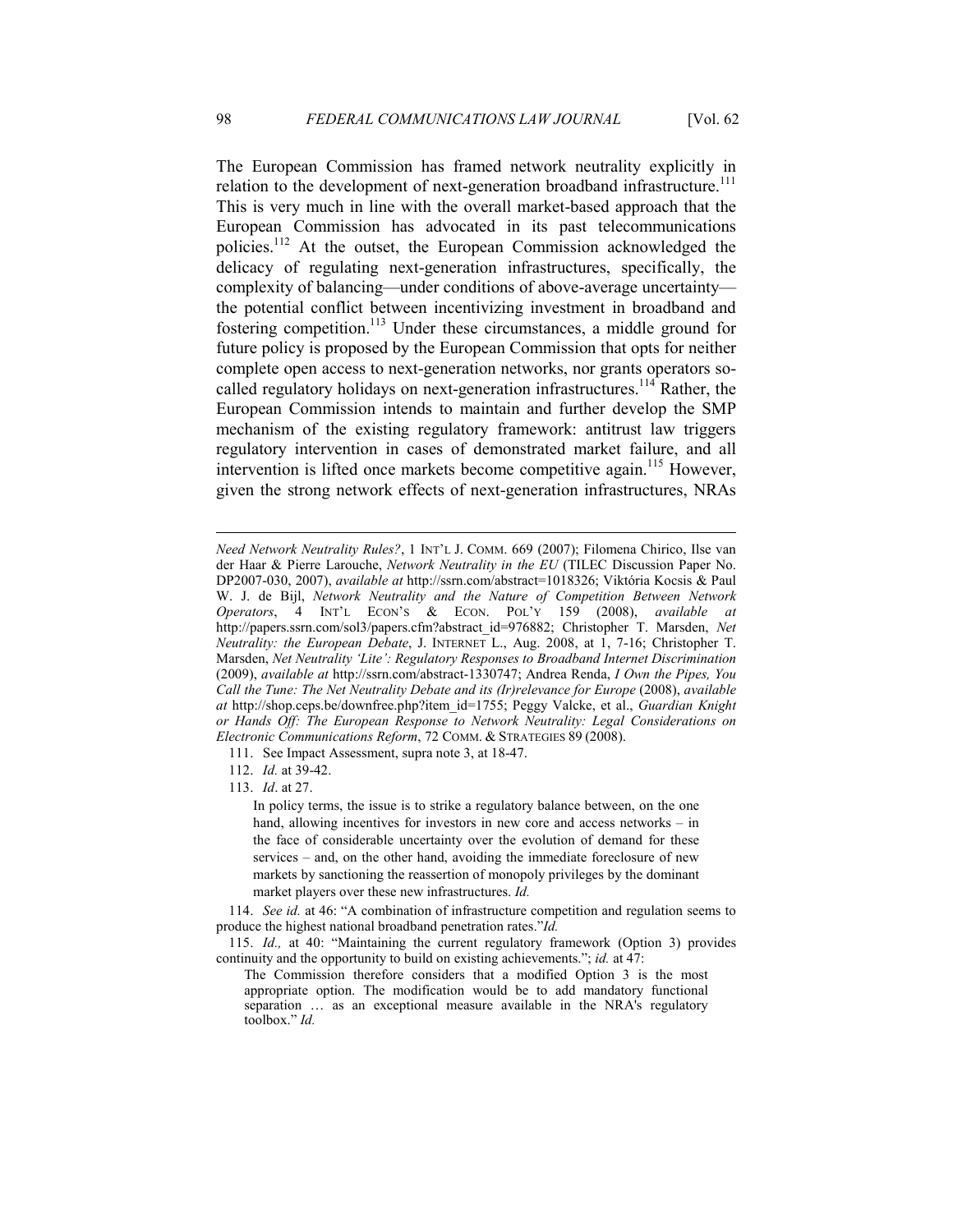can, as a measure of last resort, functionally separate incumbent companies.<sup>116</sup>

With this in mind, the European Commission's stance on network management is much less articulated. Network neutrality is regarded as mainly a U.S. problem, $117$  and it is argued that the market in general is sufficiently competitive to solve unreasonable network management so that consumers who are unhappy with the discriminatory practices of their Internet Service Provider (ISP) can easily switch to an ISP that does not discriminate.<sup>118</sup> In cases of unacceptable degradation of services and the blocking of lawful content, antitrust law and the regulatory framework are held to be appropriate remedies.<sup>119</sup> This is supplemented with consumerprotection measures, which impose transparency on network operators to disclose their network-management policies.<sup>120</sup>

The European Parliament has been more active on network neutrality since reviewing the European Commission's proposals, and has moved toward increased regulation that bans access restrictions on end users.<sup>121</sup> This has caused a dispute between the European Parliament and the Council of Ministers, the latter of which strongly opposed the proposed regulatory measures and deleted such amendments in its own amendments

 <sup>116.</sup> *Impact Assessment*, *supra* note 3, at 28-47. Functional separation is a lighter version of structural separation in which the incumbent's next-generation network is turned into an operationally separate entity, yet acts under the ownership of the parent company. *Id.* at 29.

 <sup>117.</sup> *See* Commission Staff Working Document on the Review of the EU Regulatory Framework for Electronic Comm. Networks and Servs., PARL. EUR. DOC. (SEC 2006) 816 (2006) at 26.

 <sup>118.</sup> See *Impact Assessment*, *supra* note 3, at 91.

 <sup>119.</sup> *Id*.; *cf.* Wong & Garrie, *supra* note 5, at 325-331 (providing a detailed account of how the 2002 European framework would deal with network neutrality concerns).

 <sup>120.</sup> Network operators are required to inform their customers of any access limitations in advance of the conclusion of a contract and regularly thereafter. This measure of transparency should encourage users to switch ISPs when they are unsatisfied with any (lawful) discriminatory activities. *See Proposal for a Directive of the European Parliament and of the Council Amending Directive 2002/22/EC on Universal Serv. and Users' Rights Relating to Electronic Comm. Networks*, COM (2007) 699 final (Nov. 13, 2007); *Impact Assessment*, *supra* note 3, at 95-96.

 <sup>121.</sup> This came to the forefront most clearly in the by-now infamous amendment 138, stating that

no restriction may be imposed on the fundamental rights and freedoms of endusers, without a prior ruling by the judicial authorities, notably in accordance with Article 11 of the Charter of Fundamental Rights of the European Union on freedom of expression and information, save when public security is threatened in which case the ruling may be subsequent.

<sup>(</sup>internal quotations omitted). PARL. EUR. DOC. A6-0321/138 (2008). This amendment is striking since it takes network neutrality out of the European Commission's strict economic context and into European Fundamental Rights such as Freedom of Expression. *Id.*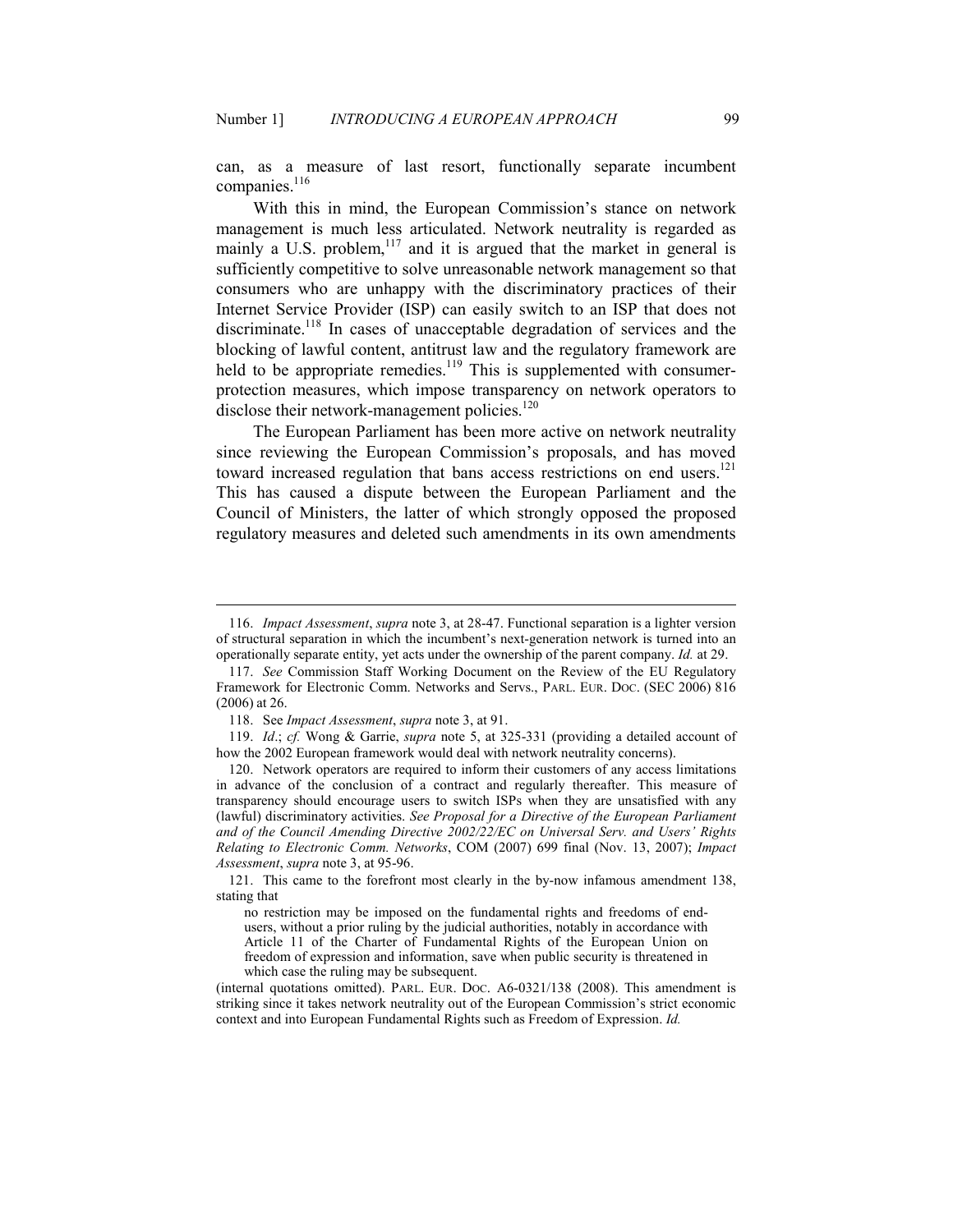to the bill.<sup>122</sup> Because the European Parliament subsequently reintroduced its network neutrality amendment in its second reading of the bill, $123$  both institutions were forced into a conciliation procedure, postponing adoption of a new regulatory framework for telecoms until an agreement is reached.<sup>124</sup>

The contours of the definitive new regulatory framework seem to be agreed upon while an agreement is all but finalized.<sup>125</sup> Concerning network neutrality, the legislative procedure of the framework evidenced a cautious approach by the European institutions. Communication by the European Council and the European Commission suggests that European policymakers are uncertain whether network neutrality is or will become an issue on the European market, or whether it is not (yet) enough of an issue to put the SMP-centered regulatory approach under discussion in telecoms.<sup>126</sup> Thus, network neutrality is dealt with in terms of the existing procedure of the regulatory framework, in which regulatory action is taken only in cases of SMP. European regulators have chosen to take this waitand-see approach, apparently arguing that, for now, antitrust law and the regulatory framework are sufficiently robust to deal with future network neutrality issues.

A practical result of the upcoming revised version of the European regulatory framework for telecommunications is that, through the bickering between the European Commission and Parliament on one side and the Council of Ministers on the other, little effort has been put into harmonizing network management for the internal market. As such, network neutrality will be approached as a matter of consumer protection.<sup>127</sup>

 <sup>122.</sup> *See Council Common Position*, *supra* note 107; Directive 2002/21/EC, OJ L 108 (24.4 2002).

 <sup>123.</sup> *See* PARL. EUR. DOC. A6-0272, *supra* note 108, at 28; Press Release, European Parliament, No Agreement on Reform of Telecom Legislation (May 6, 2009*), available at*  http://www.europarl.europa.eu/pdfs/news/expert/infopress/20090505IPR55085/20090505IP R55085\_en.pdf.

 <sup>124.</sup> *See* Presidency Press Statement on the State of Play Regarding the 'Telecoms Package,' Council of the European Union (June 11, 2009), *available at*  http://www.eu2009.cz/en/news-and-documents/news/presidency-press-statement-on-thestate-of-play-regarding-the-\_telecoms-package\_-25123/.

 <sup>125.</sup> *See supra* note 109.

 <sup>126.</sup> *See* Wong & Garrie, *supra* note 5, at 332 ("The prevailing view is that the existing European legislative framework is sufficient to deal with conflicts arising between network and cable providers and therefore, does not necessitate the types of regulations anticipated in the United States.").

 <sup>127.</sup> PARL. EUR. DOC. A6-0321/138, *supra* note 121.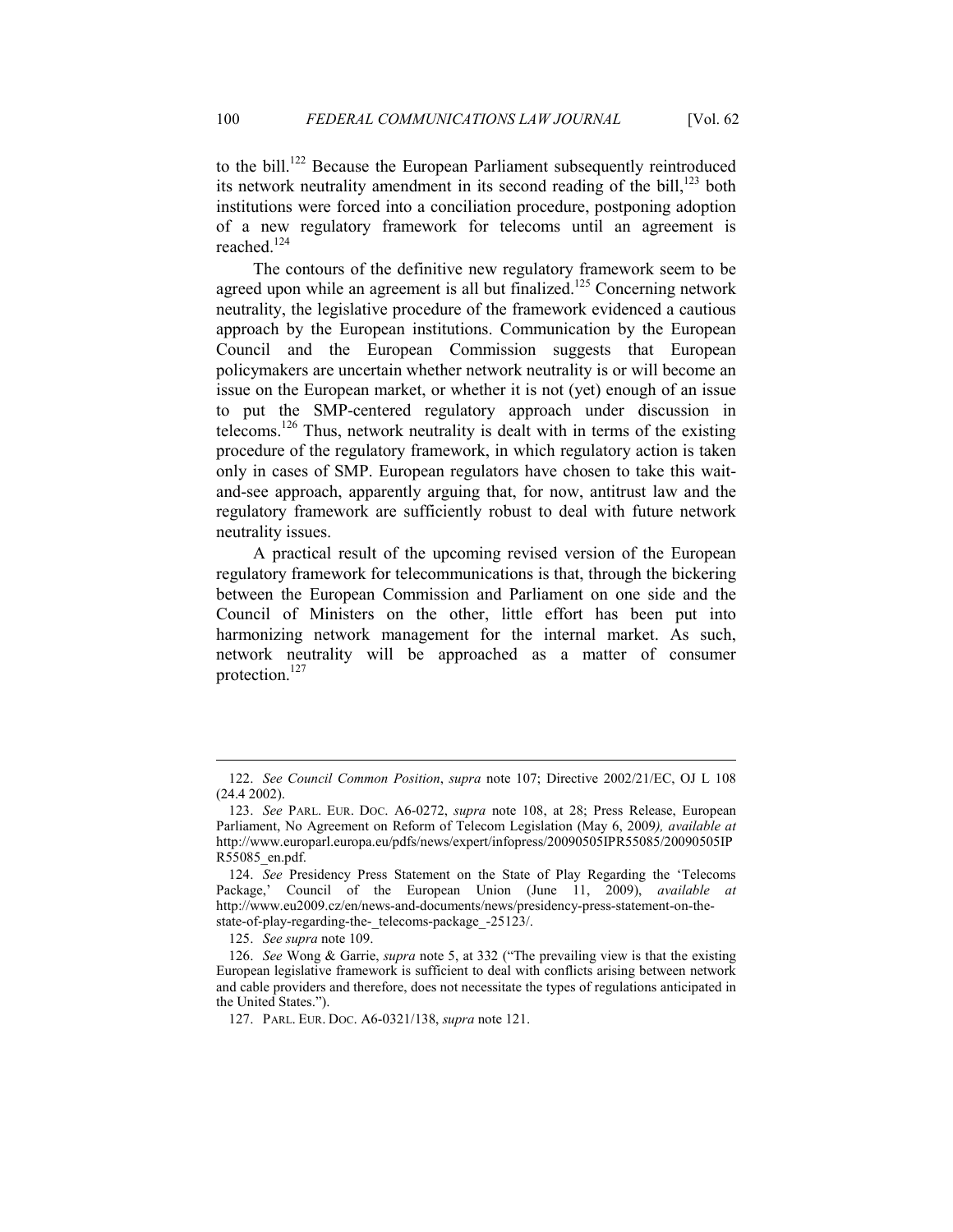The European framework offers a rich suite of tools for regulatory intervention on telecom markets that are not sufficiently competitive.<sup>128</sup> While these measures are all adequate methods to discipline network operators who violate network neutrality principles as an abuse of market dominance, $129$  it is unlikely that they will be implemented in a uniform manner throughout the continent. Different national implementations of pan-European policy are inevitable with the nature of a directive as a legislative instrument<sup>130</sup> and the way European governance is generally organized. However, the emerging, next-generation broadband market is likely to reveal such stark differences in (de)regulatory approaches between various member states and that the internal market may be jeopardized, $131$ which is the ultimate goal of European telecommunications policy. $132$ 

In sum, there are some relevant points of critique that can be brought against the new European regulatory framework and the way it deals with network neutrality issues. The compromise bill that will emerge from the conciliation committee, as with many European compromises, is likely to illustrate the conflicts between the federalist (Commission) and sovereignist (Council) branches in EU governance, with an activist Parliament in between.<sup>133</sup> The proposed legislation takes a wait-and-see approach to network neutrality and network management, in contrast to the active role European institutions have played in discussing broadband deployment. Network management is not dealt with in much detail, which suggests that the European Commission is afraid to take bold steps to influence markets with a coordinated network neutrality policy. This rigid wait-and-see stance may not be the preferred approach for dealing with network management of next-generation broadband as an emerging market.

 <sup>128.</sup> Examples of these tools include imposed transparency, nondiscrimination, open access and local loop unbundling, price control, and structural separation. *See Access Directive*, *supra* note 85.

 <sup>129.</sup> *But see* Frischmann & van Schewick, *supra* note 12, at 416-420 (providing an exposé on the theoretical possibility of network neutrality violation outside of market dominance).

 <sup>130.</sup> *See* Treaty of Amsterdam Amending the Treaty on European Union, the Treaties Establishing the European Communities and Related Acts, Oct. 2, 1997, 1997 O.J. (C 340) 1, 278 ("A directive shall be binding, as to the result to be achieved, upon each Member State to which it is addressed, but shall leave to the national authorities the choice of form and methods."); *cf.* CRAIG & DE BÚRCA, *supra* note 104, at 279 ("Sometimes the provisions of a directive represent a compromise between Member States on a complex or sensitive matter and in respect of which certain discretionary options are left open to States.").

 <sup>131.</sup> *See* Chirico et al., *supra* note 110, at 49 (analyzing how particular access tiering on broadband infrastructure is likely to fragment the European internal broadband market).

 <sup>132.</sup> *See Commission Directive 88/301*, art. 90, 1988 O. J. (L 131) 73-77 (EEC).

 <sup>133.</sup> *See generally* NEIL NUGENT, THE GOVERNMENT AND POLITICS OF THE EUROPEAN UNION (MacMillan 1995) (1989) AND IAN BACHE & STEPHEN GEORGE, POLITICS IN THE EUROPEAN UNION (Oxford UP, 2006) for an overview of the relation between the European Institutions and their federalist/sovereignist leanings.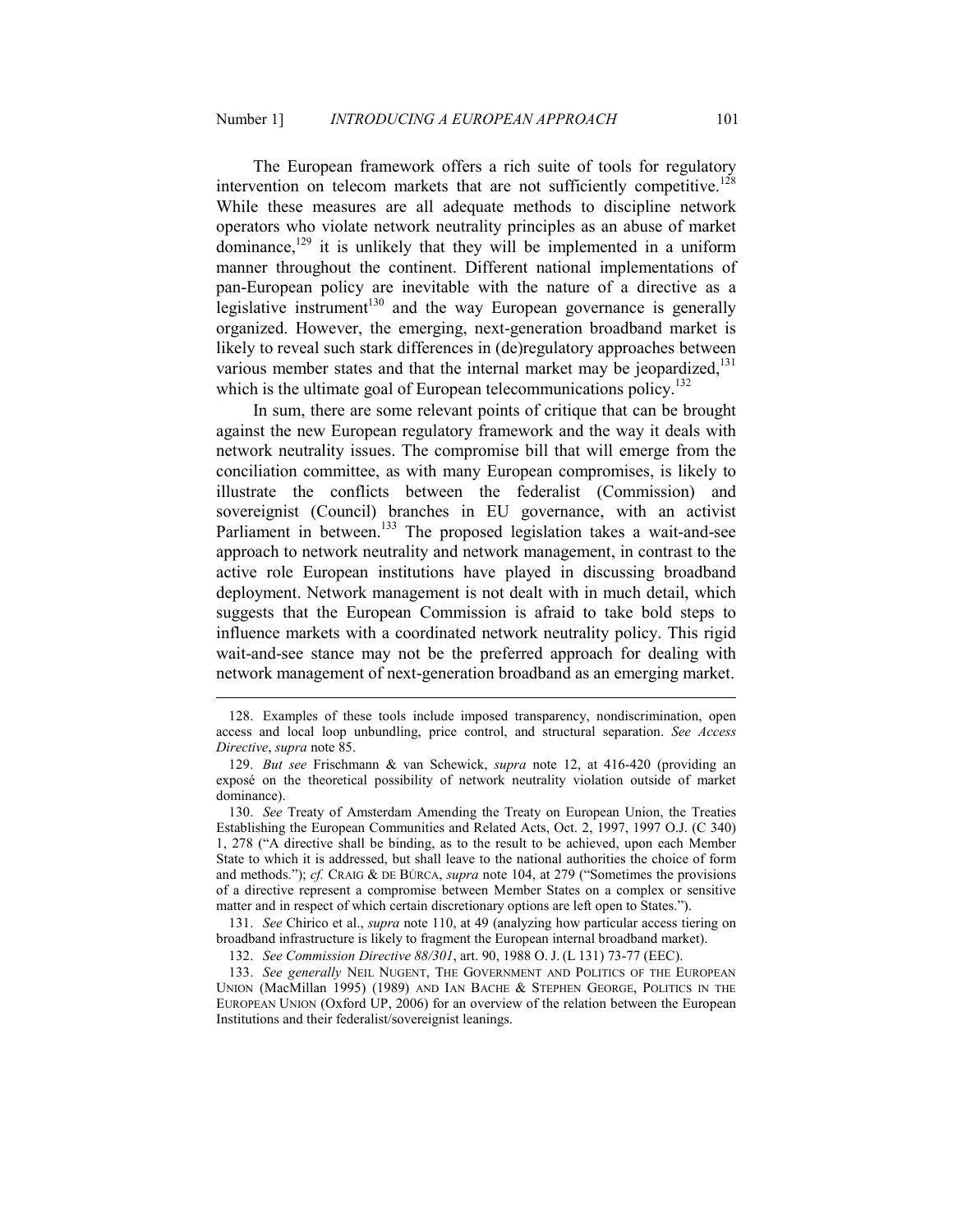## IV. TOWARDS DYNAMIC BROADBAND POLICY

This Section will critically evaluate recent policy that concerns network neutrality in Europe and the United States. Preceding sections have discussed recent developments in U.S. broadband and network management policy, which have developed following successive categorical approaches that have been subject to a high degree of institutional learning. European broadband policy turns out to be more systematic and analytical, in which regulatory intervention is only triggered in cases of market failure. On an anecdotal level, in broadband deployment, this European policy has been quite successful compared to the U.S. approach. This is reflected in the latest OECD figures on broadband deployment, $134$  in which the United States ranks fifteenth out of twentynine countries in broadband penetration, performing worse than nine EU countries.

**OECD Broadband Subscribers Per One-Hundred Inhabitants by Technology, December 2008** 



This graph also shows that new EU member states, such as the Czech and Slovak republics, have an equally large or larger percentage of fiber/LAN (next-generation) broadband connections than the United States.<sup>135</sup>

This Article will test, by means of theoretical modeling, the assumption that European policy has encouraged broadband penetration. A venture into antitrust theory will analyze how European and U.S. network neutrality policies relate to regulatory errors, which have significant effects on market development. It has been established that, in emerging markets, such as broadband, errors are not only more likely to occur, but will also

 <sup>134.</sup> OECD Broadband Portal, Broadband Penetration, Historical Time Series Dec. 2008, *available at* http://www.oecd.org/sti/ict/broadband/ (Access main portal and download at chart 1m.); see also Communication from the Commission on Preparing Europe's Digital Future i2010 Mid-Term Review, at 4, COM (2008) 199 final (Apr. 17, 2008).

 <sup>135.</sup> OECD Broadband Portal, *Percentage of Fibre Connections in Total Broadband Among Countries Reporting Fibre Subscribers Dec. 2008*, http://www.oecd.org/sti/ict/ broadband/ (Access main portal and download at chart 1l.).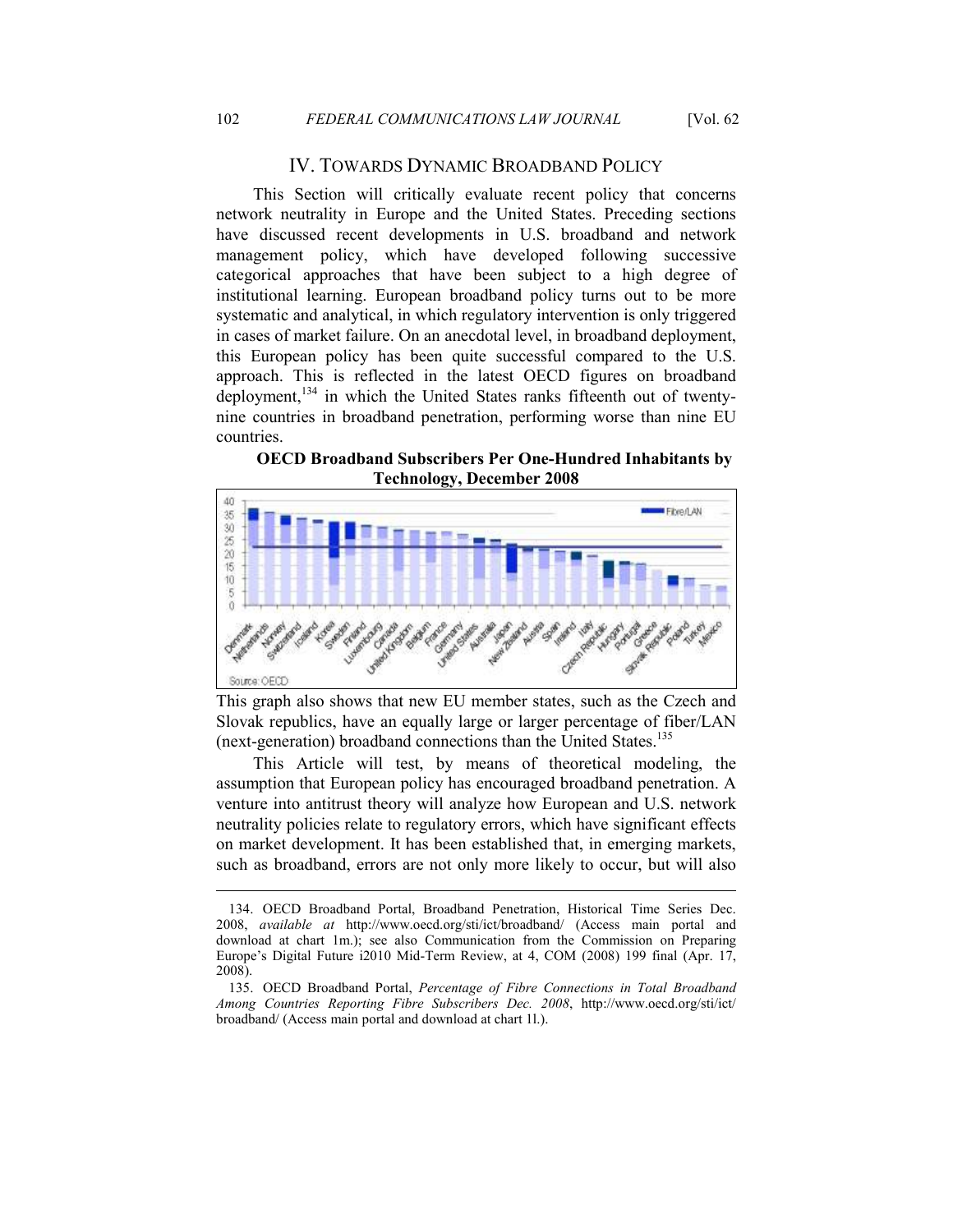have graver consequences than in established markets.<sup>136</sup> Thus, testing how EU and U.S. network-management policies relates to regulatory errors is a good indicator of how effective these policies are in achieving the potentially conflicting goal of increased competitive, nondiscriminatory broadband deployment.

The outline of this final Section will be as follows: First, this Section begins by examining antitrust theory and defining the characteristics and costs of regulatory errors. Second, these issues will then be related to broadband as a specific type of emerging market, which requires a flexible regulatory apparatus that is able to pivot between dealing with specific errors, instead of categorically focusing policy on one error specifically. Even though European policymakers are dealing with network neutrality in a way that does not fit with broadband as a specific emerging market, the overall contours of European telecoms regulation is better equipped to deal with regulatory errors than U.S. policy. However, obligated to draft a national broadband plan under the Recovery Act,<sup>137</sup> the FCC has the opportunity to develop a dynamic and flexible mechanism for network management similar to the European framework, but better.

## A. Antitrust Under False Positives and False Negatives

More than other legal disciplines, (U.S.) antitrust scholarship has developed a tradition of identifying and evading two common errors: false positives  $(F_p)$  and false negatives  $(F_n)$ . These two errors originate in the statistical sciences, where they are commonly labeled as "type one"  $(F_n)$ and "type two"  $(F_n)$  errors.<sup>138</sup> A type-one error designates a false null hypothesis that is mistakenly labeled true; whereas, a type-two error is a true null hypothesis that is mistakenly labeled false.<sup>139</sup> Following the same mechanism, and as demonstrated in Table 1, a false positive emerges when restrictive antitrust is imposed on a competitive market, thus offering a solution to a problem that does not (yet) exist. A false negative, on the contrary, emerges when antitrust law that is too lenient is imposed on a market that is not sufficiently competitive. $140$ 

# Table 1: False Positives and False Negatives in Antitrust Law

 <sup>136.</sup> *See* Crocioni, *supra* note 7.

 <sup>137.</sup> *See* Recovery Act § 6001(k)(1)-(2).

 <sup>138.</sup> Some studies in law and economics also use the type one/type two terminologies. The present Article however will refer to the two errors as false positives and false negatives.

 <sup>139.</sup> *See, e.g.*, R.S. Radford, *Statistical Error and Legal Error: Type One and Type Two Errors and the Law,* 21 LOY. L.A. L. REV. 843 (1988) (implementing the statistical distinction between type one and type two errors in legal scholarship).

 <sup>140.</sup> *See* McChesney, *supra* note 10, at 1411-18.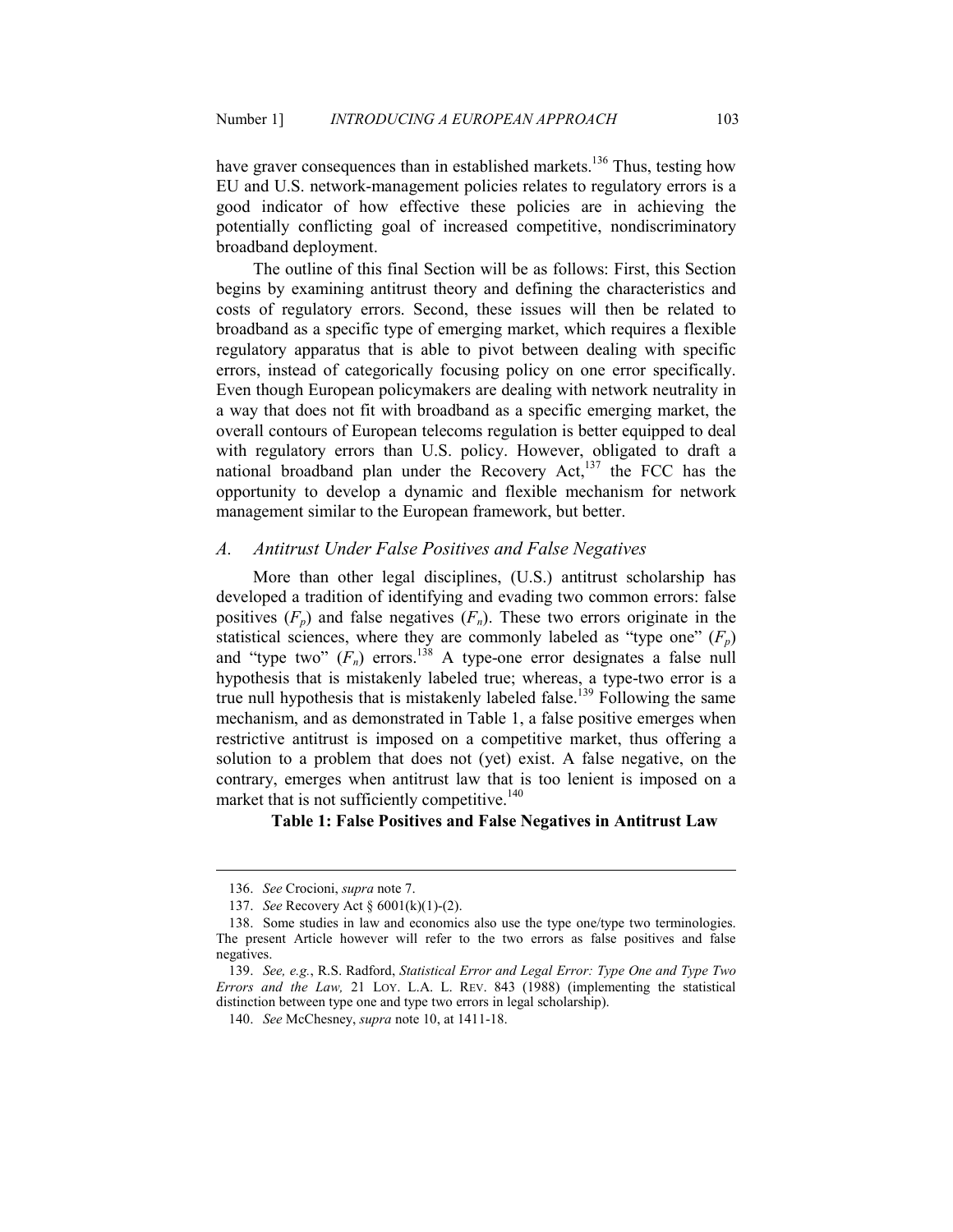

This distinction suggests that a safely competitive market requires little enforcement of antitrust law and, that when markets do not function properly, strong antitrust policy is needed to correct market failure. In the statistical sciences, type-one and type-two errors operate on a continuum by decreasing the chance for type-one errors, the chance of type-two errors increases and vice versa. Moreover, type-one errors generally are considered to be the greater evil.<sup>141</sup> In law, both the "weight" of the errors and their inverse relation has been subject to more debate, which has been particularly prominent in antitrust scholarship.<sup>142</sup>

A traditional analysis of false positives and false negatives in antitrust law would conclude that social costs involved with the former are much higher than the latter.<sup>143</sup> In the case of a false positive, regulation will add a cost to otherwise efficiently functioning markets, while there also will be costs involved in turning back these "bad laws." Conversely, the costs of false negatives are considered low. For example, a false negative arises when a retail DSL reseller is subjected to a price squeeze by the wholesale operator upstream,<sup>144</sup> which has been determined judicially to fall outside

 <sup>141.</sup> Type-one errors are overtly gullible; whereas, type-two errors are overtly skeptical. In science, the latter is naturally preferred over the former. *See* Radford, *supra* note 139, at 851.

 <sup>142.</sup> *See* McChesney, *supra* note 10, at 1412.

 <sup>143.</sup> *Id.* at 1412-13.

 <sup>144.</sup> A price squeeze can emerge when the wholesale firm is vertically integrated into the retail sector, while other retailers rely on the wholesaler to supply the goods they sell themselves. The wholesale operator can squeeze these competing resellers out of the market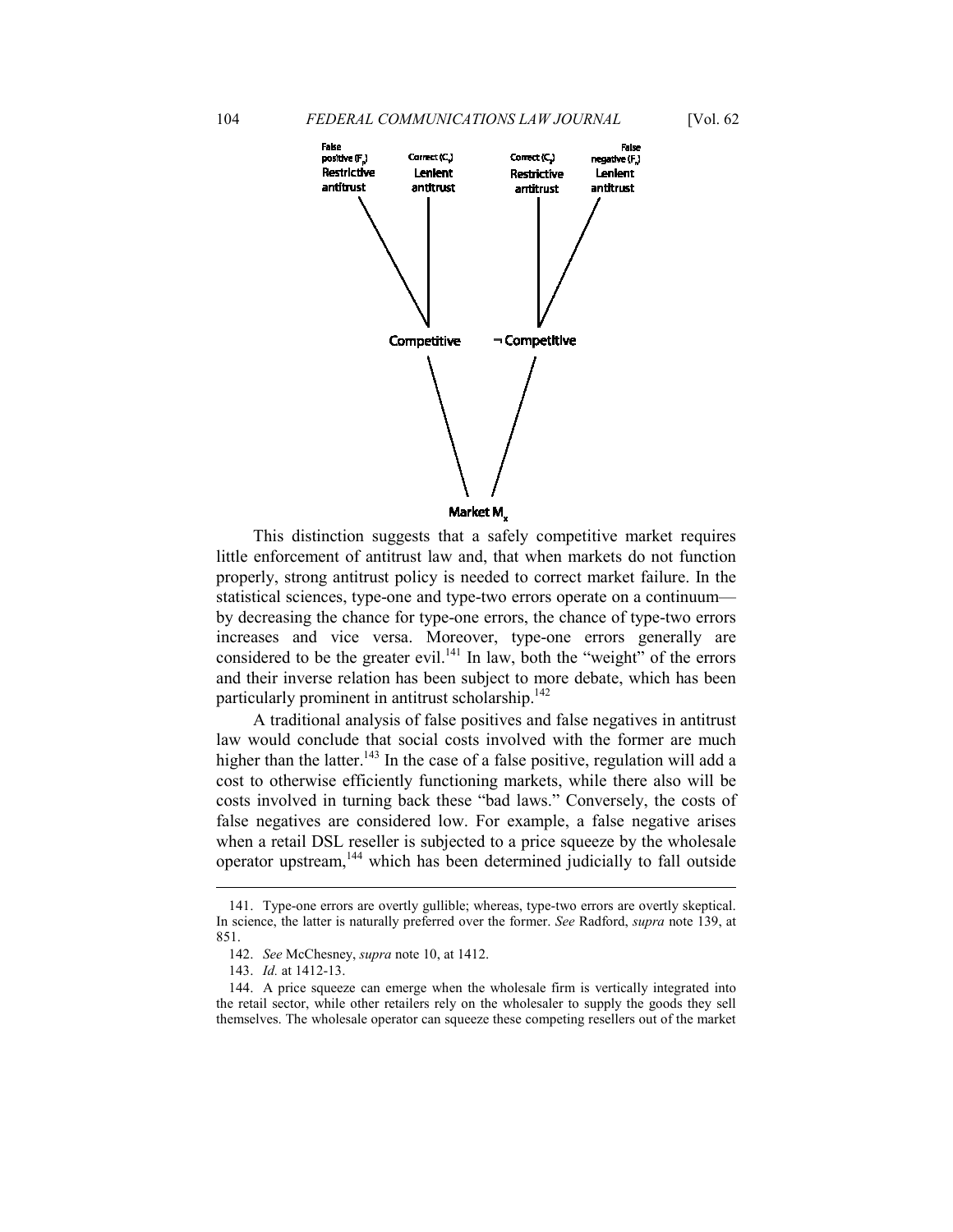the scope of antitrust law.<sup>145</sup> If no additional remedies are imposed here, there will be a cost to society. However, under the traditional rationale, this cost will eventually be mitigated through market entry by competitors, which will, in turn, drive down the retail price. Thus, the market will alternatively self-correct without intervention (and cost). Note that this rationale only works if there are no entry barriers to the market. Thus, in order to prevent a false-positive error, it would be best to focus on eliminating entry barriers. Sticking with the same example, if the wholesale DSL operator controls an essential facility, and there is not sufficient intermodal competition from cable or wireless broadband, the market will not be able to self-correct.<sup>146</sup> There are high entry barriers here, which need to be neutralized.

This analysis is grounded in Chicago School law and economics, $147$ and was prominent in scholarship, policymaking, and judicial lawmaking between the 1970s and the early 2000s. Chicago School theorists strongly spoke out against false positives while arguing for a permissive approach to false negatives. After all, under the Chicago School rationale, false negatives would self-correct eventually, while false positives only could be

 146. A similar reasoning was developed by the European Court of Justice in its ruling in Case C-202-07, *France Télécom v. Comm'n*, at para. 112 (Apr. 2, 2009), *available at*  http://curia.europa.eu/jcms/jcms/j\_6/:

[T]he lack of any possibility of recoupment of losses is not sufficient to prevent the undertaking concerned reinforcing its dominant position, in particular, following the withdrawal from the market of one or a number of its competitors, *so that the degree of competition existing on the market, already weakened precisely because of the presence of the undertaking concerned, is further reduced and customers suffer loss as a result of the limitation of the choices available to them*.

*Id.* (emphasis added). It is interesting to compare this judgment with the Supreme Court's *Linkline* case. *See* 129 S.Ct. 1109.

 147. For an eloquent expression of the Chicago rationale regarding false positives and false negatives, see Frank H. Easterbrook, *The Limits of Antitrust*, 63 TEX. L. REV. 1, 2-3 (1984):

Monopoly is self-destructive. Monopoly prices eventually attract entry. True, this long run may be a long time coming, with loss to society in the interim. The central purpose of antitrust is to speed up the arrival of the long run. But this should not obscure the point: judicial errors that tolerate baleful practices are selfcorrecting, while erroneous condemnations are not.

by simultaneously raising wholesale prices for the resellers while dropping its own retail prices to customers. *See* Dennis L. Weisman, *Access Pricing and Exclusionary Behavior*, 72 ECON. LETTERS 121, 121-22 (2001); *but see* J. Gregory Sidak, *Abolishing the Price Squeeze as a Theory of Antitrust Liability*, 4 J. COMPETITION L. & ECON. 279 (2008) (providing a critical view of the role of price squeeze in antitrust law).

 <sup>145.</sup> This example is analogous to the U.S. Supreme Court's February 25, 2009, ruling in Pacific Bell Tel. Co. v. Linkline Comm., Inc., 129 S.Ct. 1109 (2009); *see also* Brief of Professors and Scholars in Law and Economics as Amici Curiae Supporting Petitioners, Linkline Comm., Inc. v. SBC Cal., Inc., 503 F.3d 876 (9th Cir. 2007) (No. 07-512) (academic discussion of *Linkline* while still at intermediate level).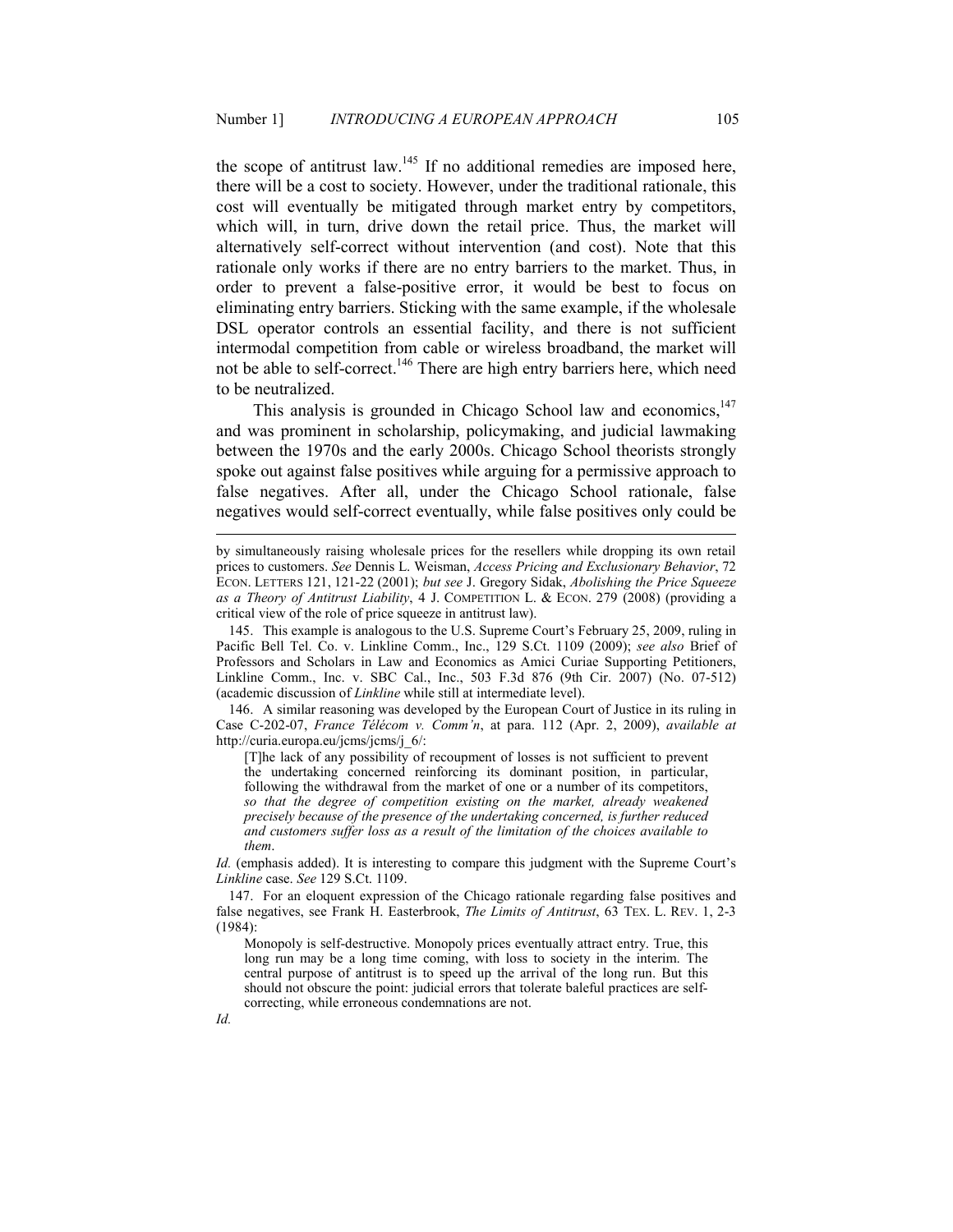the result of unnecessary intervention in markets.<sup>148</sup> The Chicago School's bias against false positives in antitrust culminated in the question of whether there should be antitrust laws to begin with,<sup>149</sup> and has lead to a cautious interpretation of antitrust law by courts. In telecommunicationsrelated cases, this was most clearly demonstrated in *Trinko*, where the Supreme Court was permissive of false-negative errors, and stressed evading false positives as a main motivation for its decision.<sup>150</sup>

The Chicago School's dominance in antitrust scholarship has been under attack since the early 2000s, mainly due to criticism of Chicago's tolerant approach to false negatives.<sup>151</sup> This new current of antitrust scholars argues, in essence, against categorical antitrust rulings, and attempts to debunk the danger of false positives while pointing attention to the danger of false negatives.<sup>152</sup> Not only are false positives less prevalent than suggested by Chicago School scholars, but, in the end, the social costs of false negatives might be higher than false positives.<sup>153</sup>

 150. Verizon Comm., Inc. v. Law Offices of Curtis V. Trinko, L.L.P., 540 U.S. 398, 414 (2004) ("The cost of false positives counsels against an undue expansion of § 2 [Communications Act] liability."); *see also* Matsushita Elec. Indus. Co., Ltd., v. Zenith Radio Corp., 475 U.S. 574, 594 (1986) ("Thus, mistaken inferences in cases such as this one are especially costly, because they chill the very conduct the antitrust laws are designed to protect.").

 152. This new wave of antitrust study was joined by the great Alfred Kahn, who referred to Justice Scalia's reasoning on the costs of false positive errors to categorically exceed false negatives in *Matsushita* as a "bromide that fails to differentiate between the *initiation* of price competition from the response that punishes and *suppresses* it and restores the status quo ante." Alfred E. Kahn, *Telecommunications: The Transition from Regulation to Antitrust*, 5 J. TELECOMM. & HIGH TECH L. 159, 172 (2006) (emphasis added).

 153. False negative errors may lead to overlooked dynamic efficiency problems, as competitors are in fact disincentitivized to enter the market *Cf.* Dogan & Lemley, *supra* note 151, at 703.

 <sup>148.</sup> *See* McChesney, *supra* note 10, at 1413-14.

 <sup>149.</sup> *See* ROBERT H. BORK, THE ANTITRUST PARADOX: A POLICY AT WAR WITH ITSELF (1978); Thomas C. Arthur, *The Costly Quest for Perfect Competition: Kodak and onstructural Market Power*, 69 N.Y.U. L. REV. 1 (1994); Easterbrook, *supra* note 147; *compare* Robert W. Crandall & Clifford Winston, *Does Antitrust Policy Improve Consumer Welfare? Assessing the Evidence*, J. ECON. PERSPECTIVES, Fall 2003, *with* Jonathan B. Baker, *The Case for Antitrust Enforcement*, J. ECON. PERSPECTIVES, Fall 2003. *See generally* THE CAUSES AND CONSEQUENCES OF ANTITRUST: THE PUBLIC-CHOICE PERSPECTIVE (Fred S. McChesney & William F. Shughart II eds., 1995).

 <sup>151.</sup> See Joseph P. Bauer, Reflections on the Manifold Means of Enforcing the Antitrust Laws: Too Much, Too Little, or Just Right?, 16 LOY. CONSUMER L. REV. 303 (2004); Joseph P. Bauer, The Stealth Assault on Antitrust Enforcement: Raising the Barriers for Antitrust Injury and Standing, 62 U. PITT. L. REV. 437 (2001); Peter C. Carstensen, False Positives in Identifying Liability for Exclusionary Conduct: Conceptual Error, Business Reality, and Aspen, 2008 WIS. L. REV. 295 (2008); Stacey L. Dogan & Mark A. Lemley, Antitrust Law and Regulatory Gaming, 87 TEX. L. REV. 685 (2009); Mark A. Lemley & Christopher R. Leslie, Categorical Analysis in Antitrust Jurisprudence, 93 IOWA L. REV. 1207 (2008).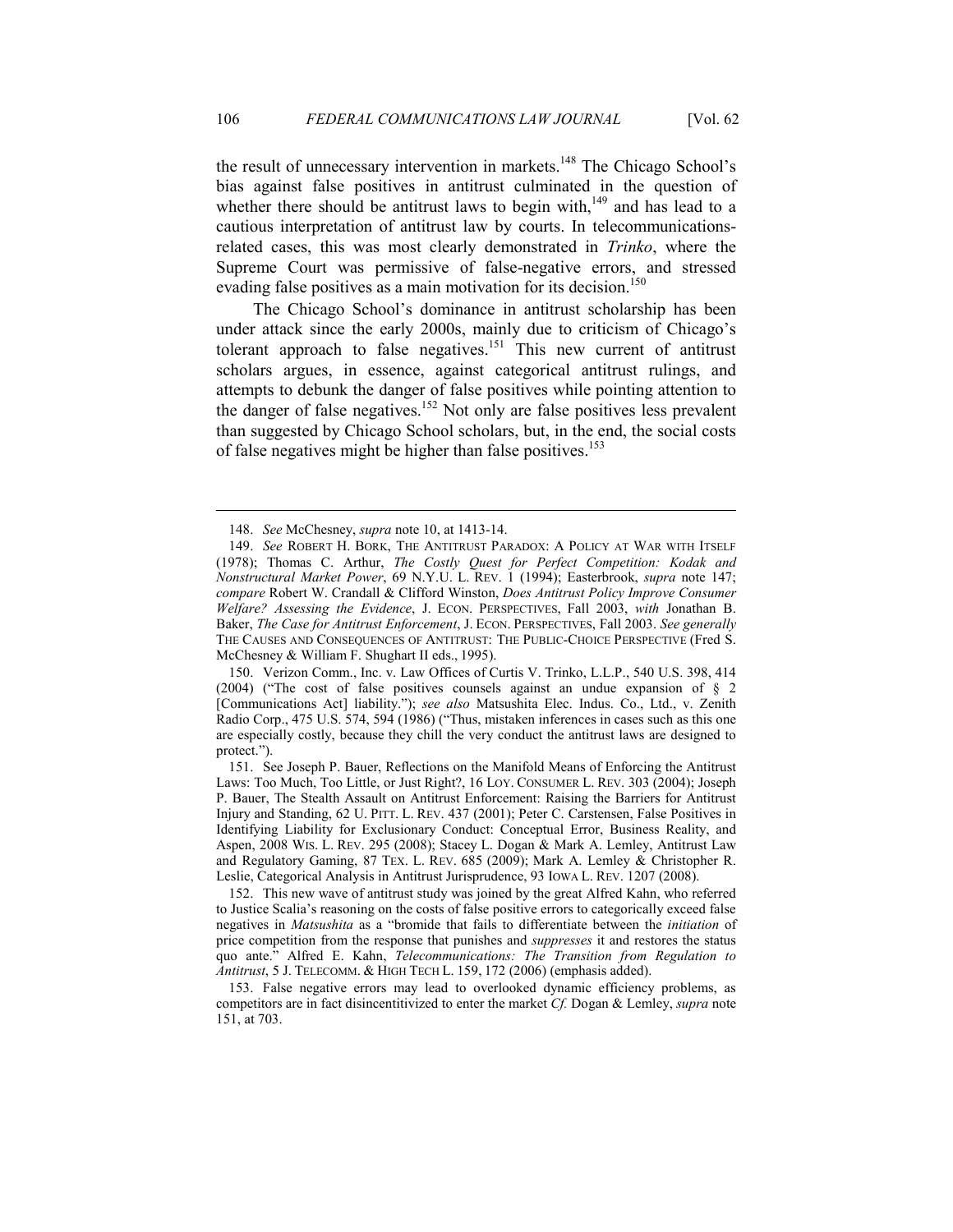The Chicago School's studies rightly point out that economic determinism is present in traditional antitrust doctrines. However, in the absence of empirical proof, the Chicago School's scholars' claims are incomplete, and will need to be supplemented by extensive empirical research. For a start, nonetheless, it is a worthwhile exercise to identify three basic premises underlying Chicago's assumptions on false positives and false negatives in antitrust: (1) courts very often commit false-positive errors in antitrust litigation; (2) false positives in antitrust law have a detrimental effect on efficient market behavior; and (3) unregulated markets are efficient.<sup>154</sup> Criticizing these premises as overtly categorical is valid and persuasive on an anecdotal level.<sup>155</sup> Moreover, drawing attention to the danger of allowing too many false negatives in antitrust is pertinent.<sup>156</sup>

However, in order to develop an effective rebuttal to the antitrust regime, which fights false positives at the risk of false negatives, it is necessary to criticize the Chicago School on its own strong suit grounding legal conclusions in economic analysis. In general, there seems to be a desire to update Chicago's assumptions on antitrust law, but the new wave of U.S. post-Chicago antitrust scholars seems to be ill-equipped to meet this demand. Interestingly, while the ratio between false positives and false negatives seems to be of little interest to European regulators and antitrust scholars, $157$  the most constructive work in law and economics on balancing the two errors beyond the Chicago School's approach may actually be European.

Indeed, Pietro Crocioni's elaborate study concerns mitigating the abuse of dominance in emerging markets, which are particularly prone to false-positive and false-negative errors. Because of the general uncertainty that characterizes next-generation broadband as an emerging market, not only is there a greater risk for false-negative and false-positive errors to occur, but also the consequences of these errors in terms of market foreclosure are much greater.<sup>158</sup> It is worthwhile, therefore, to arrive at more precise taxonomy of the risks and costs associated with the two types of errors in the different kinds of emerging markets, allowing for more tailored network-management policymaking in emerging markets such as

 <sup>154.</sup> *See* Carstensen, *supra* note 151, at 309-21.

 <sup>155.</sup> *See* Lemley & Leslie, *supra* note 151, at 1260.

 <sup>156.</sup> *See* Carstensen, *supra* note 151, at 321.

 <sup>157.</sup> *See, e.g.*, Renato Nazzini, *The* Microsoft *Case and the Future of Article 82*, ANTITRUST, Spring 2008, at 59, 63 ("In the EU, the European Commission and the Community Courts have rarely, if ever, engaged in a discussion of the risk of false positives or false negatives as a factor shaping enforcement policy or legal rules.").

 <sup>158.</sup> *See* Crocioni, *supra* note 7, at 451.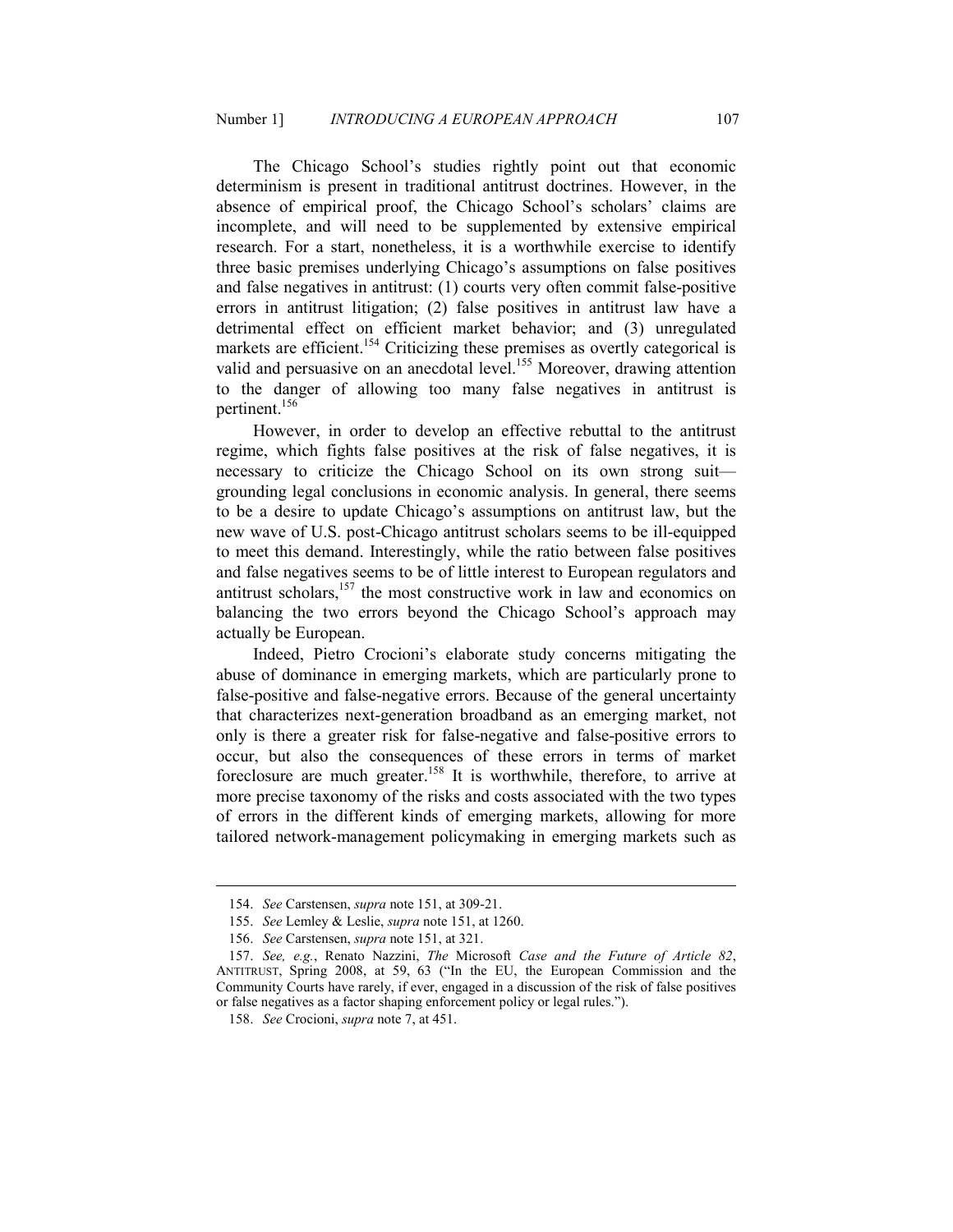broadband. This approach, moreover, bridges false positives and false negatives in antitrust with similar regulatory errors.

A key contribution of Crocioni's study lies in its critique of the seamless offsetting of false-negative and false-positive costs in the first place. Through theoretical modeling, the author demonstrates that—at least in a static setting—both costs are of an altogether different nature and, thus, cannot be offset as effortlessly as often assumed.<sup>159</sup> False-negative costs concern a deadweight loss of added price above marginal costs that are easily quantifiable;<sup>160</sup> whereas, false-positive errors lead to hypothetic loss in innovation, which is more difficult to quantify precisely.<sup>161</sup> Whereas false-negative costs are mainly backward looking, measuring the costs of false positives is a forward-looking exercise. This calls into question any categorical assumption about the compared costs of both types of errors and, specifically, criticizes the Chicago School's premise of false-positive costs to be substantially higher than false-negative costs under all circumstances.<sup>162</sup>

Rather, these results suggest that, instead of categorical policy, a more precise weighing of false-negative and false-positive costs, based on the particulars of an (emerging) market, is in place. This is valid in both

 <sup>159.</sup> The models assume a wholesale essential facility monopolist, who caters to a competitive retail market downstream, in which it is also vertically integrated—as is often the case in telecoms. *See id.* at 453. Note that the models do not account for intermodal competition between adjacent wholesale operators of different infrastructures. For a detailed study on offsetting intermodal and intramodal competition in telecommunications and broadband, see Spulber & Yoo, *supra* note 26, at 152-86.

 <sup>160.</sup> In this model, the absence of antitrust intervention in a noncompetitive market leads to rent-seeking behavior by the wholesale monopolist. Consequently, an increase in price and decrease in quantity lead to a quantifiable deadweight cost even further above marginal cost. *See* Crocioni, *supra* note 7, at 503-04.

 <sup>161.</sup> In case of unjustified antitrust, the monopolist is disincentivized to improve his or her service, which leads to a loss of improvement that would be valued by consumers. The upward movement of the linear demand curve, which is supposed to occur under normal circumstances, does not take place; this implies a welfare loss. *See id.* at 504-05.

 <sup>162.</sup> Crocioni's critique is supported by more extensive modeling conducted by LEAR, which concludes that

<sup>[</sup>i]t is true that market power may not last forever and that entry of new firms or technological change may drastically challenge even a well-established dominant position. However, there is no clear-cut explanation of why bad rules take longer to be reversed than the time required by markets to correct the anticompetitive effects of abusive conducts, nor has any empirical evidence so far been brought forward to sustain this conjecture.

PAOLO BUCCIROSSI, GIANCARLO SPAGNOLO & CRISTIANA VITALE, LABORATORIO DI ECONOMIA, ANTITRUST, REGOLAMENTAZIONE (LEAR), *The Cost of Inappropriate Interventions/Non Interventions Under Article 82*, at § 6.38 (2006) (providing an economic discussion paper prepared for the United Kingdom's Office of Fair Trading). For the modeling affirming this statement, see annexes C, D, and E for nonspillover assumptions, spillover assumptions, and their effect on ancillary markets, respectively. *Id.* at annexes C-E.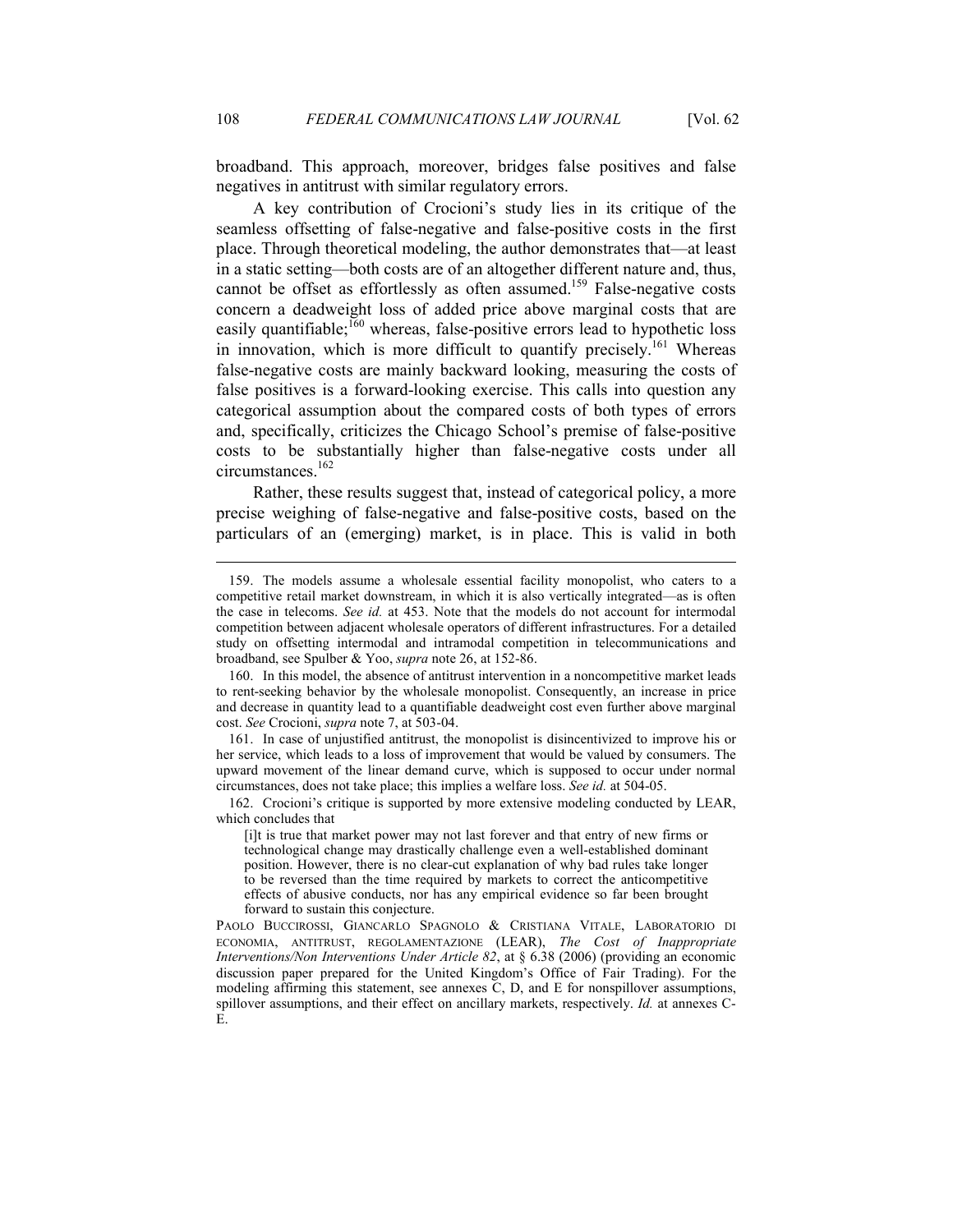antitrust and regulatory settings. An emerging market, in which detrimental network effects are more problematic than a dependence on innovation and investment, $163$  suggests an approach in which false-negative errors are evaded at the risk of false-positive errors.<sup>164</sup> After all, restrictive policy will be more effective in guarding against the welfare loss of a noncompetitive market. Conversely, when a market is highly dependent on investment for dynamic efficiency and less prone to negative network effects.<sup>165</sup> an approach in which false positives are avoided at the cost of false negatives is needed.<sup>166</sup> In order to prevent foreclosure of innovative markets involving significant fixed costs, regulators might grant more leeway to monopolists in order to safeguard innovation in the long run. In an emerging market only characterized by above-average uncertainty<sup>167</sup> often the case in very new markets—it is advised that antitrust authorities take a wait-and-see approach until it can be determined whether enforcement should focus on a specific type of error.<sup>168</sup> The most complex situation arises when all three features apply: (1) above-average uncertainty, (2) dependence on innovation and investment, and (3) strong network effects. $169$  In this case, "middle ground remedies" are preferred, which

cater to some extent for possible competition concerns but not to the fullest extent, allowing some incentives for [the monopolist] to innovate and invest. An example could be imposing as a remedy an obligation to supply without requiring that [the essential facility] is supplied at cost. However, this approach could be more suited to a regulatory type of intervention than under competition law.<sup>170</sup>

Thus, the most complex emerging markets call for a flexible regulatory mechanism, supplemental to antitrust law, which is able to pivot between fighting false-negative and false-positive errors, depending on which type of error carries the largest cost in a specific situation. This suggests that broadband, as a complex emerging market, $171$  is in need of a dynamic interplay between evading false-positive and false-negative costs, as both have a clear effect on the market, but not necessarily at the same time and to the same extent under all scenarios. In order to minimize social

 <sup>163.</sup> Crocioni, *supra* note 7, at 498.

 <sup>164.</sup> *Id.* at 510.

 <sup>165.</sup> *Id.* at 498.

 <sup>166.</sup> *Id.* at 511.

 <sup>167.</sup> *Id.* at 498.

 <sup>168.</sup> *Id.* at 507.

 <sup>169.</sup> *Id.* at 498.

 <sup>170.</sup> *Id.* at 512.

 <sup>171.</sup> As previously defined, next generation broadband is subject to above-average uncertainty, highly dependent on investment and innovation, and prone to network effects. *See supra* notes 32-35.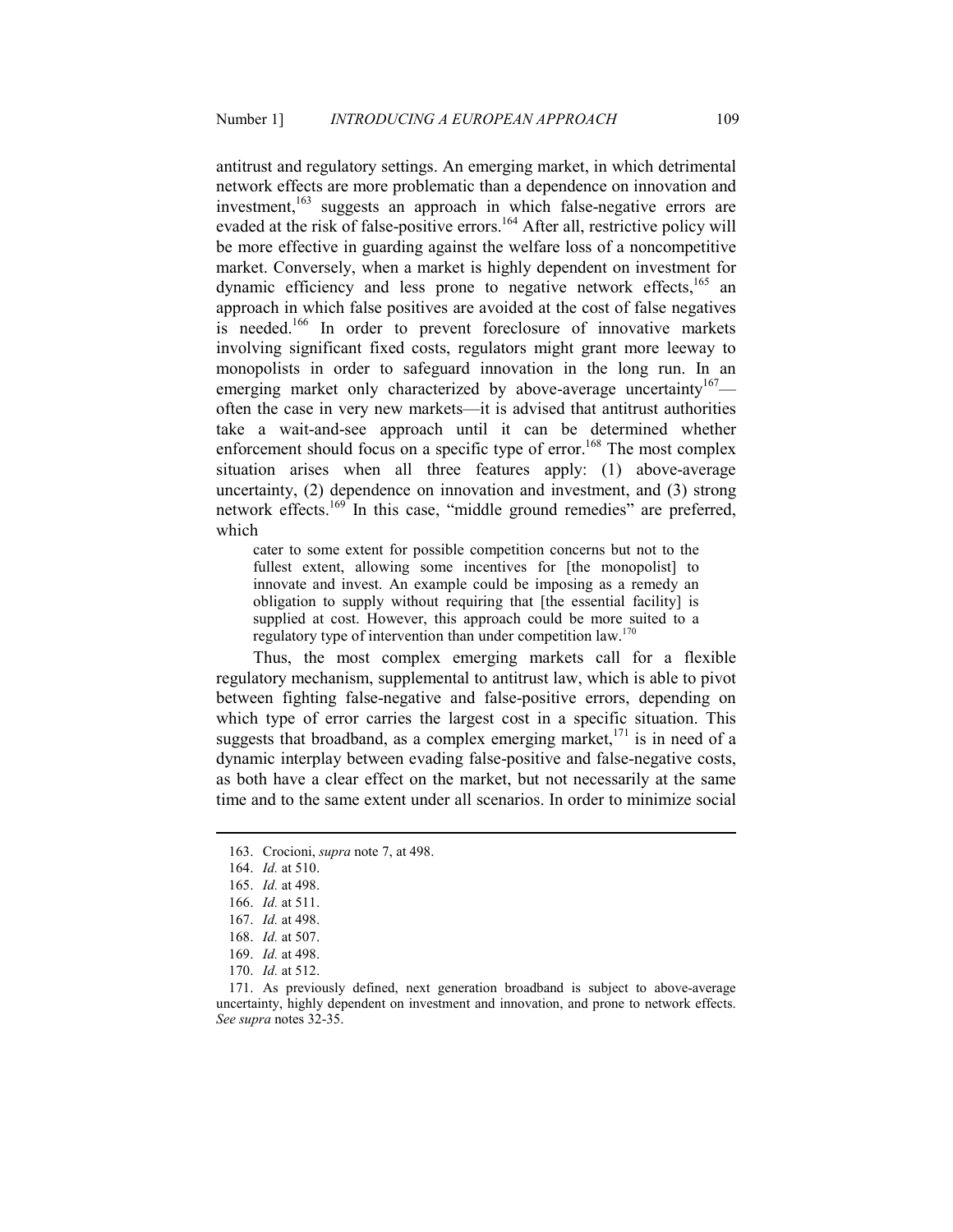costs, as previously suggested, a regulatory mechanism should provide flexibility, allowing lenient or restrictive intervention in the broadband market depending on whether the danger of a specific type of error is more apparent in a given situation.

The following and final section argues that the theoretical premises underlying the European framework for telecommunications have the potential to function according to this flexible principle, yet fail to do so in network neutrality policy. By contrast, recent U.S. policy has switched between categorical approaches to deregulating and re-regulating broadband, which may lead to regulatory uncertainty. Therefore, this Article recommends that U.S. lawmakers implement a flexible and dynamic regulatory mechanism of network management for its domestic broadband market.

# **B.** Network Management Under False Positives and False *Negatives*

The broadband market is too complex and uncertain to benefit from a categorical approach to (de)regulation. Rather, any intervention should be flexible and adaptive to specific circumstances. Because broadband, as an emerging market, is subject to above-average uncertainty, prone to network effects, *and* dependent on investment, but not necessarily to the same extent at all times, antitrust law and regulation should be applied flexibly and on a case-by-case basis.<sup>172</sup> This does not, of course, rule out the possibility of erroneous intervention or erroneous restraint, but at least offers a mechanism that attempts to strike a balance between avoiding false-negative and false-positive errors in a transparent manner that benefits firms, consumers, and regulators.

European telecommunications law has the potential to function according to this principle. However, with network neutrality, European policy does not live up to this potential. As will be demonstrated herein, the European wait-and-see stance on network neutrality advances an incorrect definition of broadband as an emerging market, which is not congruent with the overall European policy in next-generation broadband deployment. By expanding Table 1 into Table 2, this Article illustrates how the European regulatory framework works in regulating next-generation broadband deployment.

As long as the market is competitive, only antitrust law applies.<sup>173</sup> This is the default position in EU telecommunications policy  $(C<sub>1</sub>)$ . Under

 <sup>172.</sup> The appropriateness of a case-by-case approach in dealing with network neutrality issued is echoed in the FCC's Notice of Proposed Rulemaking, which is a promising sign. *See* Preserving the Open Internet and Broadband Industry Practices *supra* note 40, at §134.

 <sup>173.</sup> *See Framework Directive* Recital 27, *supra* note 85.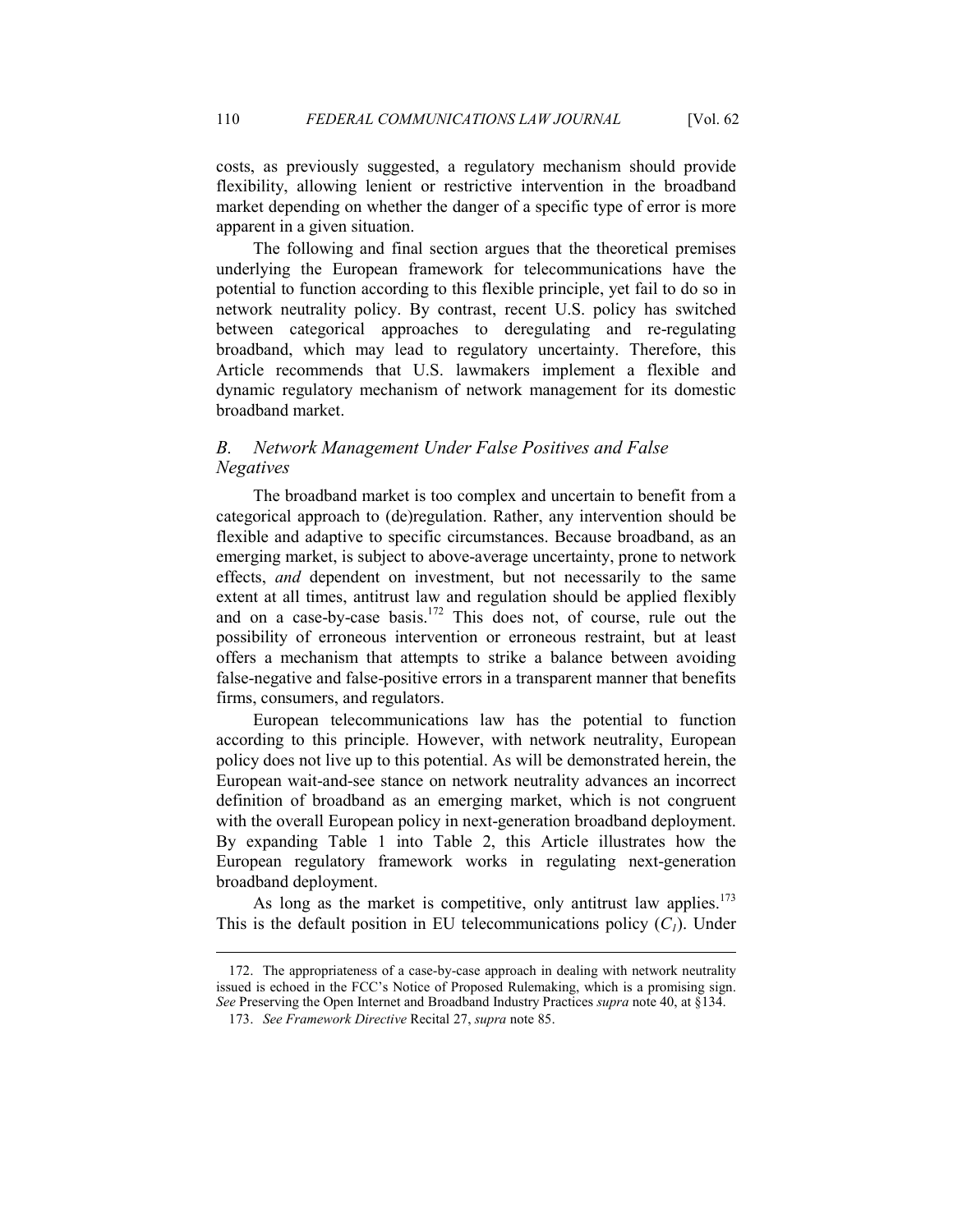this scenario, there is supposed to be effective competition between broadband operators, and no reported abuse of vertical dominance on specific infrastructures. If, through a review process by member states' NRAs, competition authorities, or by the European Commission's own research, there turns out to be a market failure or abuse of dominance,  $174$ the possibility of a false negative arises  $(F_n)$ . This situation could occur if an operator of next-generation broadband networks is not penalized for abusive conduct under antitrust law because a national regulatory or competition authority fears impeding investment by making false-positive errors.<sup>175</sup> In this case, the regulatory framework with sector-specific measures, which is supposed to correct the market failure at hand and deal with detrimental network effects, when needed, can be put into motion.<sup>176</sup> This naturally leads to situation  $(C_2)$ —justified intervention in case the particular broadband market is not sufficiently competitive.<sup>177</sup> Note that the trap of false positives  $(F_n)$  logically does not apply in this model. After all, it is inherent to the European mechanism that no sector-specific regulation is imposed if the market is deemed to be sufficiently competitive, and all regulatory intervention is lifted once markets develop sustainable competition. By effect, the error with the greatest cost in terms of innovation and investment  $(F_p)$  is avoided, while the mechanism of the framework works such that problematic externalities are targeted by sectorspecific regulation.

#### **Table 2: False-Positive and False-Negative Errors in the European Framework for Telecommunications**

 <sup>174.</sup> With the aid of the Commission Recommendation on telecommunications markets subject to ex ante regulation, see , 2003, O.J. (L 114) 45 *supra* note 91, at 45-47.

 <sup>175.</sup> For instance, this was the case in Germany. To stimulate former incumbent Deutsche Telekom to roll out the VDSL infrastructure in 2006, the German government had planned to impose minimal regulation on incumbent Deutsche Telekom, effectively abandoning nondiscrimination. This prompted a dispute between the German government and the European Commission. *See* Press Release, Eur. Comm'n, Comm'n Launches "Fast Track" Infringement Proceedings Against Germany for "Regulatory Holidays" for Deutsche Telekom (Feb. 26, 2007), *available at* http://europa.eu/rapid/pressReleasesAction.do? reference=IP/07/237&format=HTML&aged=0&language=EN&guiLanguage=en; *see also* Pierre Larouche, *Europe and Investment in Infrastructure with Emphasis on Electronic Communications* (TILEC Discussion Paper No. DP 2007-031, 2007).

 <sup>176.</sup> See Access Directive, *supra* note 85.

 <sup>177.</sup> In case of the Deutsche Telekom example, *supra* note 175, functional separation of the incumbent VDSL company would be a possible option. See *supra* note 116 for a discussion on functional separation.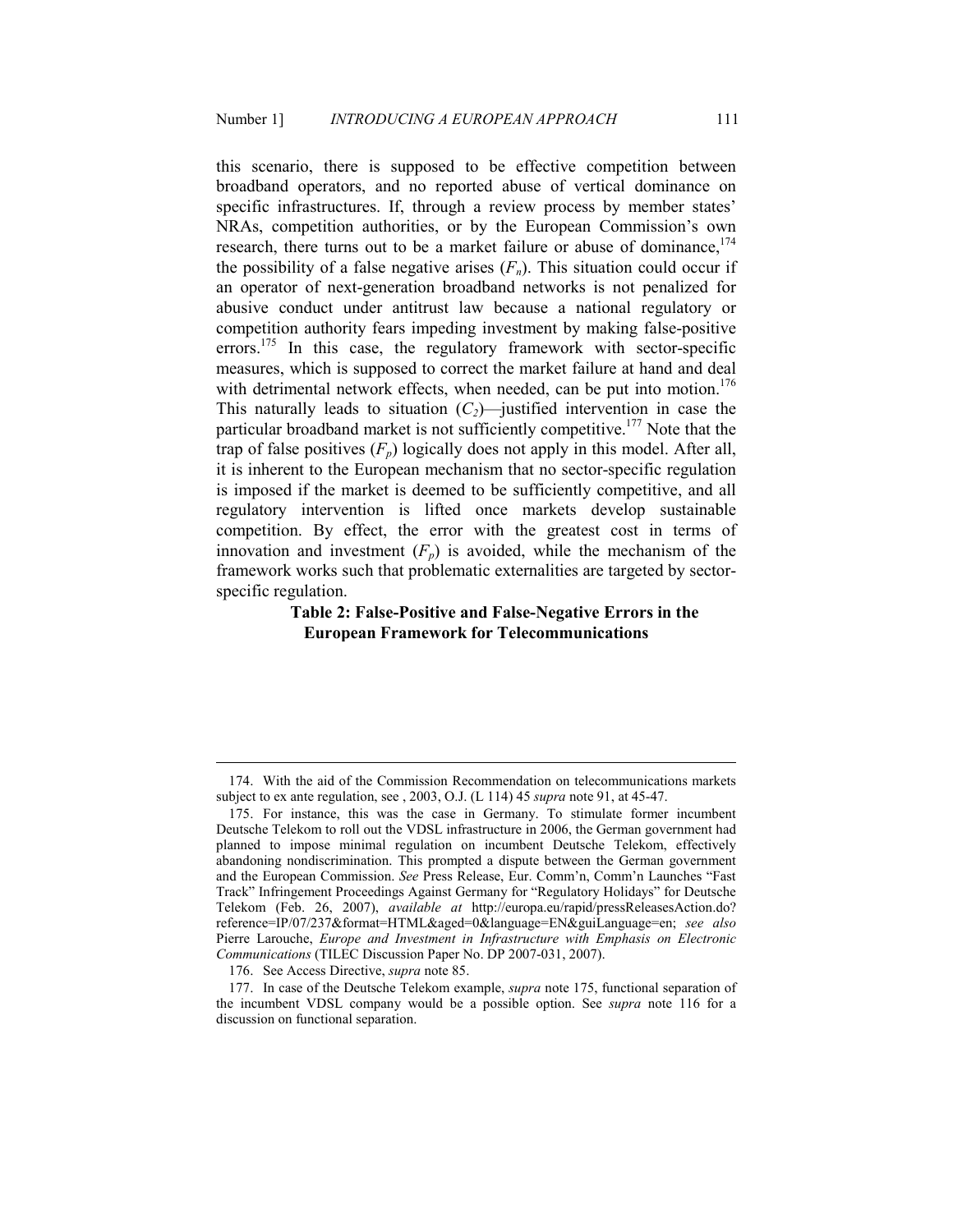

This scheme highlights the efficiency of the European regulatory framework for telecommunications, and the potential promise this mechanism shows in regulating next-generation broadband. As previously demonstrated, broadband is a particular emerging market that is generally subject to above-average uncertainty and equally characterized by a dependence on investment and a vulnerability to externalities, such as network effects.<sup>178</sup> These market characteristics suggest a vulnerability to false-negative and false-positive errors, $179$  both of which have negative consequences on the further development of next-generation broadband. European institutions more or less follow this rationale in developing policy to stimulate next-generation broadband deployment. It is recognized that, while network operators should be given at least some leeway to recoup their investments in next-generation infrastructure, and avoid falsepositive errors for this reason. Nonetheless, the available regulatory tools are expanded with functional separation of incumbents' "regular" and "next-generation" operations in case the costs of false-negative errors exceed the costs of false-positive errors.<sup>180</sup>

However, European institutions have failed to follow the same rationale when formulating policy on network neutrality. Besides increased

 <sup>178.</sup> *See* Crocioni, *supra* note 7.

 <sup>179.</sup> *Id.*

 <sup>180.</sup> *Cf*. Impact Assessment, *supra* note 3, at 27-29.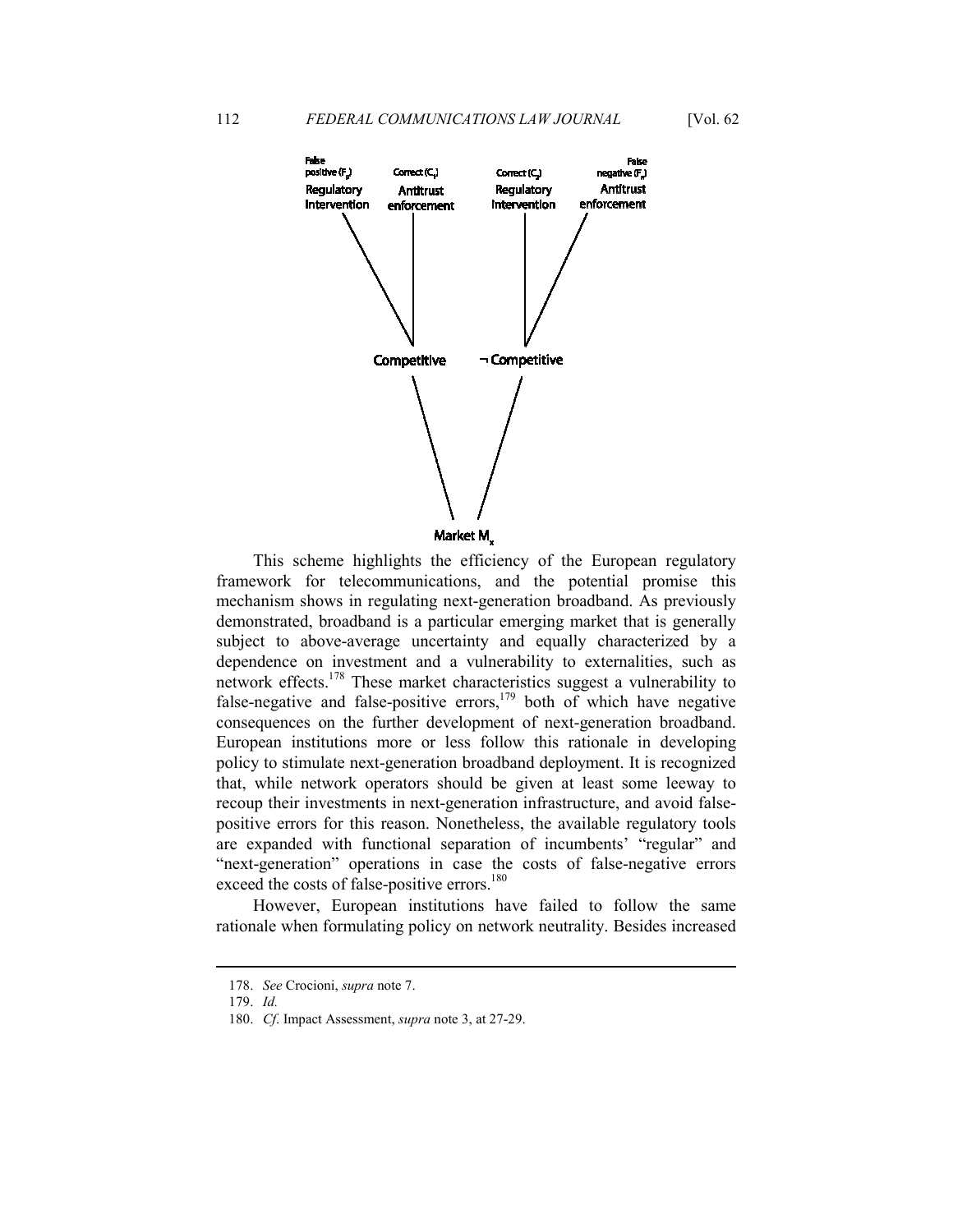consumer protection laws,<sup>181</sup> lawmakers seem inclined to avoid developing explicit network neutrality policy and unsure as to the extent that network neutrality will be an issue in the European market.<sup>182</sup> This supports a general wait-and-see approach to network neutrality. Because this issue has yet to develop, any regulatory intervention would be premature.<sup>183</sup> When following the aforementioned definition of emerging markets, this waitand-see approach suggests an understanding of broadband as an emerging market subject to above-average uncertainty only.<sup>184</sup> This is the case in very new emerging markets, which indeed justifies a very prudent approach to intervention.<sup>185</sup> However, the wait-and-see stance to network neutrality does not square with the general European approach to developing nextgeneration infrastructure, in which it is—rightly—recognized that broadband is subject to above-average uncertainty, prone to network effects, *and* is highly dependent on investment.<sup>186</sup> This state of the market requires a dynamic approach to offset investment dependence and negative externalities by flexible regulation, which clearly is not what the European institutions plan to do with network neutrality.

Therefore, it can be concluded that, while the European regulatory framework has a latent potential to address network neutrality in the systematic and flexible manner that is required, it fails to transform this potential into actual policy. Returning to the state of affairs in the United States, a different situation arises. With *Brand X* came a deregulatory approach to broadband markets, which, through *Comcast*, the BTOP of the Recovery Act, and the FCC's Proposed Rulemaking, is under debate again. When analyzing these shifts in policy alongside the framework of false positives and false negatives, it turns out that the broadband regulatory practices of the previous administration focused mainly on false-positive traps, at the cost of increasing the likelihood of false negatives. This is also the strategy employed by the Supreme Court in *Trinko<sup>187</sup>* and *Brand X*. 188

 <sup>181.</sup> *Id.* at 95-96.

 <sup>182.</sup> *See* Review of EU Regulatory Framework, *supra* note 100, at 32.

 <sup>183.</sup> This was echoed by an open letter from prominent European academics. *See* Martin E. Cave, et. al., Statement by European Academics on the Inappropriateness of Imposing Increased Internet Regulation in the EU (Jan. 8, 2009), *available at*  http://ssrn.com/abstract=1329926; *cf.* Wong & Garrie, *supra* note 5, at 339 ("the existing regulations under . . . the Access and Interconnection Directive means that that scenario of access tiering between network operators and application providers may appear remote.").

 <sup>184.</sup> *See* Crocioni, *supra* note 7.

 <sup>185.</sup> *Id.* at 507.

 <sup>186.</sup> See *supra* note 120. *See also* Pierre Larouche, Europe and Investment in Infrastructure with Emphasis on Electronic Communications, TILEC Discussion Paper, DP 2007-31 (2007), *available at* http://ssrn.com/abstract=1020899.

 <sup>187.</sup> *See* Verizon Comm., Inc. v. Law Offices of Curtis V. Trinko, L.L.P., 540 U.S. 398, 415 (2004)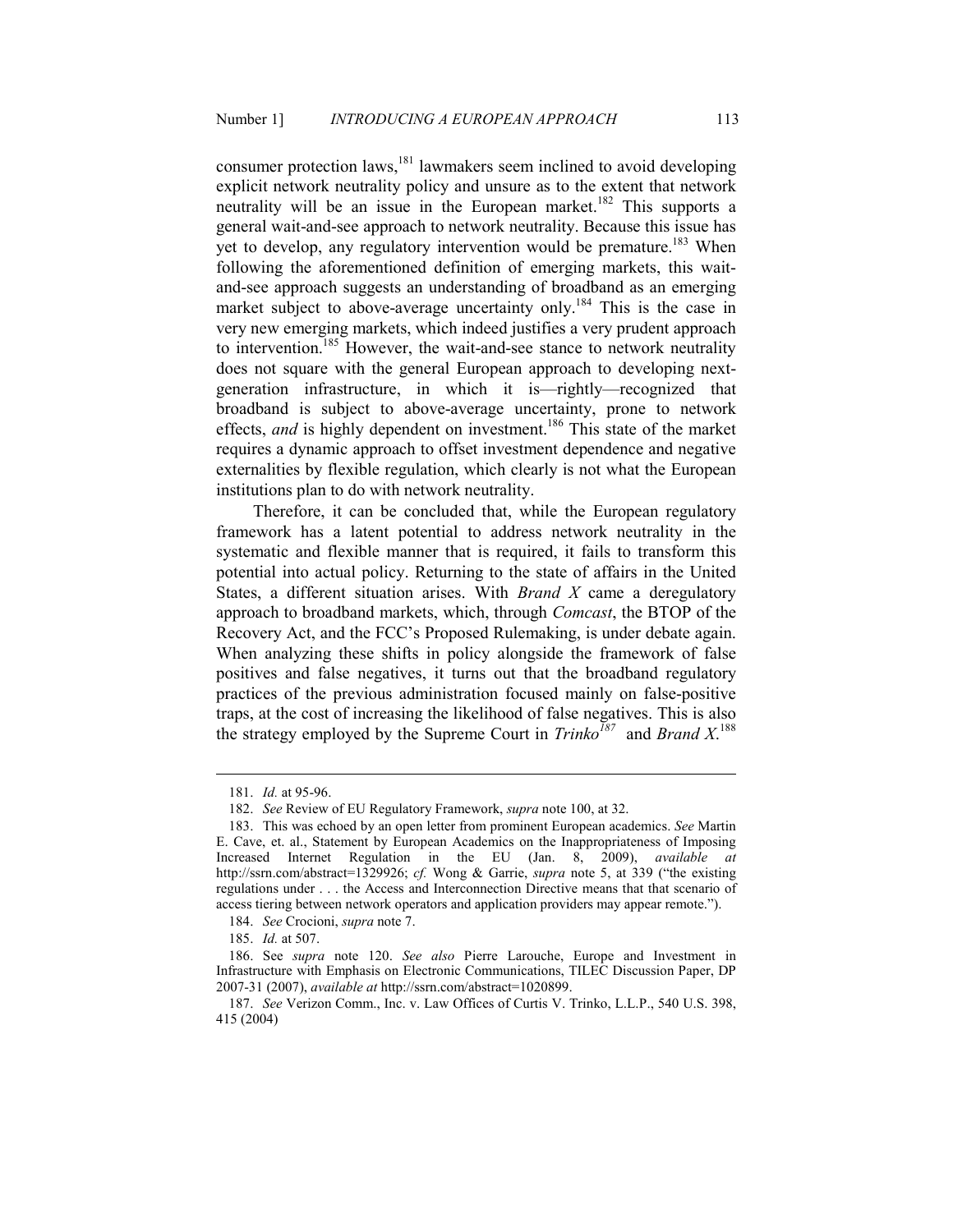Common carriage regulation was deemed to hold back otherwise competitive markets, with great costs involved. This resulted in a stronger reliance on antitrust law, as both DSL and cable would fall outside the scope of sector-specific Title II regulation.<sup>189</sup>

Commentators argue that this method decreases false-positive errors, while also acknowledging that such a strategy typically works on a trialand-error basis with a high degree in institutional learning.<sup>190</sup> Moreover, the deregulatory approach directly after *Brand X* supposes a market structure of workable competition.<sup>191</sup> After all, theoretically, only in a competitive setting will committed false-negative errors be self-corrected by the market.<sup>192</sup> Academics have since voiced compelling critique against this Chicago School rationale, $^{193}$  which has been validated by actual modeling efforts.<sup>194</sup> It turns out that any categorical approach to (de)regulating broadband markets is ill advised. Rather, in an emerging, uncertain, and complex market, such as broadband, a flexible policy that pivots between focusing on false positives and false negatives is likely to be most successful. However, through the *Comcast* case<sup>195</sup> and the Recovery Act,<sup>196</sup> a theme has developed in which regulatory oversight is increased constituting a more categorical focus on tackling false-negative errors. Under the given circumstances, it is unclear whether, for next-generation broadband, these regulatory initiatives would constitute a false positive  $(F_p)$ or a correct intervention to market failure  $(C_2)$ ; again, the only way to find out is through trial and error. Moreover, it could be argued that, particularly in the Recovery Act, there is a higher risk of a false-positive trap because the proposed ex ante measures apply on a very broad basis.<sup>197</sup>

What may be emerging is a pattern by which old categorical approaches are replaced by new ones. Indeed, it has been stated that the

<u>.</u>

193. For an overview of this critical scholarship, see *supra* note 147.

 <sup>188.</sup> *See* Nat'l Cable & Telecomm. Ass'n v. Brand X Internet Servs., 545 U.S. 967 (2005)*.*

 <sup>189.</sup> *See* 47 U.S.C § 253 (2007).

 <sup>190.</sup> *See* Bauer & Bohlin, *supra* note 76, at 50.

 <sup>191.</sup> *See Wireline Broadband Order*, *supra* note 48. *See Also* Bauer & Brolin, *id.*, at 49: "Although it was not explicitly invoked in policy debates, the US approach toward NGN follows the logic of this method. When the new regime was put into place, the anticipated future market structure was one of workable competition." *Id.* 

 <sup>192.</sup> *See* McChesney, *supra* note 10, at 1412-13.

 <sup>194.</sup> *See* Buccirossi, Spagnolo & Vitale, *supra* note 162; *see also* Crocioni, *supra* note 7.

 <sup>195.</sup> *See* Formal Complaint of Free Press & Pub. Knowledge Against Comcast Corp. for Secretly Degrading Peer-to-Peer Applications, *Memorandum Opinion and Order*, *supra* note 1.

 <sup>196.</sup> *See* Recovery Act, Pub. L. No. 111-5, 123 Stat. 115 (2009).

 <sup>197.</sup> For a compelling argument against blanket ex-ante rules in network management issues, see Network Neutrality, Consumers, and Innovation, *supra* note 12.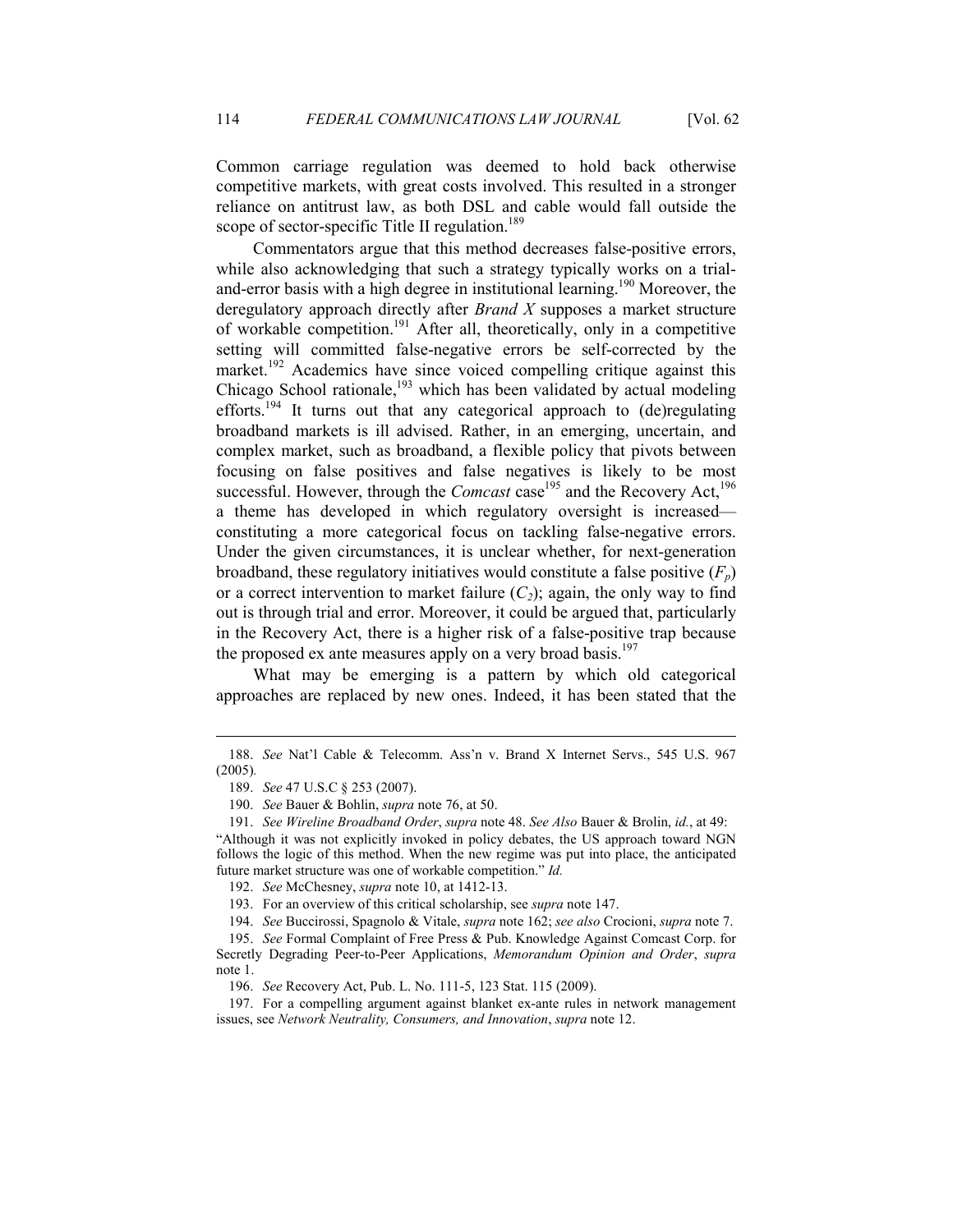FCC has a long-standing tradition in categorical rulemaking,  $198$  and has developed a habit in which disputes are mitigated on a "legislative-like basis, with a limited track record in handling adjudications and expedited proceedings under a rule-of-law model."<sup>199</sup>

Thus, instead of categorical policy depending on trial and error, U.S. regulators need a more analytical mechanism to monitor broadband markets, analogous to the European system previously described. The main modification of recent policy would be a larger role for the FCC in administering competition in broadband markets. The U.S. Supreme Court has repeatedly voiced its discomfort with administering competition in telecommunications through judicial lawmaking in antitrust.<sup>200</sup> Rather, the role of monitoring the competitiveness in U.S. broadband markets should be entrusted to the FCC, similar to the role played by the Directorates General for Competition and Information Society in the European Commission. Indeed, the idea of charging the FCC with increased antitrust oversight over the broadband market is not new and has been argued convincingly by others.<sup>201</sup> This Article has attempted to strengthen this argument by outlining the analytical grounds under which an agency like the FCC could implement a comprehensive strategy in network management and broadband deployment.

Interestingly, the Recovery Act endorses such a role for the FCC. After all, as specified in the Act, the FCC is obligated to draft a National Broadband Plan.<sup>202</sup> In this plan, the FCC could draft an analytical model in

<u>.</u>

It is difficult enough for courts to identify and remedy an alleged anticompetitive practice at one level, such as predatory pricing in retail markets or a violation of the duty-to-deal doctrine at the wholesale level. . . . And courts would be aiming at a moving target, since it is the *interaction* between these two prices that may result in a squeeze.

*Id.* at 1121 (emphasis in original).

 201. *See, e.g.*, Atkinson & Weiser, *supra* note 12, at 2; Kahn, *supra* note 152; Joseph Farrell & Philip J. Weiser, *Modularity, Vertical Integration, and Open Access Policies: Towards a Convergence Of Antitrust and Regulation in the Internet Age*, 17 HARV. J. L. & TECH. 85 (2003); *cf.* Jonathan E. Nuechterlein, *Antitrust Oversight of an Antitrust Dispute:*  An Institutional Perspective on the Net Neutrality Debate, 7 J. ON TELECOMM. & HIGH TECH. L. 19, 21 (2009) (arguing for network neutrality rulemaking to be administered by the Department of Justice and FTC).

202. Recovery Act § 6001(k)(2).

 <sup>198.</sup> *See* Weiser, *supra* note 12, at 311.

 <sup>199.</sup> *Id.* at 318.

 <sup>200.</sup> *See, e.g.*, Verizon Comm., Inc. v. Law Offices of Curtis V. Trinko, L.L.P., 540 U.S. 398, 415 (2004) (quoting Phillip Areeda, *Essential Facilities: An Epithet in Need of Limiting Principles*, 58 ANTITRUST L.J. 841, 853 (1990): "No court should impose a duty to deal that it cannot explain or adequately and reasonably supervise. The problem should be deemed irremedia[ble] by antitrust law when compulsory access requires the court to assume the day-to-day controls characteristic of a regulatory agency."); *accord* Pacific Bell Tel. Co. v. Linkline Comm., Inc., 129 S.Ct. 1109 (2009):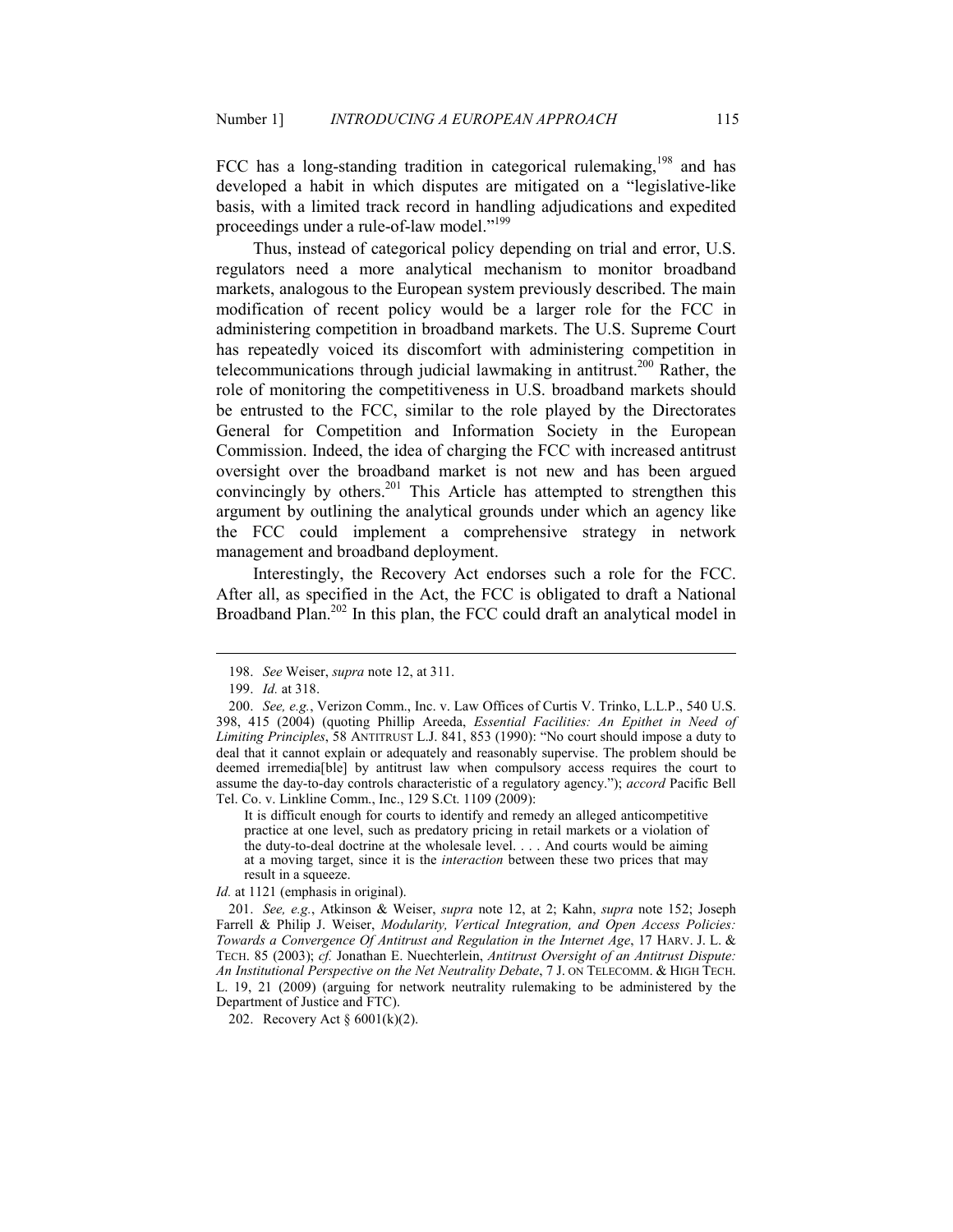which procedures for market monitoring are delineated and specifies a string of tools for regulatory intervention in case market failure is detected in these developing broadband infrastructures. Like the European regulatory framework, such a mechanism would allow for correction in case of a false-negative error, while evading the false-positive trap altogether. Sector-specific intervention would only be applied in case of demonstrated market failure. Similarly, as in the EU, any regulatory measure should be evaluated on a continuous basis, and be lifted as soon as robust competition allows.<sup>203</sup>

This approach has the benefit of being flexible and analytical at the same time—allowing for a tailored approach in network neutrality issues that is also transparent and straightforward. Such a mechanism would pivot between generic antitrust law and regulatory intervention based on necessity. The "pivoting player" would be the FCC. Network neutrality is a topic too delicate to fall under antitrust law or sector-specific provisions per se. At the same time, there is a great benefit to precedent-setting through transparent and systematic policy at the FCC. The outlined European approach to antitrust-triggered regulation for broadband offers exactly that, and would offer the promise to rule out regulatory errors that have plagued U.S. telecommunications policy for ages.

#### V. CONCLUSION

In this Article, a comparative analysis has been developed between European and U.S. policy in next-generation broadband and network management. After a brief description of current problematic issues of network neutrality and the characteristics of broadband as a complex emerging market, a critical summary of the most recent events in U.S. policymaking was present. Furthermore, European telecommunications policy has been addressed at length. This analysis was meant to evaluate the process towards the regulatory framework of 2002 and its current revision, which was designed as a mechanism in which antitrust law and sector-specific regulation interact. The effectiveness of this mechanism can be demonstrated both empirically and theoretically in terms of nextgeneration broadband deployment. However, the European institutions have failed to recognize the potential of their own regulatory framework in dealing with network neutrality. In a complex and emerging market, such as broadband, only a dynamic and flexible regulatory mechanism will minimize regulatory errors. Therefore, U.S. policymakers, and, particularly, the FCC, should pay close attention to developments in Europe. While there are, indeed, notable problems in European broadband

 <sup>203.</sup> *See* 2003 O.J. (L 114) 45, *supra* note 91.